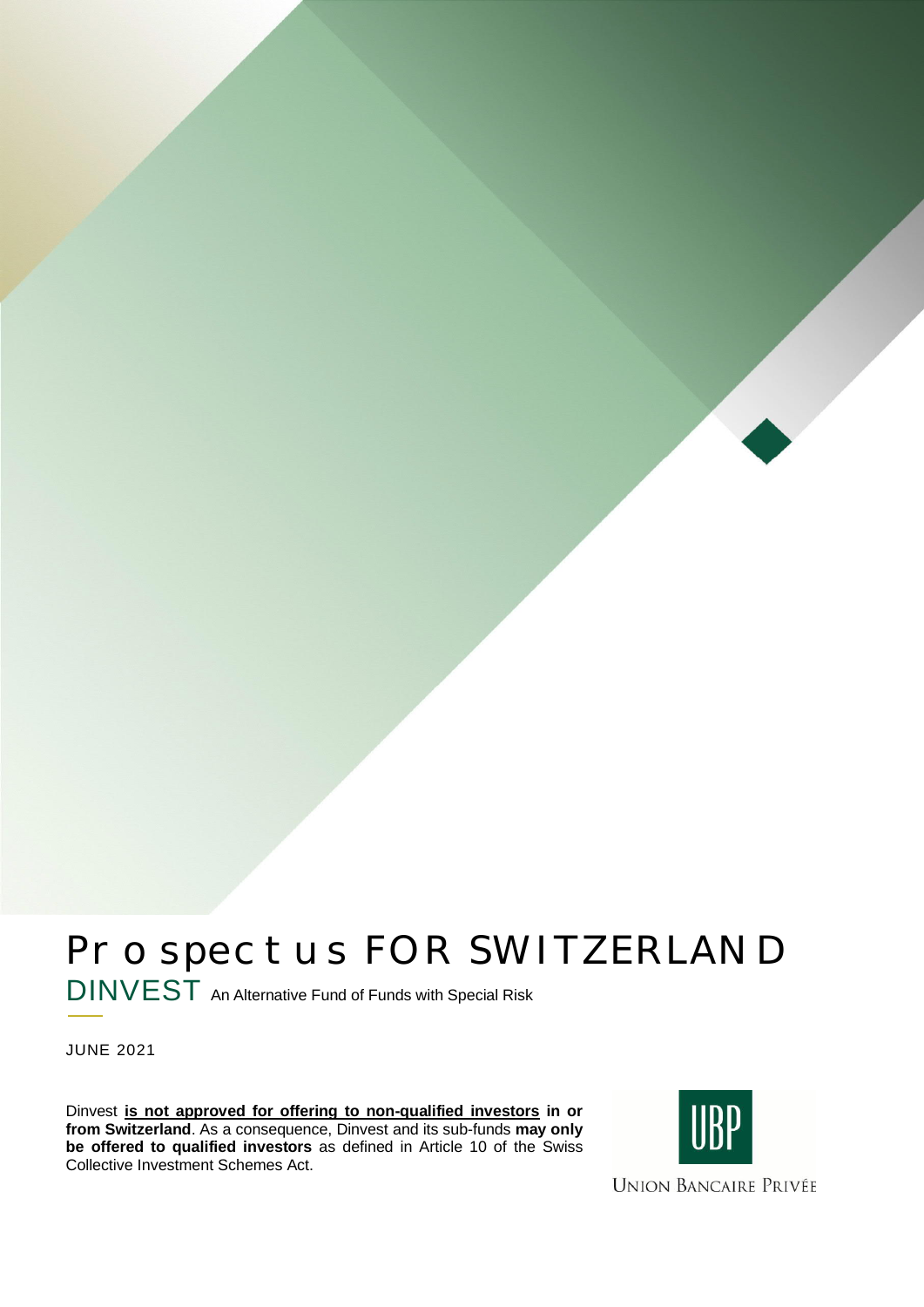DINVEST (the "Fund") invests as a "fund of funds" in Hedge Funds. An investment in the Fund carries substantial risks. The risks inherent to an investment in Hedge Funds are of a nature and degree not typically encountered in investments in securities of companies listed on major securities markets worldwide. There can be no assurance that the Fund's investment objective will be achieved and investment results may vary substantially over time. Investors incur the risk to lose all or part of their investment in the Fund. An investment in the Fund is not intended to be a complete investment program for any investor. Prospective Investors should carefully consider whether an investment in shares is suitable for them in the light of their own circumstances and financial resources (see "Risk Factors" below). The Board of Directors of the Fund will, however, seek to monitor risks through the selection of the Fund's investments based on a due diligence procedure (see "Due Diligence Process" below).

The Fund is registered under Part II of the Luxembourg law of 17<sup>th</sup> December 2010 relating to undertakings for collective investment, as amended (the "Law of 2010") and qualifies as an AIF (alternative investment fund) under the law of 12 July 2013 (the "AIFM Law") implementing the 2011/61/UE Directive on the alternative investment fund managers ("AIFMD"). UBP Asset Management (Europe) S.A. shall act as the appointed alternative investment fund manager ("AIFM") for the Fund.

However, such registration does not require any Luxembourg authority to approve or disapprove either the adequacy or accuracy of this Prospectus or the portfolio securities held by the Fund. Any representation to the contrary is unauthorised and unlawful.

Shares in the Fund are offered on the basis of the information and representations contained in this Prospectus or the documents specified herein and no other information or representation relating thereto is authorised. Neither the delivery of this Prospectus nor the offer, issue or sale of shares in the Fund shall under any circumstances constitute a representation that the information given in this Prospectus is correct as at any time subsequent to the date hereof.

Shares in the DINVEST may not be acquired or held, directly or indirectly, by a U.S. Person (as defined below); neither is the transfer of DINVEST Shares to such person authorised.

For the purposes of this Prospectus (but subject to applicable law, including Rule 902(k) of Regulation S promulgated under the US Securities Act 1933, as amended),

# **A) "United States" means:**

The United States of America, its territories and possessions, any State of the United States, and the District of Columbia.

# **B) "U.S. Person" means:**

- 1. any natural person who is a citizen of the United States (including dual citizens);
- 2. any natural person resident of or in the United States;
- 3. any partnership or corporation organized or incorporated under the laws of the United States;
- 4. any estate of which any executor or administrator is a U.S. Person or the income of which is subject to US income tax regardless of source;
- 5. any trust of which any trustee is a U.S. Person or the income of which is subject to US income tax regardless of source;
- 6. any agency or branch of a foreign entity located in the United States;
- 7. any non-discretionary account or similar account (other than an estate or trust) held by a dealer or other fiduciary for the benefit or account of a U.S. Person;
- 8. any discretionary account or similar account (other than an estate or trust) held by a dealer or other fiduciary organized, incorporated, or (if an individual) resident in the United States; and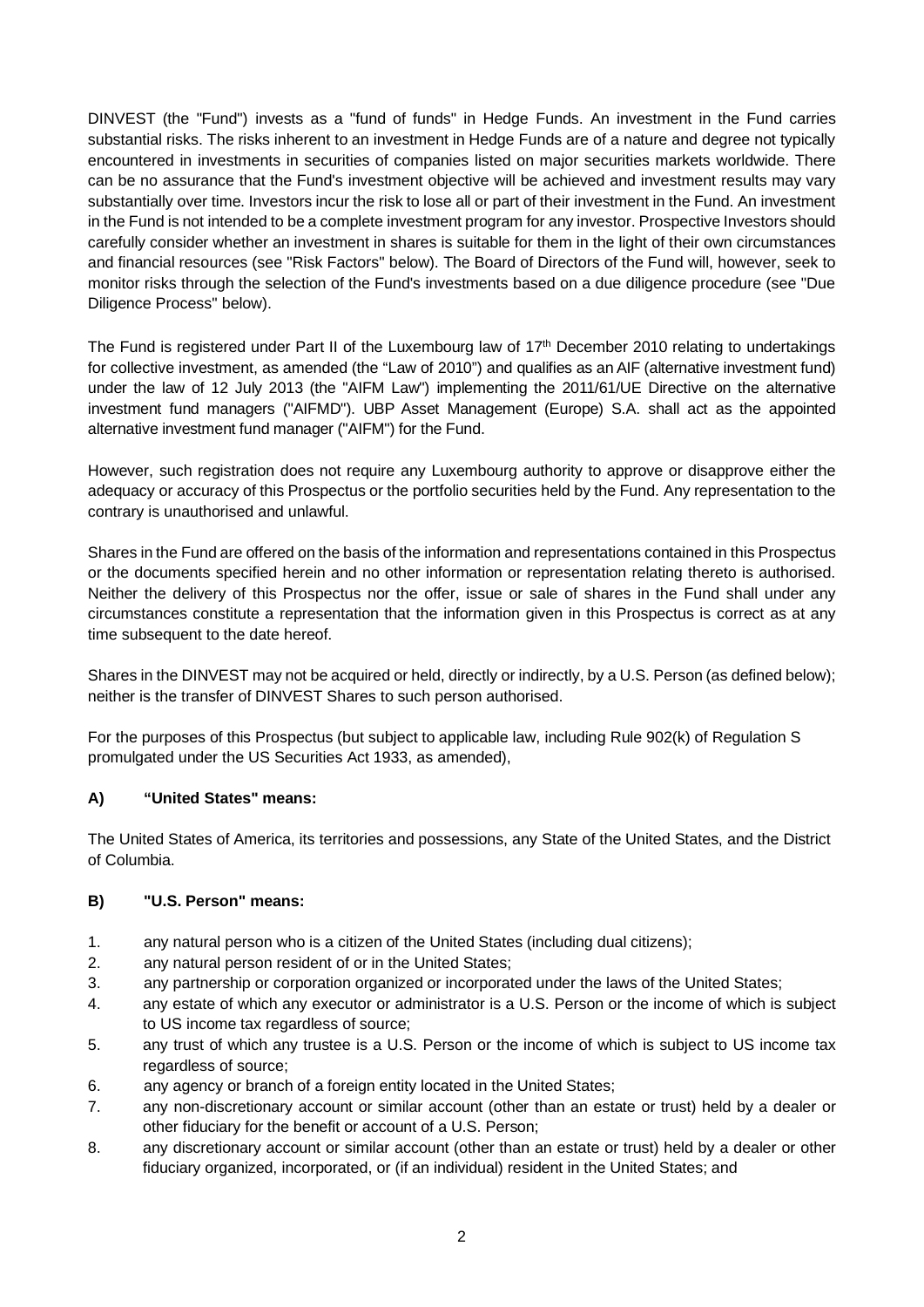- 9. any partnership or corporation if:
	- (i) organized or incorporated under the laws of any foreign jurisdiction; and
	- (ii) formed by a U.S. Person principally for the purpose of investing in securities not registered under the US Securities Act 1933 as amended, unless it is organized or incorporated, and owned, by accredited investors (as defined in Rule 501(a) under the US Securities Act 1933 as amended) who are not natural persons, estates or trusts.
- 10. any entity organised principally for passive investment such as a pool, investment company or other similar entity; provided that the units of participation in the entity held by US Persons or persons otherwise not qualifying as "qualified eligible persons" (as defined in Rule 4.7 under the US Commodity Exchange Act) represent in the aggregate 10% or more of the beneficial interest in the entity, and that such entity was formed principally for the purpose of facilitating investment by US Persons in a pool with respect to which the operator is exempt from certain requirements of Part 4 under the US Commodity Exchange Act regulations by virtue of its participants being non-US Persons.

#### **C) "U.S. Person" does not include:**

- 1. any discretionary account or similar account (other than an estate or trust) held for the benefit or account of a non-U.S. Person by a dealer or other professional fiduciary organized, incorporated or, if an individual, resident in the United States;
- 2. any estate of which any professional fiduciary acting as executor or administrator is a U.S. Person if:
	- (i) an executor or administrator of the estate who is not a U.S. Person has sole or shared investment discretion with respect to the assets of the estate; and
	- (ii) the estate is governed by non-U.S. law;
- 3. any trust of which any professional fiduciary acting as trustee is a U.S. Person if a trustee who is not a U.S. Person has sole or shared investment discretion with respect to the trust assets, and no beneficiary of the trust (and no settlor if the trust is revocable) is a U.S. Person;
- 4. an employee benefit plan established and administered in accordance with the law of a country other than the United States and customary practices and documentation of such country;
- 5. any agency or branch of a U.S. Person located outside the United States if:
	- (i) the agency or branch operates for valid business reasons; and
	- (ii) the agency or branch is engaged in the business of insurance or banking and is subject to substantive insurance or banking regulation, respectively, in the jurisdiction where located; or
- 6. the International Monetary Fund, the International Bank for Reconstruction and Development, the Inter-American Development Bank, the Asian Development Bank, the African Development Bank, the United Nations and their agencies, affiliates and pension plans, and any other similar international organizations, their agencies, affiliates and pension plans.

The distribution of this document in other jurisdictions may also be restricted; persons into whose possession this document comes are required to inform themselves about and to observe any such restrictions. This document does not constitute a solicitation by anyone in any jurisdiction in which such solicitation is not authorised or to any person to whom it is unlawful to make such solicitation.

The information contained in this Prospectus is supplemented by the financial statements and further information contained in the latest annual and semi-annual reports of the Fund, copies of which may be requested free of charge at the registered office of the Fund or at the offices of Union Bancaire Privée, UBP SA in Geneva.

The Board of Directors of the Fund has taken all reasonable care to ensure that the facts stated herein are true and accurate in all material respects and that there are no material facts the omission of which makes misleading any statement herein, whether of fact or opinion. The Board of Directors accepts responsibility accordingly.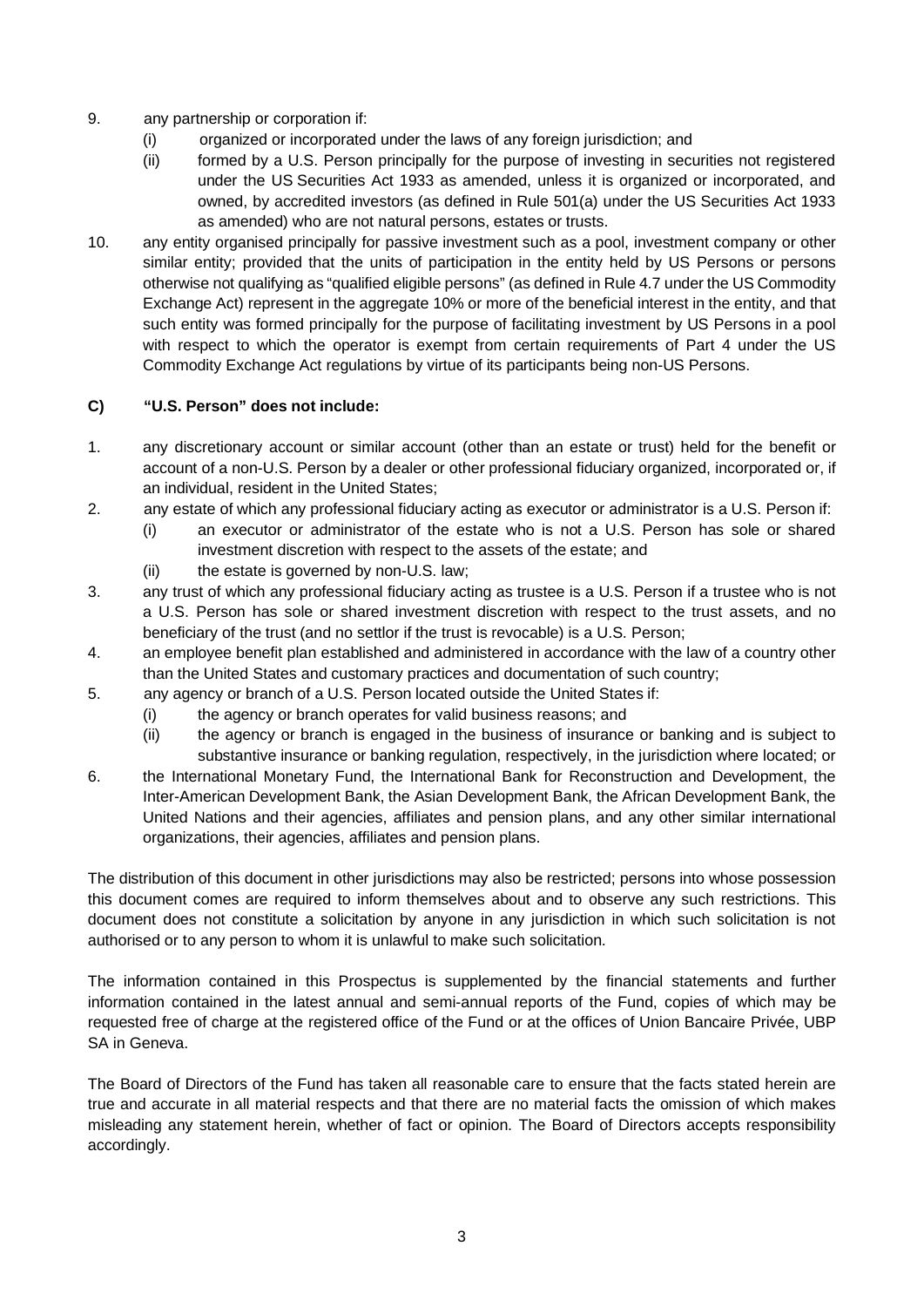Any information or assertion not contained in this prospectus or in the reports which form an integral part hereof, must be considered to be unauthorised and therefore untrustworthy. Neither the distribution of this prospectus, nor the offering, issue or sale of the Fund's shares guarantee that the information given in this prospectus will be accurate at all times after the date of this prospectus. This prospectus will be updated when necessary, in order to take account of any major changes, particularly in case new sub-funds are added. As such, prospective subscribers are advised to ask the Fund about any later prospectus that may have been published.

Prospective buyers and subscribers for the Fund's shares are recommended to personally inquire about the possible legal or tax consequences or about any foreign exchange restrictions or regulations that they may encounter in their country of origin, residence or domicile when subscribing for, buying, holding, redeeming, converting or transferring the Fund's shares.

Each Investor must be aware that subscription for or acquisition of one or more Shares implies its complete and automatic adherence (i) to the content of the Prospectus and (ii) to the fact that any amendment conveyed to the Prospectus following an acceptable and validly implemented procedure described in section XII. C) of this Prospectus headed "Procedures for amending the Prospectus" shall bind and be deemed approved by all Investors.

Any information which the AIFM or the Fund is under a mandatory obligation (i) to make available to Investors before investing in the Fund, including any material change thereof and updates of this Prospectus's essential elements, or (ii) to disclose (periodically or on a regular basis) to Investors (each such information under (i) or (ii) being hereafter referred to as a "Mandatory Information") shall be validly made available or disclosed to Investors via and/or at any of the legally acceptable information means listed in the Constitutive Documents (the "Information Means").

Investors are reminded that certain Information Means (each hereinafter an "Electronic Information Means") require an access to internet and/or to an electronic messaging system and that, by the sole fact of investing or soliciting an investment in the Fund, Investors acknowledge the possible use of Electronic Information Means and confirm having access to internet and to an electronic messaging system allowing them to access any Mandatory Information made available or disclosed via an Electronic Information Means.

In principle, this Prospectus mentions the specific relevant Information Means via and/or at which an Investor may access any Mandatory Information that is not available or disclosed in this Prospectus. If this were not the case, Investors acknowledge that the relevant Information Means is available or disclosed at the registered office of the AIFM. No Investor will be allowed to invoke or claim the unavailability or non-disclosure of any Mandatory Information if this Mandatory Information was contained in this Prospectus or was available or disclosed via and/or at the relevant Information Means available or disclosed at the registered office of the AIFM.

# **PRIIPs Regulation**

Within the EEA, the Shares are solely advised on, offered or sold to Professional Investors. As a consequence, no PRIIPs KID shall be issued.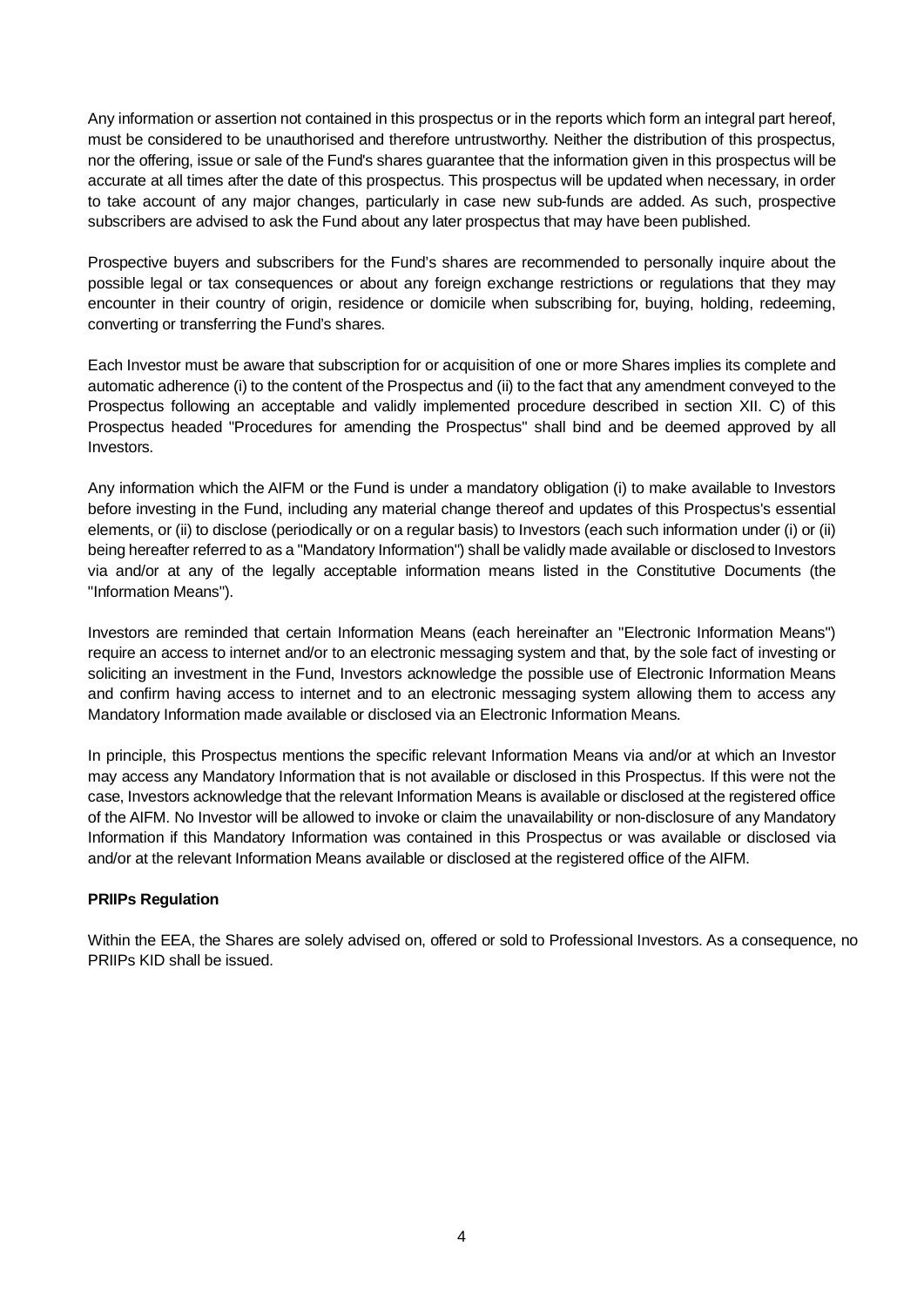# **CONTENTS**

| $\mathbf{I}$ . |                                                                            |  |
|----------------|----------------------------------------------------------------------------|--|
| II.            |                                                                            |  |
| III.           |                                                                            |  |
| IV.            |                                                                            |  |
| V.             |                                                                            |  |
| VI.            |                                                                            |  |
| VII.           |                                                                            |  |
| VIII.          |                                                                            |  |
| IX.            |                                                                            |  |
| Х.             |                                                                            |  |
| XI.            |                                                                            |  |
| XII.           |                                                                            |  |
| XIII.          |                                                                            |  |
| XIV.           |                                                                            |  |
| XV.            |                                                                            |  |
| XVI.           |                                                                            |  |
|                | XVII. DISSOLUTION AND AMALGAMATION OF SUB-FUNDS AND/OR CLASSES OF SHARES36 |  |
|                |                                                                            |  |
| XIX.           |                                                                            |  |
| XX.            |                                                                            |  |
|                |                                                                            |  |
|                |                                                                            |  |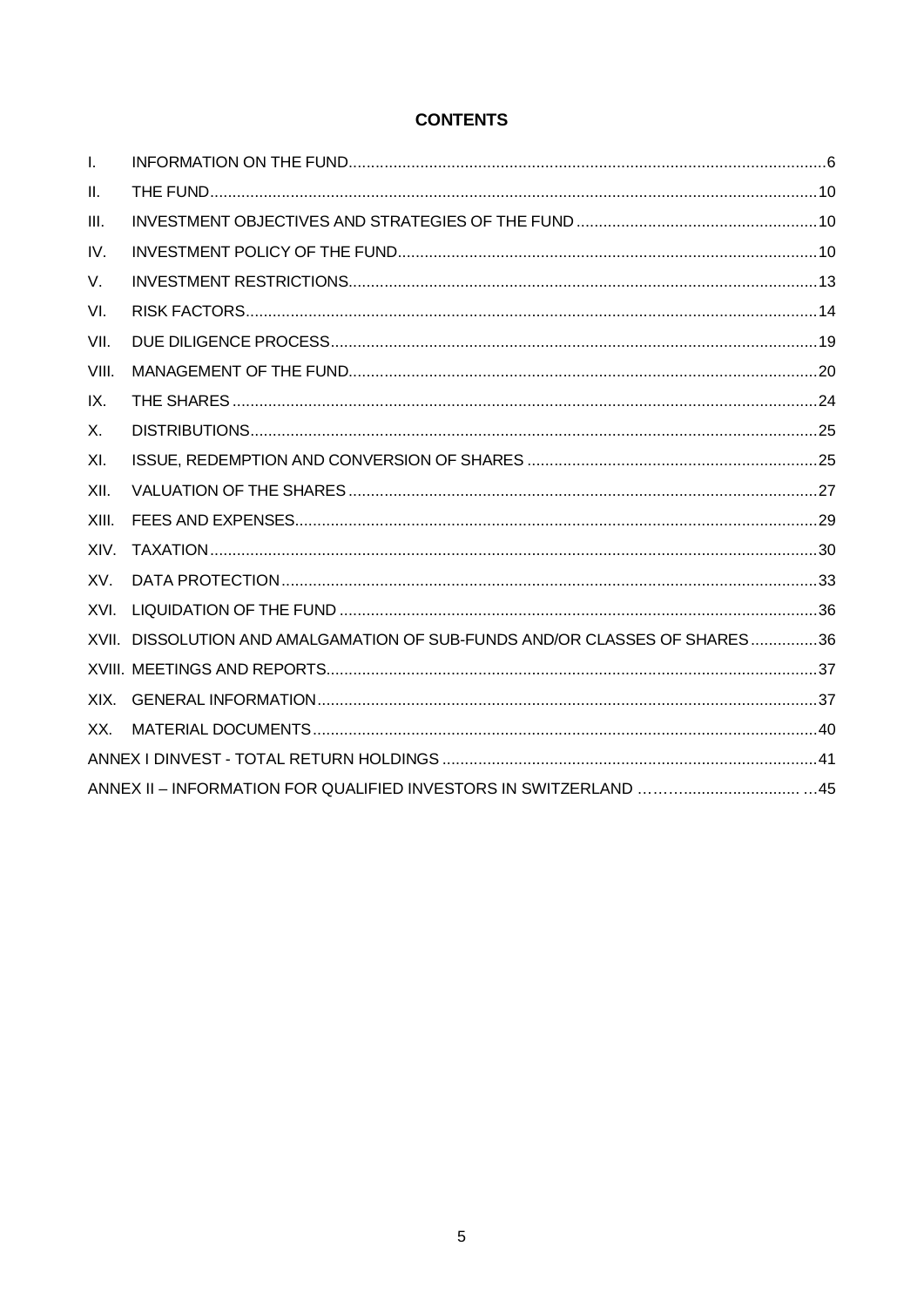# **I. INFORMATION ON THE FUND**

#### **A. PRINCIPAL AGENTS**

| <b>Fund</b>                                                                              | DINVEST (Société d'investissement à capital variable, Luxembourg), a<br>fund of funds which offers Investors a choice between several Sub-<br>Funds.                                                                                                                                                                                               |  |  |
|------------------------------------------------------------------------------------------|----------------------------------------------------------------------------------------------------------------------------------------------------------------------------------------------------------------------------------------------------------------------------------------------------------------------------------------------------|--|--|
| Sub-Fund(s)                                                                              | Each of the Fund's actual and future Sub-Funds. As of the date of this<br>Prospectus, the Fund has one Sub-Fund<br>DINVEST - TOTAL RETURN HOLDINGS<br>Each Sub-Fund may issue different Classes of shares. For each Sub-<br>Fund, the Classes of shares issued as well as details of each Class are<br>indicated in the relevant Sub-Fund's Annex. |  |  |
| <b>Board of Directors of the Fund</b>                                                    | Mr Patrick Palffy,<br>Chief Operating Officer Alternative Investment,<br>Union Bancaire Privée, UBP SA<br>96-98 rue du Rhône, CH-1211 Genève 1<br>Mr. Rémy Portes,<br>Managing Director,<br>Union Bancaire Privée, UBP SA,                                                                                                                         |  |  |
|                                                                                          | 96-98, rue du Rhône, CH 1211 Geneva 1<br>Mr André Schmit,<br>Retired Bank Executive,<br>Schieren,<br>Grand Duchy of Luxembourg                                                                                                                                                                                                                     |  |  |
|                                                                                          | Mr Daniel Van Hove,<br>Managing Director of Orionis Management S.A.,<br>370 route de Longwy, L-1940 Luxembourg                                                                                                                                                                                                                                     |  |  |
| <b>Alternative Investment Fund</b><br><b>Manager</b>                                     | UBP Asset Management (Europe) S.A.<br>287-289, route d'Arlon, L-1150 Luxembourg                                                                                                                                                                                                                                                                    |  |  |
| <b>Board of Directors of the</b><br><b>Alternative Investment Fund</b><br><b>Manager</b> |                                                                                                                                                                                                                                                                                                                                                    |  |  |
| Mr. Laurent Nicolaï de Gorhez                                                            | Senior Managing Director<br>Union Bancaire Privée, UBP SA<br>96-98, rue du Rhône, CH-1211 Genève 1<br>Chairman of the Board of Directors                                                                                                                                                                                                           |  |  |
| Mr. André Gigon                                                                          | Independent Director<br>48, chemin de Grange-Canal, CH-1224 Chêne-Bougeries                                                                                                                                                                                                                                                                        |  |  |
| Mrs. Isabelle Asseray                                                                    | <b>Managing Director</b><br>UBP Asset Management (Europe) S.A<br>287-289, route d'Arlon, L-1150 Luxembourg                                                                                                                                                                                                                                         |  |  |
| Mrs. Claire Collet-Lambert                                                               | <b>Managing Director</b><br>UBP Asset Management (Europe) S.A<br>287-289, route d'Arlon, L-1150 Luxembourg                                                                                                                                                                                                                                         |  |  |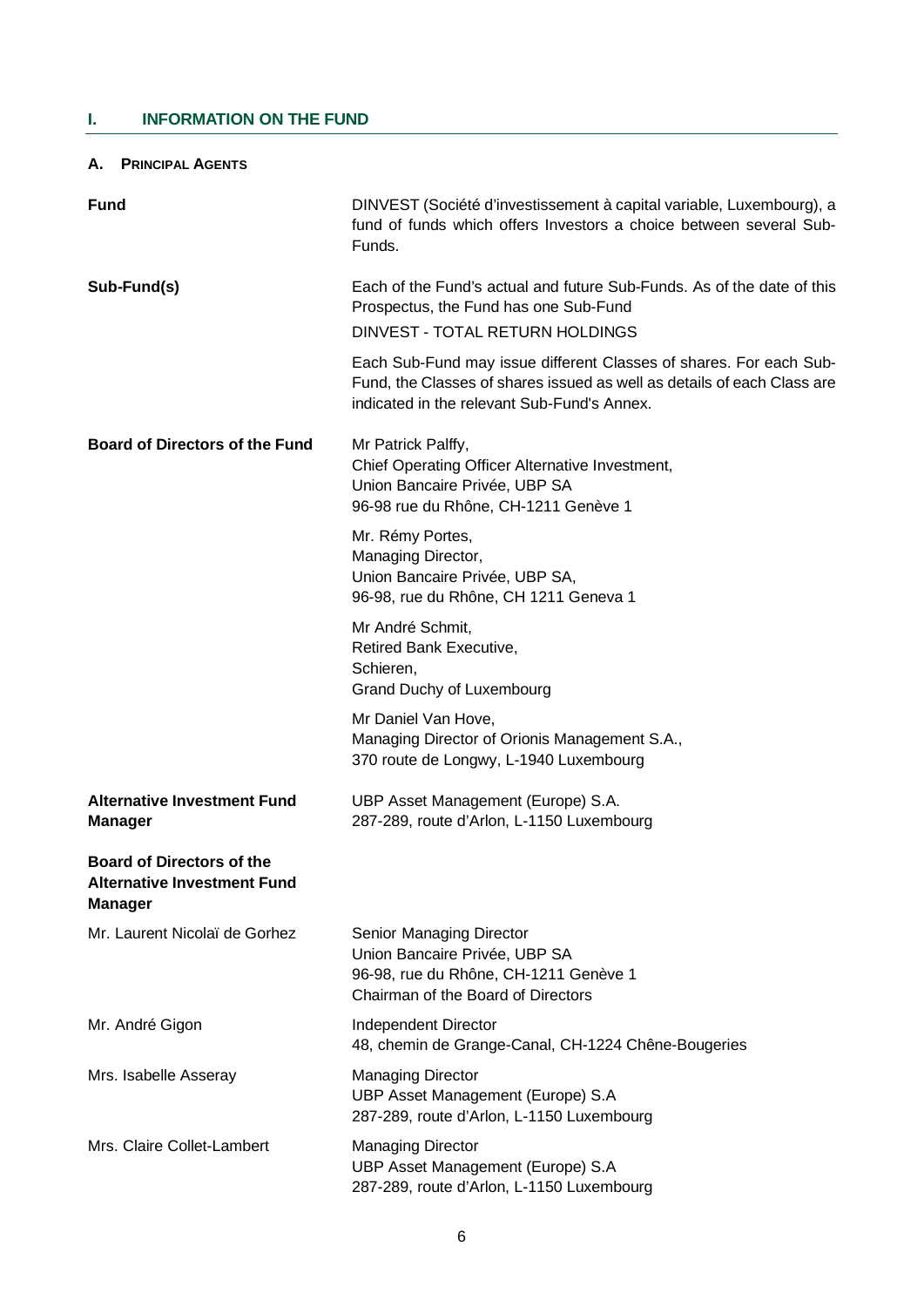| Mr. Nicolas Delrue                                                                        | Senior Managing Director<br>Union Bancaire Gestion Institutionnelle (France SAS)<br>116, avenue des Champs Elysées, F-75008 Paris                                                          |  |  |  |
|-------------------------------------------------------------------------------------------|--------------------------------------------------------------------------------------------------------------------------------------------------------------------------------------------|--|--|--|
| Mr. Nicolas Faller                                                                        | <b>Executive Managing Director</b><br>Union Bancaire Privée, UBP SA<br>96-98, rue du Rhône, CH-1211 Genève 1                                                                               |  |  |  |
| Mr. Dominique Leprévots                                                                   | Senior Managing Director<br>Union Bancaire Gestion Institutionnelle (France) SAS<br>116, avenue des Champs Elysées, F-75008 Paris                                                          |  |  |  |
| <b>Conducting Officers of the</b><br><b>Alternative Investment Fund</b><br><b>Manager</b> | Mr. Pierre Berger<br>Mrs. Isabelle Asseray<br>Mrs. Claire Collet-Lambert<br>Mr. Claudy Huart<br>Mrs Sandrine Puccilli                                                                      |  |  |  |
| <b>Investment Manager</b>                                                                 | Union Bancaire Privée, UBP SA<br>96-98 rue du Rhône<br>CH-1211 Genève 1, Switzerland<br>with the assistance of its London Branch while retaining full<br>responsibility                    |  |  |  |
| <b>Depositary Bank</b>                                                                    | <b>BNP Paribas Securities Services, Luxembourg Branch</b><br>60, avenue J.F. Kennedy,<br>L-1855 Luxembourg                                                                                 |  |  |  |
| <b>Domiciliary Agent</b>                                                                  | UBP Asset Management (Europe) S. A.<br>287-289 route d'Arlon,<br>L-1150 Luxembourg                                                                                                         |  |  |  |
| Administrative, Registrar and<br><b>Transfer Agent</b>                                    | CACEIS Bank Luxembourg Branch,<br>5, allée Scheffer<br>L-2520 Luxembourg<br>(the "Administrative Agent")                                                                                   |  |  |  |
| <b>Auditor</b>                                                                            | Deloitte Audit Sàrl<br>20 boulevard de Kockelscheuer<br>L-1821 Luxembourg                                                                                                                  |  |  |  |
| <b>Registered Office</b>                                                                  | 287-289 route d'Arlon<br>L-1150 Luxembourg                                                                                                                                                 |  |  |  |
| <b>SUMMARY AND DEFINED TERMS</b><br>В.                                                    |                                                                                                                                                                                            |  |  |  |
| <b>AIFM</b>                                                                               | means UBP Asset Management (Europe) S.A., 287-289, route d'Arlon,<br>L-1150 Luxembourg, i.e., the alternative investment fund manager<br>appointed by the Fund pursuant to the AIFM Rules. |  |  |  |
| <b>AIFM Directive</b>                                                                     | means the Directive 2011/61/EU of the European Parliament and of<br>the Council of 8 June 2011 on Alternative Investment Fund Managers.                                                    |  |  |  |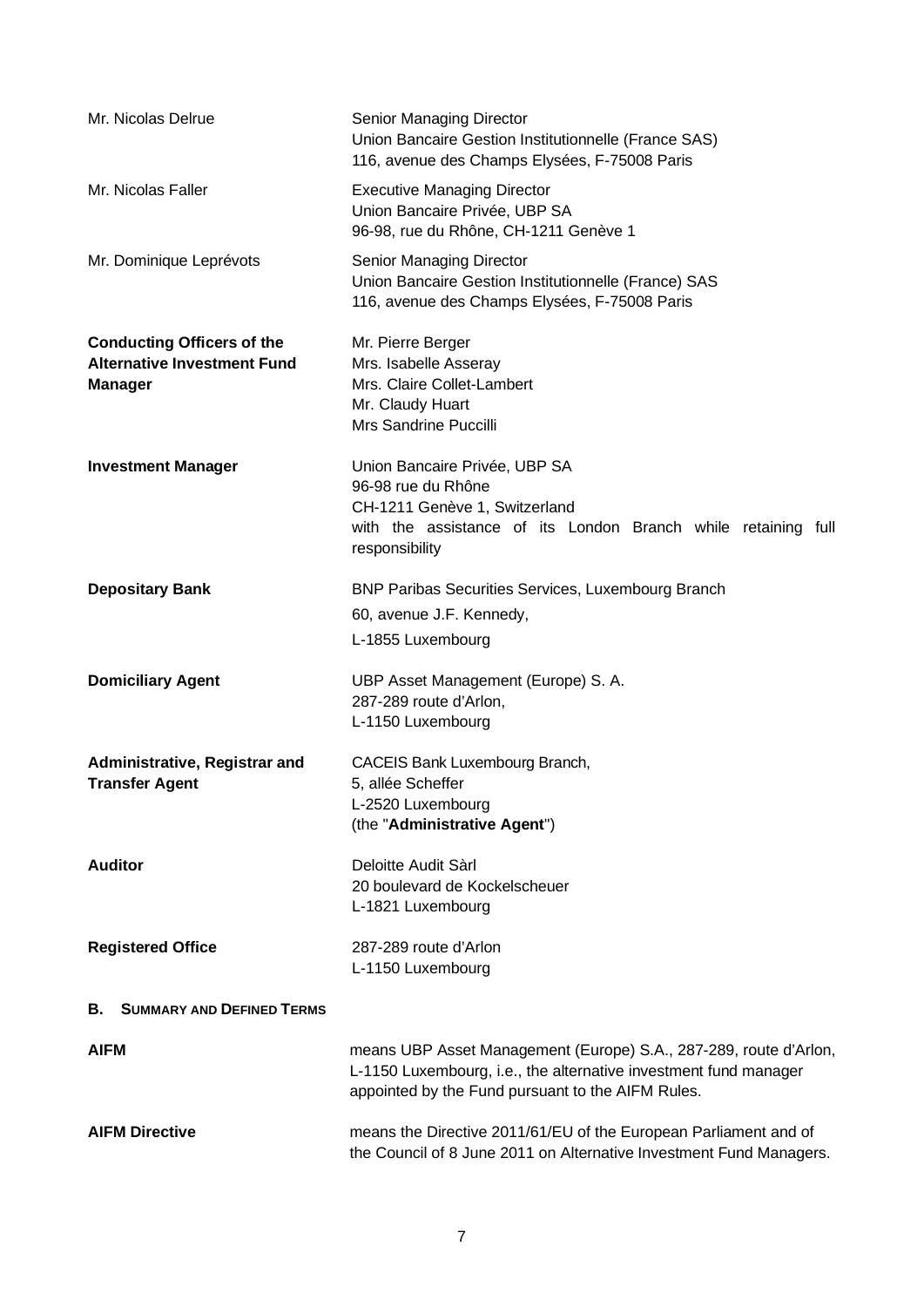| <b>AIFM Law</b>                    | means the Luxembourg Law of 12 July 2013 relating to alternative<br>investment fund managers.                                                                                                                                                                                                                                                                                                                                                                                                                                                                                                                                                                                                                                              |  |  |  |
|------------------------------------|--------------------------------------------------------------------------------------------------------------------------------------------------------------------------------------------------------------------------------------------------------------------------------------------------------------------------------------------------------------------------------------------------------------------------------------------------------------------------------------------------------------------------------------------------------------------------------------------------------------------------------------------------------------------------------------------------------------------------------------------|--|--|--|
| <b>AIFM Regulation</b>             | means the Commission Delegated Regulation (EU) No 231/2013 of 19<br>December 2012 supplementing Directive 2011/61/EU of the European<br>Parliament and of the Council with regard to exemptions, general<br>operating conditions, depositaries, leverage, transparency and<br>supervision.                                                                                                                                                                                                                                                                                                                                                                                                                                                 |  |  |  |
| <b>AIFM Rules</b>                  | means the corpus of rules formed by the AIFM Directive, the AIFM<br>Regulation and any binding guidelines or other delegated acts and<br>regulations issued from time to time by the EU relevant authorities<br>pursuant to the AIFM Directive and/or the AIFM Regulation, as well as<br>by any national laws and regulations (such as the AIFM Law) which<br>are taken in relation to (or transposing either of) the foregoing.                                                                                                                                                                                                                                                                                                           |  |  |  |
| <b>Annex</b>                       | An annex to this Prospectus containing information with respect to a<br>particular Sub-Fund.                                                                                                                                                                                                                                                                                                                                                                                                                                                                                                                                                                                                                                               |  |  |  |
| <b>Articles</b>                    | The articles of association of the Fund as amended from time to time                                                                                                                                                                                                                                                                                                                                                                                                                                                                                                                                                                                                                                                                       |  |  |  |
| <b>Business Day</b>                | Any full bank business day in Luxembourg (Grand-Duchy of<br>Luxembourg).                                                                                                                                                                                                                                                                                                                                                                                                                                                                                                                                                                                                                                                                   |  |  |  |
| <b>CHF</b>                         | All references to CHF in the Prospectus are to the currency of<br>Switzerland.                                                                                                                                                                                                                                                                                                                                                                                                                                                                                                                                                                                                                                                             |  |  |  |
| <b>Classes</b>                     | Pursuant to the Articles of Incorporation of the Fund, the Board of<br>Directors may decide to issue, within each Sub-Fund, separate classes<br>of shares (hereinafter referred to as a "Class" or "Classes", as<br>appropriate) whose assets will be commonly invested but where a<br>specific sales or redemption charge structure, fee structure, conversion<br>rules, minimum subscription amount and minimum holding requirement,<br>subscription currency or dividend policy may be applied. For each Sub-<br>Fund, the classes of shares issued are indicated in the relevant Sub-<br>Fund's Annex. If different Classes are issued within a Sub-Fund, the<br>details of each Class are described in the relevant Sub-Fund's Annex. |  |  |  |
| <b>Constitutive Documents</b>      | means the Fund's instruments of incorporation/association                                                                                                                                                                                                                                                                                                                                                                                                                                                                                                                                                                                                                                                                                  |  |  |  |
| <b>Dividends and Distributions</b> | It is not the intention of the Fund to make distributions of net income or<br>capital gains by way of dividends or distributions. Net income and<br>capital gains are, therefore, effectively reinvested and represented in<br>the value of the shares.                                                                                                                                                                                                                                                                                                                                                                                                                                                                                    |  |  |  |
| <b>EUR</b>                         | The official currency adopted by the member states of the European<br>Union participating in the Economic and Monetary Union (EMU).                                                                                                                                                                                                                                                                                                                                                                                                                                                                                                                                                                                                        |  |  |  |
| <b>FATCA</b>                       | The Foreign Account Tax Compliance provisions of the U.S. Hiring<br>Incentives to Restore Employment Act enacted in March 2010.                                                                                                                                                                                                                                                                                                                                                                                                                                                                                                                                                                                                            |  |  |  |
| <b>Financial Year</b>              | The financial year of the Fund ends on 31st December.                                                                                                                                                                                                                                                                                                                                                                                                                                                                                                                                                                                                                                                                                      |  |  |  |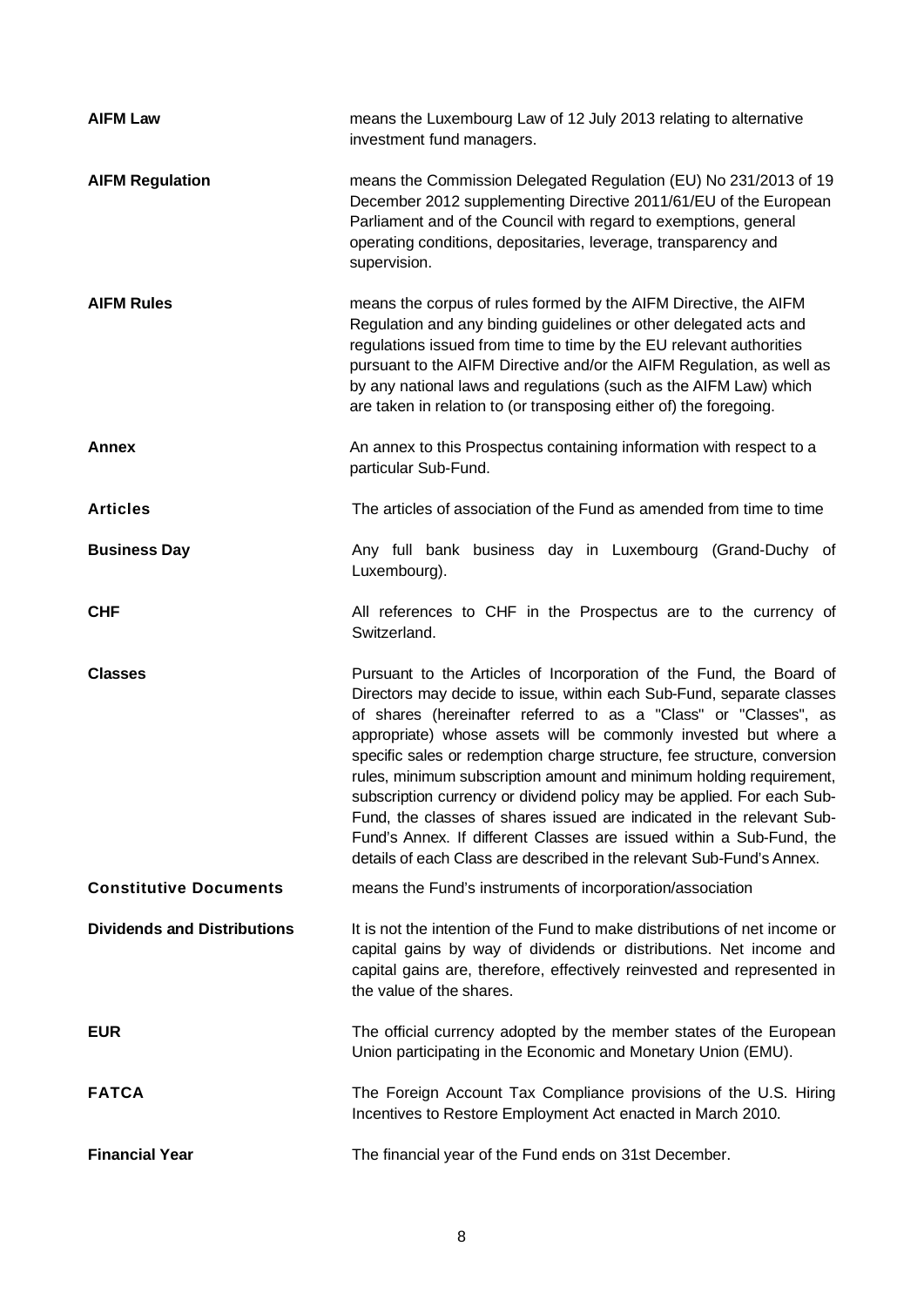| <b>GBP</b>                                              | All references to GBP in the Prospectus are to the currency of Great-<br><b>Britain</b>                                                                                                                                          |  |  |  |  |
|---------------------------------------------------------|----------------------------------------------------------------------------------------------------------------------------------------------------------------------------------------------------------------------------------|--|--|--|--|
| Investor(s)                                             | means any person who has invested in the Fund and/or who is solicited<br>to invest in the Fund and/or has expressed an interest in investing in<br>the Fund.                                                                     |  |  |  |  |
| <b>Law of 2010</b>                                      | means the Luxembourg Law of 17 December 2010 regarding<br>undertakings for collective investment, as amended from time to time                                                                                                   |  |  |  |  |
| <b>Minimum Subscription -</b><br><b>Minimum Holding</b> | The initial minimum subscription and the minimum holding<br>requirement for shares of a Sub-Fund or Class is described in the<br>relevant Annex. Any subsequent subscription shall be an integral<br>multiple of 1 share.        |  |  |  |  |
| <b>Net Asset Value</b>                                  | The total assets minus liabilities and accrued expenses valued at<br>current market prices.                                                                                                                                      |  |  |  |  |
| <b>Redemption Day</b>                                   | See information in the Annex relating to the relevant Sub-Fund.                                                                                                                                                                  |  |  |  |  |
| <b>Redemption Price</b>                                 | The Net Asset Value per share, each computed on the relevant<br>Valuation Day.                                                                                                                                                   |  |  |  |  |
| <b>SFDR</b>                                             | Regulation (EU) 2019/2088 of the European Parliament and of the<br>Council of 27 November 2019 on sustainability-related disclosures in<br>the financial services sector (the "Disclosures Regulation"),                         |  |  |  |  |
| Sub-manager                                             | The manager of a UCI in which the assets of the Fund and/or Sub-Fund<br>will be invested.                                                                                                                                        |  |  |  |  |
| <b>Subscription Charge</b>                              | A sales commission not exceeding 3.00% of the Subscription Price may<br>be added to compensate selected financial intermediaries and other<br>persons who assist in the placement of shares (see relevant Annex).                |  |  |  |  |
| <b>Subscription Day</b>                                 | See information in the Annex relating to the relevant Sub-Fund.                                                                                                                                                                  |  |  |  |  |
| <b>Subscription Price</b>                               | The Net Asset Value per share each computed on the relevant<br>Valuation Day.                                                                                                                                                    |  |  |  |  |
| <b>Term</b>                                             | The Fund has been launched for an indefinite period.                                                                                                                                                                             |  |  |  |  |
| <b>UCI</b>                                              | Undertakings for Collective Investments, i.e. the underlying funds,<br>which may be structured as partnerships, limited liability companies and<br>other investment vehicles typically used for alternative asset<br>management. |  |  |  |  |
| <b>USD</b>                                              | All references to "USD" in this Prospectus are to the currency of the<br>United States of America.                                                                                                                               |  |  |  |  |
| <b>Valuation Day</b>                                    | See information in the Annex relating to the relevant Sub-Fund.                                                                                                                                                                  |  |  |  |  |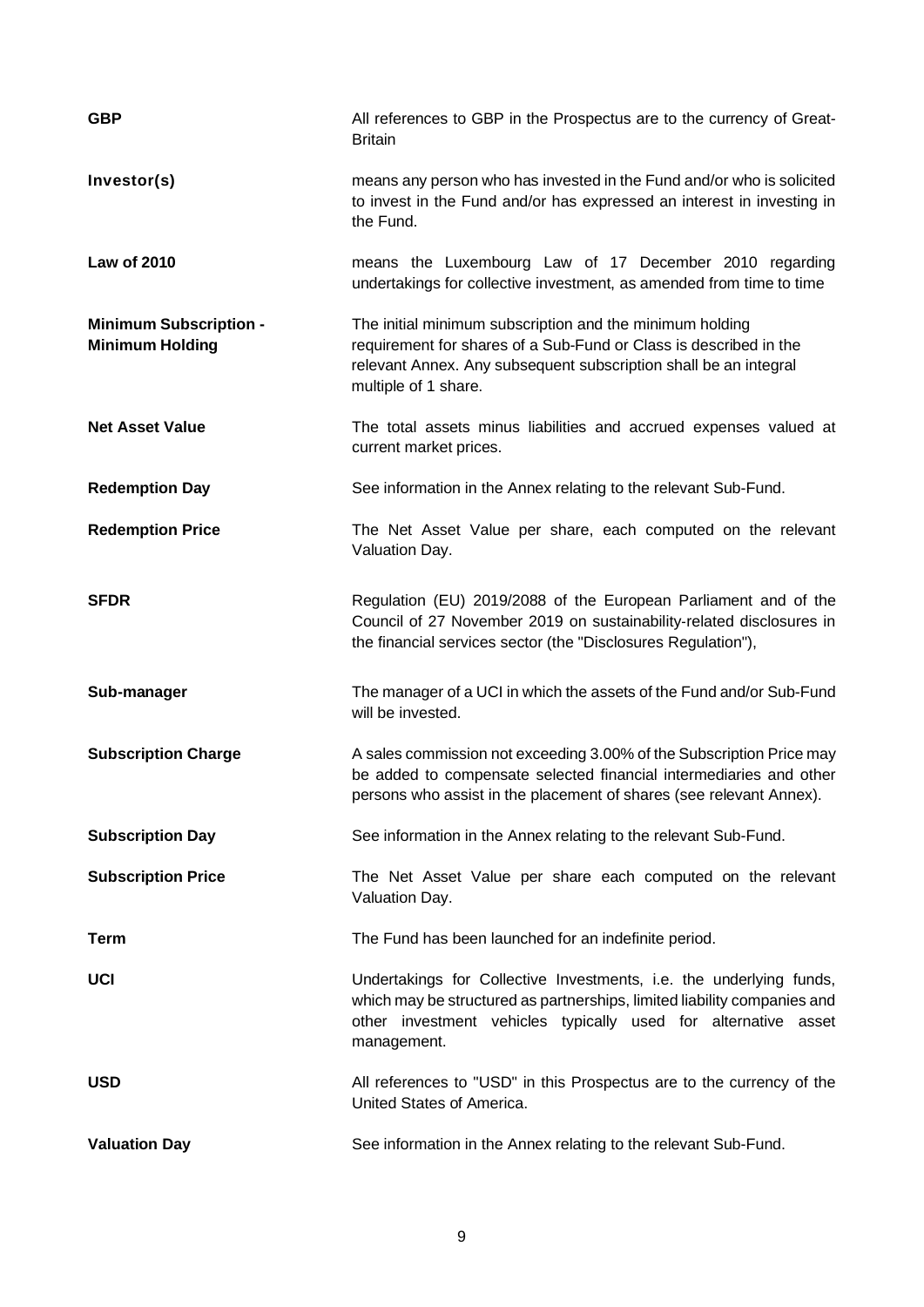#### **II. THE FUND**

The Fund is an investment company which had been initially organised as a société anonyme on 15<sup>th</sup> July 1986 under the laws of the Grand Duchy of Luxembourg. The Fund adopted the status of an undertaking for collective investment and the particular form of a société d'investissement à capital variable (SICAV) pursuant to a resolution of an extraordinary general meeting of shareholders held on 30<sup>th</sup> December 1998. With effect on 3<sup>rd</sup> September 2003, the Fund has absorbed Dinvest Two, an undertaking for collective investment governed by part II of the Law of 30<sup>th</sup> March 1988 regarding undertakings for collective investment. The Fund is registered under the part II of the Law of  $17<sup>th</sup>$  December 2010 regarding undertakings for collective investment and qualifies as an AIF under the AIFM Law. The articles of incorporation of the Fund (the "Articles") were published initially in the Mémorial of 7<sup>th</sup> August 1986 and have subsequently been amended several times. The Articles have been restated in their entirety with effect as from 11<sup>th</sup> February 2020 by the extraordinary general meeting of shareholders held on that day and they were published in such form by mention in the Recueil Electronique des Sociétés et Associations ("RESA") n° 2020 064 of 20<sup>th</sup> March 2020. The Articles in their consolidated form are on file with the *Luxembourg Business Register* where they are available for inspection and where copies thereof may be obtained. Copies may also be obtained at the registered office of the Fund.

The Fund is registered with the *Luxembourg Business Register* under n° B 24 540.

The Fund offers Investors, within the same investment vehicle, a choice between several Sub-Funds (the "**Sub-Funds**"), which are managed separately and which are distinguished mainly by their specific investment policy and/or by the currency in which they are denominated. The specifications of each Sub-Fund are described in the Annexes of this Prospectus. The Board of Directors of the Fund may, at any time, decide to create further Sub-Funds or share Classes within existing Sub-Funds and in such case, this Prospectus will be updated.

As of the date of this Prospectus, the Fund has one Sub-Fund created under the denomination of:

– DINVEST - TOTAL RETURN HOLDINGS

For each Sub-Fund, different Classes may be issued.

For each Sub-Fund, the Classes issued as well as details of each Class are indicated in the relevant Sub-Fund's Annex.

The base currency of the Fund is USD. The base currency of each Sub-Fund and each Class is indicated in the relevant Sub-Fund's Annex.

#### **III. INVESTMENT OBJECTIVES AND STRATEGIES OF THE FUND**

The primary objective of the Fund is to achieve long-term, risk adjusted capital appreciation by investing its assets in a diversified portfolio of UCIs using non-conventional or alternative asset management strategies. There can be no assurance that the Fund will achieve its objectives.

# **IV. INVESTMENT POLICY OF THE FUND**

The Fund operates as a fund of funds, investing its assets in a portfolio of UCIs, which are generically known as Hedge Funds, primarily managed by independent investment managers throughout the world or by investment managers of the Union Bancaire Privée Group. They use opportunistic alternative asset management strategies.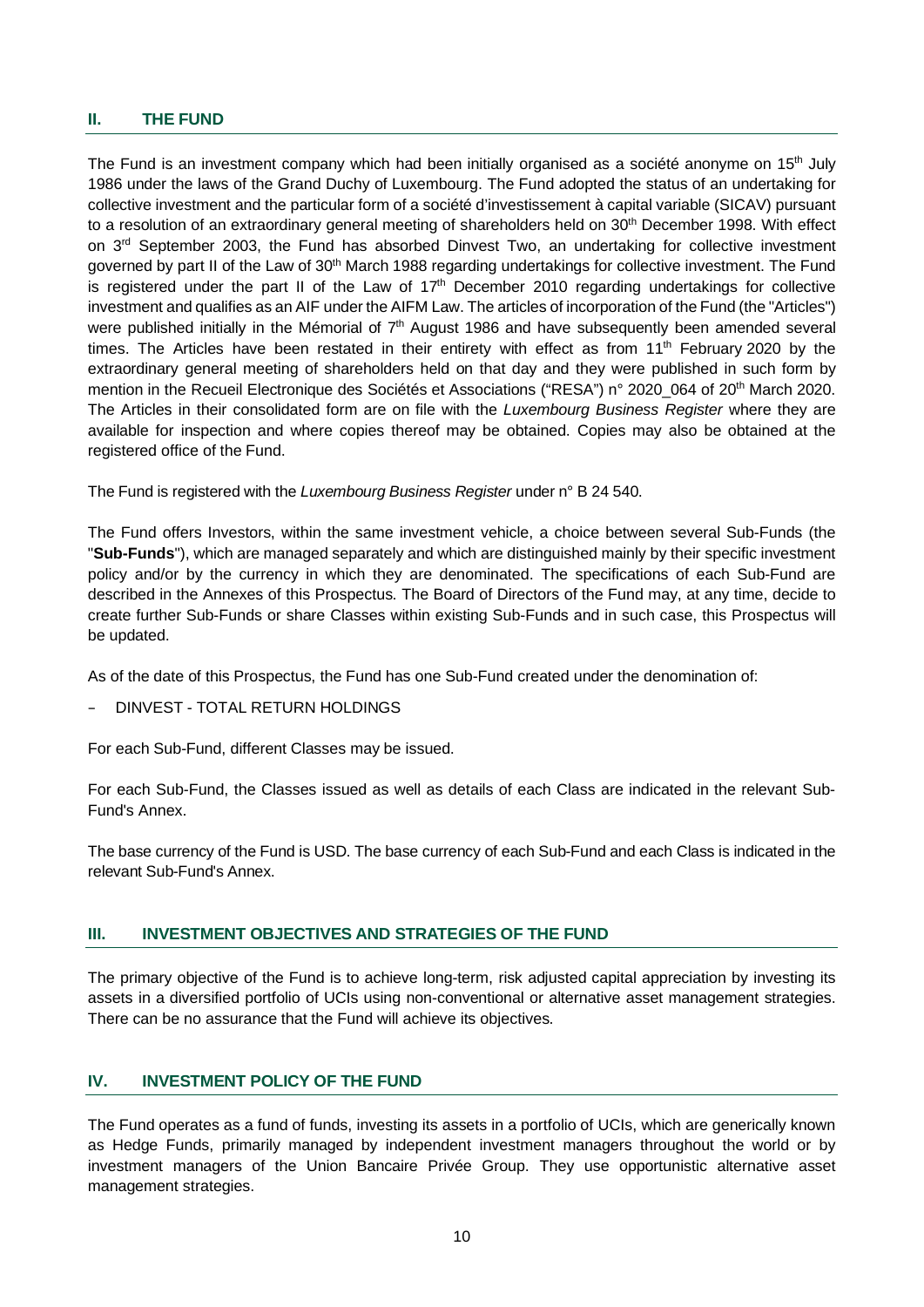#### **SFDR (SUSTAINABLE FINANCE DISCLOSURE REGULATION)**

#### **SFDR classification:**

In accordance with Article 6 of SFDR, the AIFM, in consultation with the Investment Manager, has determined that the Sub-Fund Dinvest – Total Return Holdings does not pursue an investment approach that explicitly promotes environmental or social characteristics nor have sustainable investment as its objective. The Sub-Fund's investment policy does not take into account the EU criteria for environmentally sustainable economic activities.

Notwithstanding this classification, in managing the investments of the Sub-Fund, the Investment Manager takes account of certain sustainability risks arising and of the potential financial impact of such risks on the return of an investment.

UBP Group is also signatory of the United Nations Principles for Responsible Investment (UN PRI) since March 2012.

#### **Integration of Sustainability Risks**

By taking sustainability risks into consideration during its investment decision making process, the intention of the Investment Manager is to manage such sustainability risks in a way that those risks do not have a material impact on the performance of the Sub-Fund. The Investment Manager considers certain sustainability risks in its investment decision process and seeks to mitigate those risks by complying with the Investment Manager's Responsible Investment Policy, which excludes controversial weapons and other contentious business activities (such as tobacco or thermal coal extraction, – revenue thresholds apply). This policy is available on https://www.ubp.com/en/investment-expertise/responsible-investment.

#### **Likely impact on returns**

While sustainability factors are considered by the Investment Manager, sustainability risks are currently not likely to have a material impact on the returns of the Sub-Fund considering the integration of the sustainability risks in the investment process and the diversification of the investments.

Assessment of sustainability risks is complex and requires subjective judgments, which may be based on data, which is difficult to obtain and/or incomplete, estimated, out of date or otherwise materially inaccurate. Even when identified, there can be no quarantee that the Investment Manager's assessment will correctly determine the impact of sustainability risks on the Sub-Fund's investments.

#### **A. ALTERNATIVE VS TRADITIONAL ASSET MANAGEMENT**

In contrast with traditional asset management based on the assumption of efficient markets and the perception that outperforming the market over time is impossible without accepting undue risk to capital, alternative asset management presumes that markets are indeed inefficient and offer, therefore, opportunities for increased investment performance without increased risk to capital. Some of the defining characteristics of alternative asset management strategies can be summarised as follows:

- Whereas traditional asset management will focus on building a portfolio of long securities, essentially equities and bonds, alternative asset management will use both long and short positions. In addition, the use of derivatives, both for hedging and speculative purposes, is not limited in alternative asset management strategies.
- In traditional asset management, the use of leverage is only permitted to a limited extent. By contrast, alternative asset management strategies can be highly leveraged.
- A portfolio managed according to traditional asset management principles aims to outperform a benchmark, some form of index, or industry median, following an indexed and/or passive investment approach. Performance, therefore, is measured on a relative basis. Alternative asset management, on the other hand, seeks to capture absolute gains at all times, whether in a rising, static, or falling market,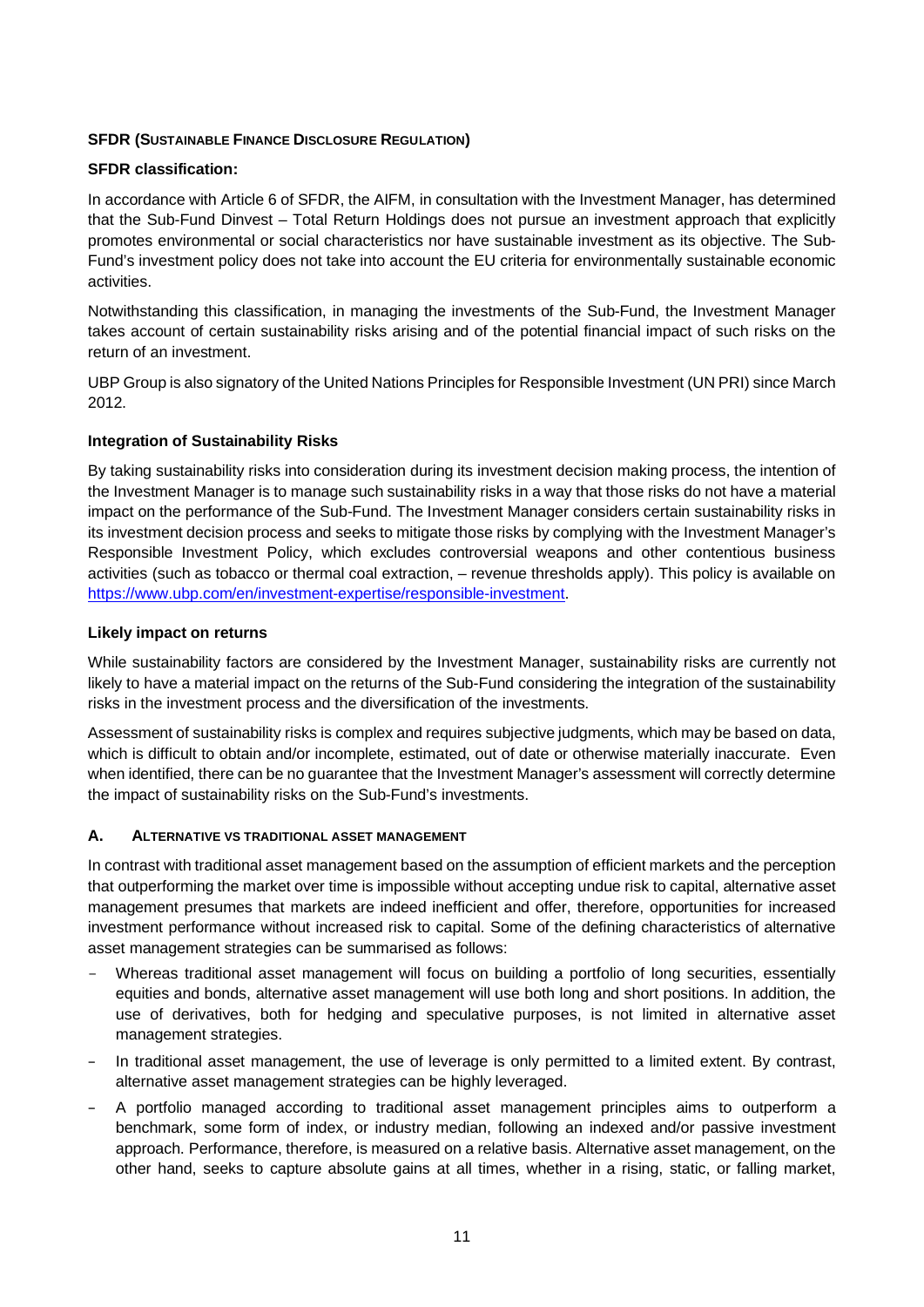following a dynamic investment approach.

– Traditional asset management strategies generate returns which are more highly correlated to major market indices than alternative asset management strategies.

# **B. HEDGE FUND: A CONTEMPORARY DEFINITION**

Since then, the "Hedge Fund" concept has expanded to include a variety of alternative investment strategies. Far from being a homogeneous group, hedge funds today cover a wide array of investment styles and strategies. Some adhere to well defined investment disciplines while others are highly opportunistic. Risk profiles and performance attributes, therefore, can vary substantially. Finally, the style of some hedge funds may evolve over time to better suit market conditions. Broadly speaking, hedge funds styles and investment strategies include the following:

- *Equity Long-Short strategies* cover those strategies, generally, that take long positions on stocks that are expected to increase in value and short positions on those expected to decline in value.
- *Macro strategies*. In addition to a core portfolio of long and short equity securities, a macro hedge fund will have a significant portion of its assets invested in non-equity investments such as fixed-income securities, currencies, options, various types of futures and forward contracts and other synthetic or derivative instruments. Unlike investments in the core portfolio, these non-equity investments do not involve a "bottom-up" fundamental analysis approach but rather "top-down" analysis and projections with respect to various macroeconomic factors such as interest rates and currency exchange rates movements. Macro strategies may include significantly highly leveraged positions.
- *Arbitrage or relative value strategies*. These strategies are based on the principle that when a price discrepancy exists between related trading instruments, a relative value position may be established by buying the relatively underpriced instrument and hedging that position by selling short the relatively overpriced instrument. If the relationship between these instruments returns to normal (fairly priced), a profit may be realised. Examples of such strategies include: convertible arbitrage, fixed income arbitrage and capital structure arbitrage.
- *Event-driven strategies,* focusing on the securities of corporations involved in significant transactions, including mergers, acquisitions, divestitures, tender offers, liquidations, restructurings and other similar corporate events. These strategies profit from the successful completion of the transaction by purchasing the securities at a discount to the value that will be realised upon completion of the transaction.
- *Distressed securities investment strategies*, based on the observation that securities of companies involved in bankruptcy proceedings are frequently undervalued, providing the prospect of greater appreciation in value than the securities of more financially stable issuers. Undervaluation, in relation to real fundamental value, may be the result of several factors, including, the difficulty of financial analysis of a troubled issuer, complex legal difficulties and the lack of available information.
- *CTAs (Commodities Trading Advisers).* CTAs manage assets using global futures and options markets, ranging from currencies, fixed income markets, equity indices and the commodity and energy markets. The managers often use systematic or technical trading processes. While some managers implement their decisions on a discretionary basis, most trade from signals generated by proprietary systematic models, which use historical data to anticipate price movements.

The Directors of the Fund intend to invest the assets of the various Sub-Funds in a variety of opportunistic alternative strategies, including but not limited to some or all of the above. The portfolio allocation of each Sub-Fund is described in the relevant Annexes to this Prospectus.

#### **C. STRUCTURE OF FUND-OF-FUNDS: ADVANTAGES AND DISADVANTAGES**

The main advantages of a fund-of-funds structure as compared to the structure of traditional funds are the following:

i) Investments in a diversified portfolio of UCIs which pursue different investment strategies and objectives result in a limitation of risks compared to investments in a single investment strategy or objective.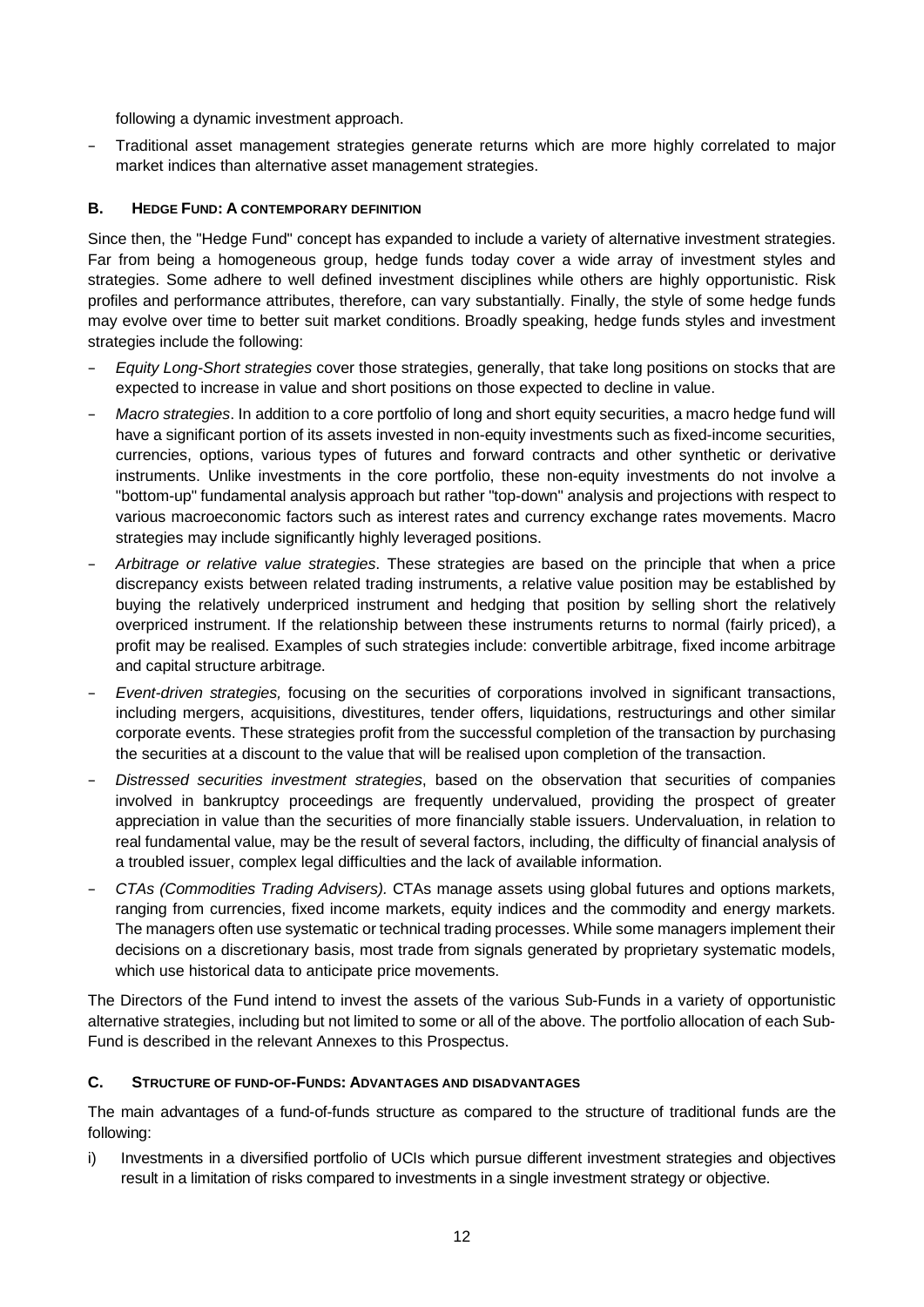- ii) Investments in a diversified portfolio of UCIs managed by different investment Sub-managers result in a limitation of risks compared to the management of all assets by the same investment manager.
- iii) Collective fund investment vehicles, such as the Fund, allow the Investor to invest indirectly in UCIs in which the Investor could not invest directly due to high minimum subscription and holding amounts.

The main disadvantages of a fund-of-funds structure as compared to the structure of traditional funds are the following:

- i) Each of the underlying UCIs has its own fee structure which will be charged in addition to the fees of the Fund (see "*XIII. Fees and Expenses*" below).
- ii) The dilution of risks as a result of the diversified investment strategies and objectives leads to the dilution of the performance of the most successful investments of the Fund.

#### **D. INVESTMENTS THROUGH A THIRD PARTY FUND PLATFORM**

The Fund may invest up to 100% of its assets through one or several Independent Fund Platforms promoted or run by third party asset managers ("Platform Managers") which may generally offer increased transparency, risk monitoring, assets control and governance services.

Where the Fund invests through the Independent Fund Platforms, participation in the platform is expected to provide comprehensive investment transparency, independent valuation, position-based aggregated risk reporting and administration and custody services. Although a Platform Manager generally will not allocate assets to portfolio managers on a discretionary basis or recommend portfolio managers, the Platform Manager will perform due diligence on prospective portfolio managers. Following satisfactory completion of initial due diligence on a prospective portfolio manager, the Platform Manager will facilitate the inclusion of the portfolio manager on the Independent Fund Platform, including (i) the creation of the relevant fund structure, (ii) entering into an investment management agreement with such portfolio manager, (iii) entering into service provider agreements, (iv) opening fund accounts (v) entering into counterparty agreements, (vi) monitoring the portfolio manager's compliance with investment guidelines, (vii) monitoring compliance by the portfolio manager with the investment management agreement, and (ix) operational integration, coordination and oversight of service providers.

The Fund may at any time and without notice change Independent Platforms in its sole discretions consistent with its fiduciary duties to the shareholders.

#### **E. INVESTMENTS IN FINANCIAL DERIVATIVE INSTRUMENTS AND OTHER PORTFOLIO MANAGEMENTS TECHNIQUES**

A Sub-Fund may engage in transactions involving the use of derivative instruments including but not limited to forward foreign exchange contracts, currency futures and options thereon, put and call options on indices or securities, stock index and interest rate futures and options thereon, total return swaps, indexed deposits and any other techniques and instruments as the Sub-Fund may consider appropriate to employ leverage on the portfolio in the limits applicable to the Sub-Fund, for hedging and/or for efficient portfolio management purposes.

A Sub-Fund may issue debt instruments on a private basis for leverage purposes such as variable funding notes. Subscribers are the credit or lending institution which have structured the debt instruments. The Sub-Fund may also engage in repurchase, reverse repurchase and stock lending and borrowing arrangements for investment or for efficient portfolio management purposes within the limits applicable to the Sub-Fund.

For the purpose of providing margin or collateral in respect of such transactions, a Sub-Fund may transfer, mortgage, charge or encumber any assets or cash forming part of the Sub-Fund.

# **V. INVESTMENT RESTRICTIONS**

The Board of Directors has resolved that a Sub-Fund may not:

1. Invest more than 20% of its net assets, in securities issued by a single issuer or UCI. In the case of structured products, such limit is applicable both on the issuer of the structured product and on its underlying.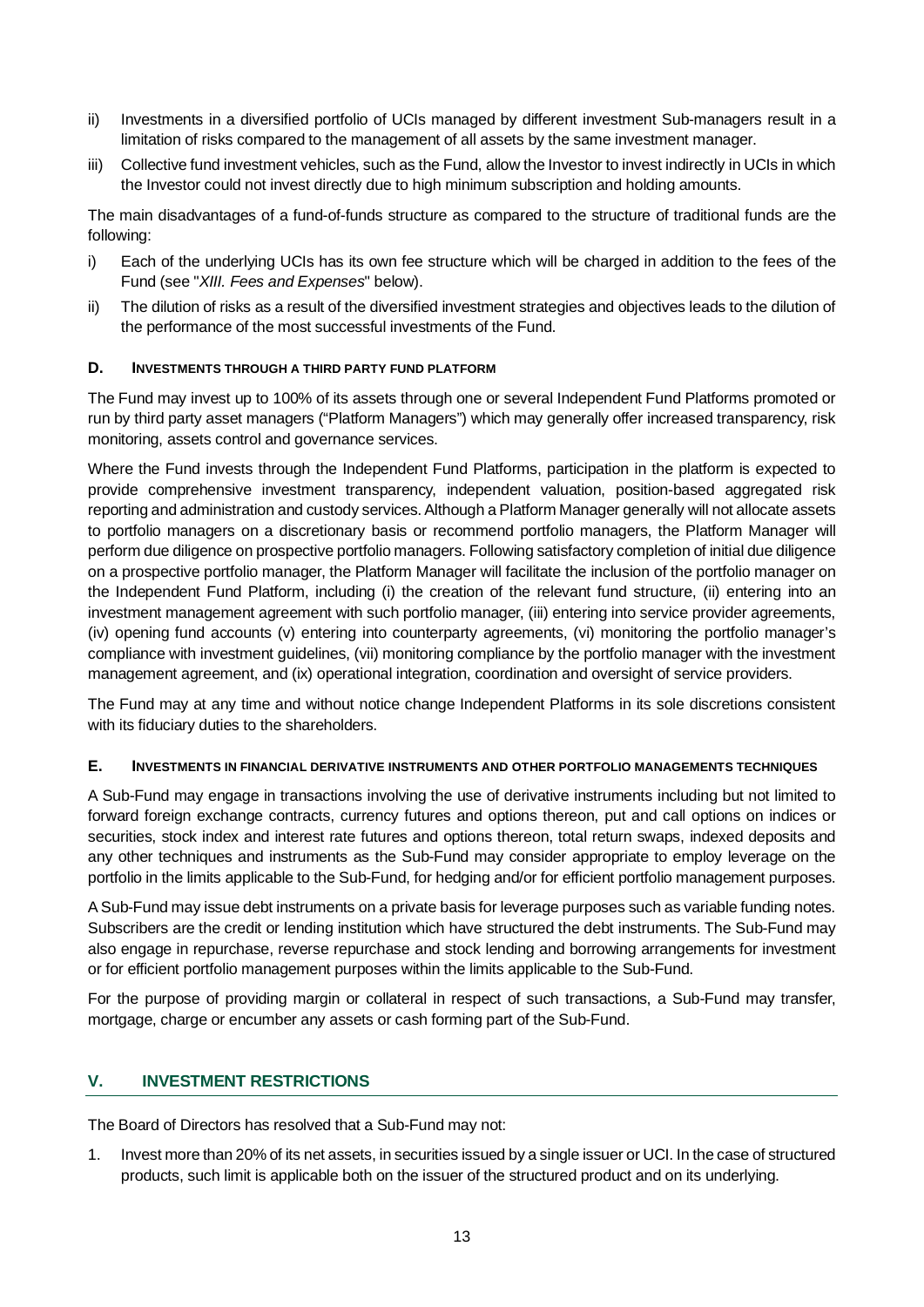- 2. Invest more than 10% of its net assets, in securities which are neither listed on an official exchange nor dealt in on another market which operates regularly and is recognised and open to the public. Such limit does not apply:
	- i) To investments in shares or units of UCI's;
	- ii) To securities for which a listing has been requested and obtained within one year, in which case they are considered as listed securities;
	- iii) To money market instruments issued by first class issuers.
- 3. Invest more than 20% of its cash in deposit with the same credit institution.

There will be no commissions levied on the assets of the Sub-Fund which are invested in units of UCIs which, in accordance with their investment policy, invest principally in other UCIs, unless the Sub-Fund invests in a share class of the target fund which bears no commissions. Investments in such other UCIs will only be made if they are deemed to be in the best interest of the Sub-fund's shareholders.

The Board of Directors may from time to time impose further investment restrictions as shall be compatible with or in the interest of the shareholders, in order to comply with the laws and regulations of the countries where the shares of the Fund are distributed.

The restrictions set forth above shall only be applicable at the time where the relevant investment is made. If the restrictions are exceeded as a result of any events other than the making of investments, the situation shall be remedied, taking due account of the interest of the shareholders.

# **VI. RISK FACTORS**

#### **A. GENERAL RISKS**

#### **Prospective Investors should be aware that because of the alternative investment strategies of the Fund an investment in the Fund involves a high degree of risk, including the risk of loss of the entire amount invested**.

Sub-managers may invest in and actively trade instruments with significant risk characteristics, including risks arising from the volatility of securities, financial futures, derivatives, currency and interest rate markets, the leverage factors associated with trading in such markets and instruments, and the potential exposure to loss resulting from counterparty defaults. There can be no assurance that a Sub-Fund's investment program will be successful or that the investment objective of a Sub-Fund will be achieved. Shares in the Fund may fluctuate in price and value, and the value of the shares may decline below the amount originally invested.

While a Due Diligence Process is generally used to select and monitor the individual funds in which the assets of the Fund are invested, there can be no assurance that the past performance information will be indicative of how such investments will perform (either in terms of profitability or correlation) in the future. Upon a redemption of shares or the liquidation of the Fund, Investors may receive less than the amount invested.

The Fund intends to invest in UCIs which pursue a speculative investment policy. These UCIs will generally fall in the category commonly known as "hedge funds" or "alternative investments". Some investments may also be made in UCIs which trade in commodities futures and options, currencies and currency contracts or financial instruments. Thus, such UCIs use specific investment and trading techniques such as investments in options, use of futures or short sales of securities. The Fund will seek to achieve risk diversification by selecting UCIs managed by different Sub-managers with different investment styles or investing in different areas.

#### **B. LACK OF REGULATORY SUPERVISION**

**The Fund is permitted to invest in UCIs established in jurisdictions where no or less supervision than in**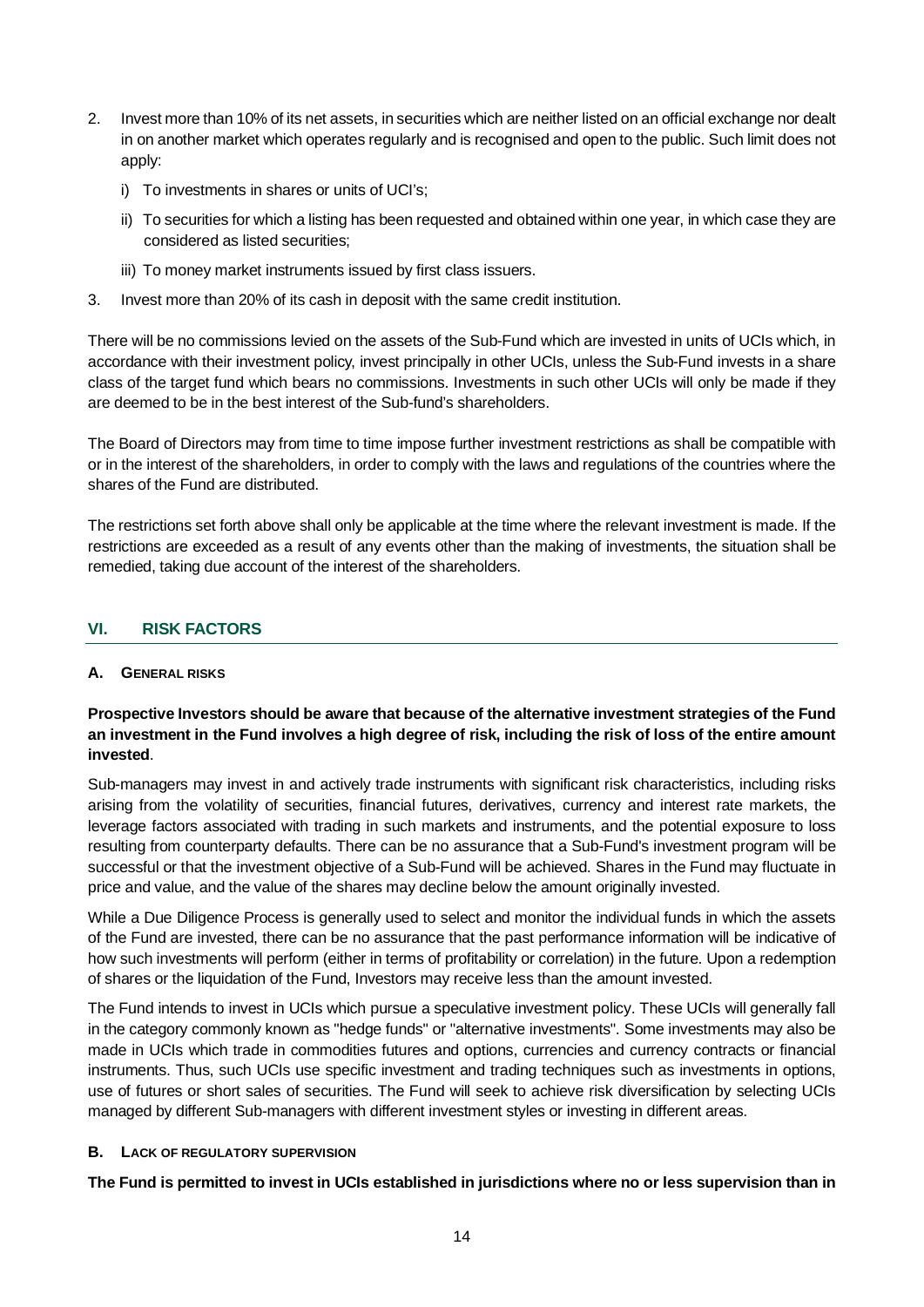**the EU is exercised on such UCIs by regulators. Although the Fund will ensure that in any such event other safeguards are provided for the protection of the interest of the shareholders of such UCIs, such protection may be less efficient than if a supervision by a regulator was exercised. Further the efficiency of any supervision or of other safeguards may be affected by a lack of precision of investment and risk diversification guidelines applicable to, and the flexibility of the investment policies pursued by, such UCIs. However, in order to minimize these risks, a Due Diligence Process has been put in place setting out various criteria for the selection of UCIs** (see below *"Due Diligence Process"*)**.**

# **C. ILLIQUIDITY OF THE UCIS**

Although the Investment Manager will seek to select UCIs which offer the opportunity to have their shares or units redeemed within a reasonable time frame, there is no assurance that the liquidity of the investments of such UCIs will always be sufficient to meet redemption requests as, and when made. Any lack of liquidity may affect the liquidity of the shares of the Fund and the value of its investments.

For such reasons the treatment of redemption requests may be postponed in exceptional circumstances including if a lack of liquidity may result in difficulties to determine the Net Asset Value of the shares of the Fund and consequently a suspension of issues and redemptions.

#### **D. PERFORMANCE FEE**

A portion of the fees of the Investment Manager is based on the Fund's performance. In addition, due to the specialist nature of the UCIs in which the Fund invests, many, if not most of such UCIs, may be paid performance fees. Under these arrangements the Investment Manager and the Sub-managers will benefit from the appreciation, including any unrealized appreciation, if the value of the assets under their management increases, but they may not similarly be penalized for realized losses or decreases in the value of such assets. Further, because several, if not all Sub-managers may be paid performance fees, it is possible that in a given year such fees will be paid whereas the total net asset value per share of the Fund decreases.

#### **E. FEE STRUCTURE**

The Fund incurs the costs of its management and of the fees paid to the Investment Manager and the Depositary and other service providers as well as a prorata portion of the fees paid by the UCIs in which the Fund invests to their Sub-manager or other service providers. As a result the operating expenses of the Fund may constitute a higher percentage of the net asset value than could be found in other investment schemes. Further, some of the strategies employed at the level of the UCIs require frequent changes in trading positions and a consequent portfolio turnover. This may involve brokerage commission expenses to exceed significantly those of other investment schemes of comparable size.

Potential Investors should be aware that the fees payable to the Investment Manager are in addition to the fees paid by the investee UCIs to the Sub-manager and that, there may be a duplication of fees (please refer to "*XIII. Fees and Expenses*" below).

# **F. LEVERAGE**

Certain UCIs in which the Fund invests, operate with substantial degree of leverage and are not limited in the extent to which they either may borrow or engage in margin transactions. The positions maintained by such UCIs may in aggregate value be in excess of the net asset value of the Fund. This leverage presents the potential for a higher rate of return but also increases the volatility of the Fund, including the risk of a total loss of the amount invested.

The Sub-Funds may make use of financial derivative instruments and other efficient portfolio management techniques. The use of such instruments and techniques has a leverage effect, which creates the potential for more significant profits, but also gives rise to a higher risk that losses will exceed the amount invested. The use of leverage therefore increases the overall risk involved in investing in the Fund's shares.

Shareholders should note that the sum of notional calculation methodology dos not take into account any netting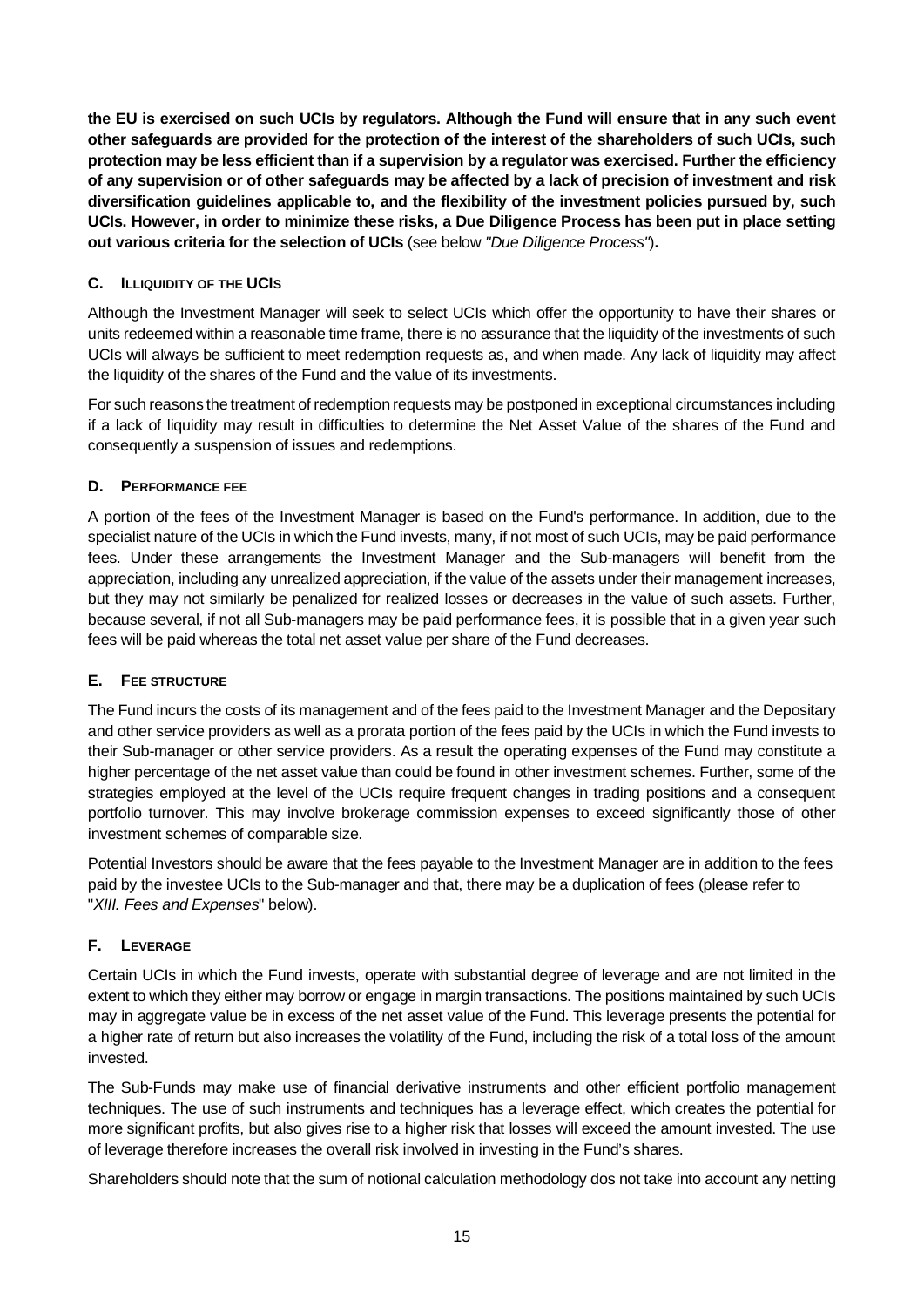and hedging arrangements a Sub-Fund may have in place. In addition they should note that leverage per se is not an accurate risk indicator. A high degree of leverage does not necessarily imply a higher degree of risk.

#### **G. RISKS RELATED TO SHORT SALES**

The UCIs in which the Fund invests may engage in short selling of securities which may expose the portion of the UCI's assets committed to such activities to unlimited risk due to the lack of an upper limit on the price to which a security may arise. However, to the extent that the Fund participates in short selling activities through a UCI, the Fund's losses will be limited to the amount invested in the particular UCI.

#### **H. ABSENCE OF CUSTODIAN BANKS OF THE UNDERLYING UCIS**

Many of the UCIs in which the assets of the Fund are allocated have a broker as a custodian instead of a bank. In certain cases these brokers may not have the same credit rating as a bank. In addition, contrary to custodian banks in regulated environments, these brokers will perform only safekeeping functions with no statutory supervisory obligations.

#### **I. ABSENCE OF AUDITORS OF THE UNDERLYING UCIS**

Some of the UCIs in which the assets of the Fund are allocated may not have auditors of the same standard or exercising the same audit and supervision as required for auditors of funds.

#### **J. CONFLICTS OF INTERESTS**

# **Fund**

Conflicts of interests may arise between the Fund and the persons or entities involved as advisers in the management of the Fund and/or the Sub-managers of the UCIs in which the Fund invests. The Sub-managers normally manage assets of other clients that make investments similar to those made on behalf of the undertakings in which the Fund invests. Such clients could thus compete for the same trades or investments and whilst available investments or opportunities for each client are generally allocated in a manner to be believed equitable to each, some of those allocation procedures may adversely affect the price paid or received for investments or the size of positions obtained or disposed.

Conflicts may also arise as a result of the other services provided by Union Bancaire Privée or its affiliates which may provide advisory or other services to the Investment Manager, to other clients and some of the other UCIs in which the Fund invests. Similarly the Directors of the Fund may also be directors of UCIs in which the Fund may invest and the interests of such UCIs and of the Fund could result in conflicts.

Generally there may be conflicts of interests between the interests of the Fund and the interests of the Investment Manager and its affiliates to generate fees, commissions and other revenues. In the event that such a conflict of interests arises, the Directors of the Fund will endeavour to ensure that it is resolved in a fair manner.

Furthermore, some Sub-managers have an equity stake in their own fund. Conflicts of interest can therefore not be ruled out at the level of the UCIs.

# **AIFM**

According to the AIFM Rules, the AIFM must take all reasonable steps to identify conflicts of interest that arise in the course of managing the Fund between the AIFM (including its managers, employees or any person directly or indirectly linked to the AIFM by control) and the Fund or its Investors, the Fund or its Investors and another client of the AIFM (including another alternative investment fund, an undertaking for collective investment in transferable securities or their investors), and two clients of the AIFM.

The AIFM must maintain and operate effective organisational and administrative arrangements with a view to taking all reasonable steps designed to identify, prevent, manage and monitor conflicts of interest in order to prevent them from adversely affecting the interests of the Fund and its Investors.

The AIFM must segregate, within its own operating environment, tasks and responsibilities which may be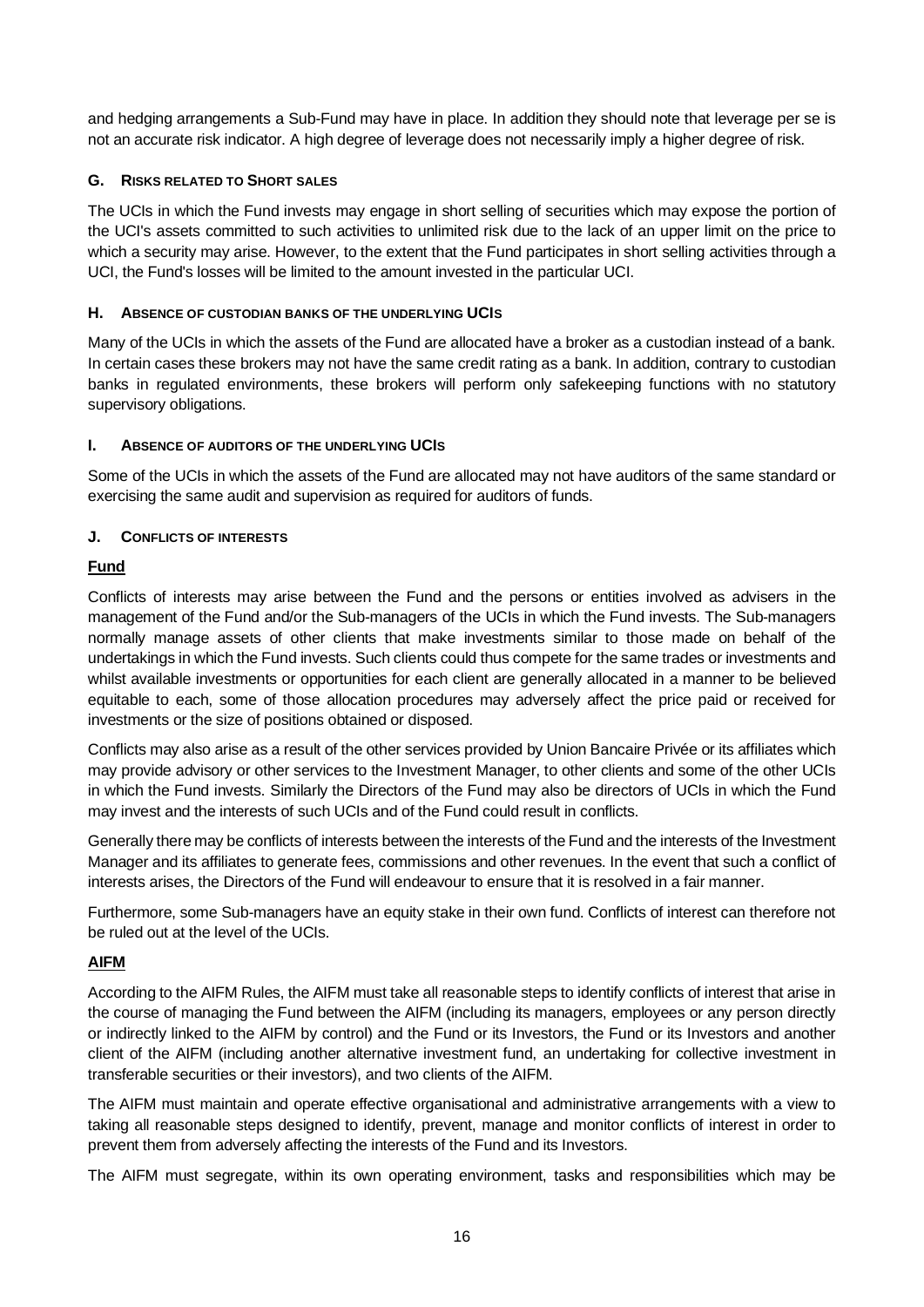regarded as incompatible with each other or which may potentially generate systematic conflicts of interest. The AIFM must assess whether its operating conditions may involve any other material conflicts of interest and disclose them to the Investors.

Where organisational arrangements made by the AIFM to identify, prevent, manage and monitor conflicts of interest are not sufficient to ensure, with reasonable confidence, that risks of damage to Investors' interests will be prevented, the AIFM must clearly disclose the general nature or sources of conflicts of interest to the investors before undertaking business on their behalf, and develop appropriate policies and procedures.

Investors are informed that, by the sole fact of soliciting an investment or, a fortiori, investing in the Fund, they acknowledge and consent that the information to be disclosed as per the above is available at the registered office of the AIFM and that this information will not be addressed personally to them.

# **K. NATURE OF THE INVESTMENTS IN THE FUND**

Although the Investment Manager seeks to monitor investments and trading activities of the UCIs to which the Fund has allocated assets, investment decisions are normally made independently at the level of such UCIs and it is possible that some Sub-managers will take positions in the same security or in issues of the same industry or country or in the same currency or commodity at the same time. Consequently, the possibility also exists that one UCI purchases an instrument at about the same time when another UCI decides to sell it. There is no guarantee that the selection of the Sub-managers will actually result in a diversification of investment styles and that the positions taken by the underlying UCIs will always be consistent.

The assets of the Fund may be allocated to UCIs whose primary investment strategies include speculative trading of commodities futures and/or financial futures contracts, currencies and other financial market instruments including complex derivative contracts. Prices of the investments can be highly volatile and UCIs may use a high degree of leverage. As a result of leverage, a relatively small price movement in the underlying investment may result in substantial losses or gains to the Investor. Similarly some of the UCIs may have the majority of their assets invested in options and other geared instruments, where a relatively small price movement in the underlying security or commodity may result in substantial losses or profits.

#### **L. EXPOSURE TO FOREIGN EXCHANGE RISK**

Where a Sub-Fund is investing all or part of its assets in UCIs of a different currency from that in which the Sub-Fund is denominated, the Sub-Fund may enter into forward foreign exchange transactions in order to manage the foreign exchange risks arising from holding such instruments and in order to protect the value of its investments against short-term market volatility. These techniques may not always be possible or effective in limiting losses. Where the intention of the Investment Manager is to perform currency hedging for the share class denominated in a currency other than the base currency of the Sub-Fund, residual currency risk may subsist.

# **M. FOREIGN JURISDICTIONS**

There are only very limited constraints on the investment strategies and techniques that can be employed by the Sub-managers. As a result of its diversified investments, the Fund may incur other risks, including currency exchange risks in respect of assets held in other currencies, tax risks in respect of assets invested in other jurisdictions, political risks relating to political, social and economic factors which may affect the assets of the UCIs in which the Fund invests, which are held in countries which may be subject to economic difficulties, political uncertainty or social unrest.

#### **N. MARKET RISKS**

The Fund invests in UCIs active on various markets throughout the world. Political changes, changes to the applicable legal framework, fiscal measures or currency risks on these markets may have a negative impact on the assets or the financial results of the underlying UCIs and, consequently, of the Fund.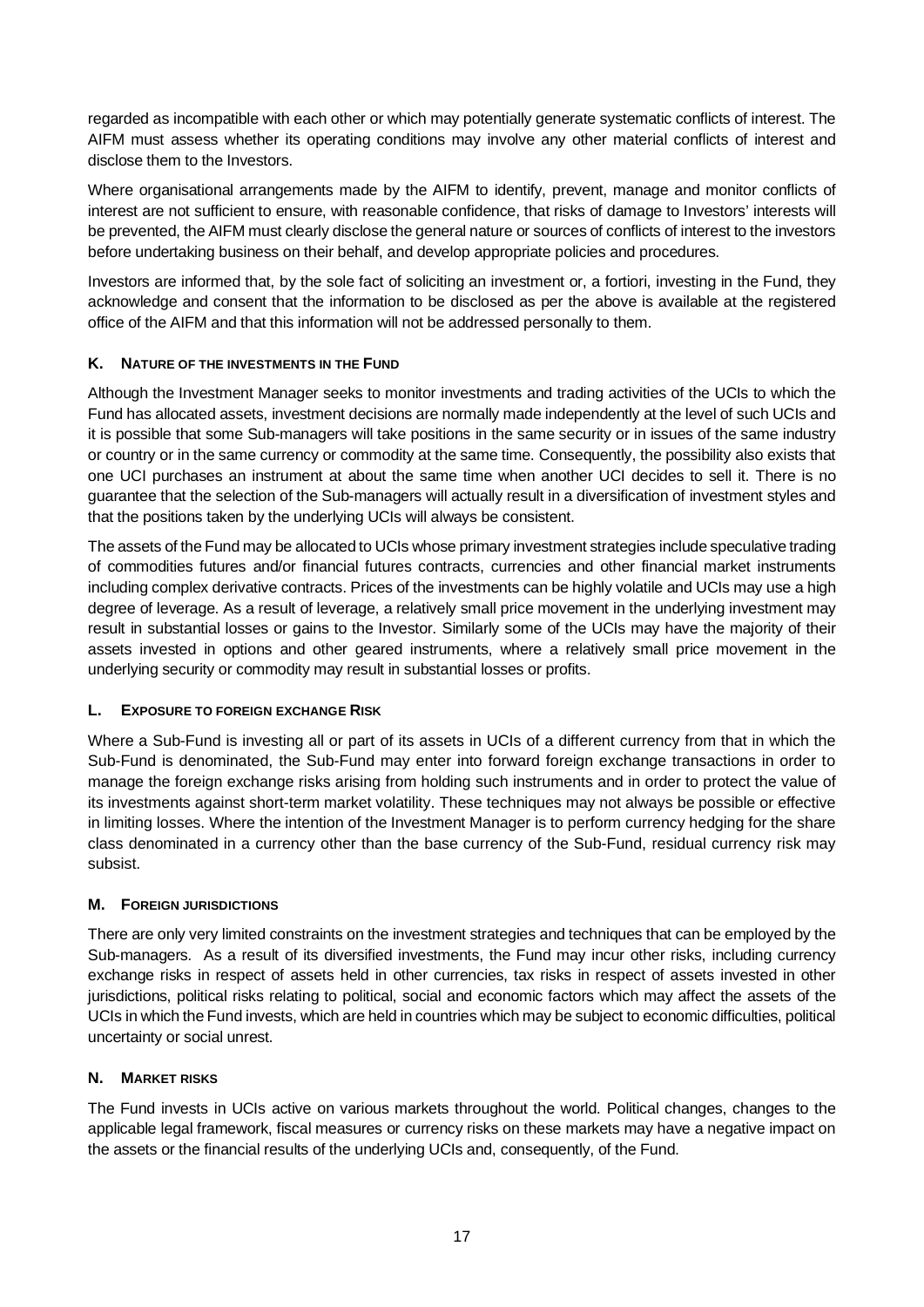# **O. DERIVATIVES**

The Sub-Fund or the Sub-managers on behalf of UCIs may use a variety of derivative instruments in implementing their investment strategies. The pricing of certain derivatives may be uncertain, variable, and based primarily on theoretical models, the outputs of which may vary substantially from the prices actually recognized in the market. In addition, the derivatives market is, in comparison to other markets, a relatively new market, and uncertainties exist as to how the market in derivatives will perform during periods of unusual price volatility or instability, market illiquidity or credit distress. The primary risks associated with the use of such derivatives are: (i) model risk, (ii) market risk and (iii) counterparty risk. Investments in OTC derivatives are subject to greater risk of counterparty default and less liquidity than exchange-traded derivatives, although exchange-traded derivatives are subject to risk of failure of the exchange on which they are traded and the clearinghouse through which they are guaranteed.

The prices of derivative instruments can be highly volatile. Price movements of derivative instruments are influenced by, among other things, interest rates, changing supply and demand relationships, trade, fiscal, monetary and exchange control programs and policies of governments and national and international political and economic events and policies. In addition, governments from time to time intervene, directly and by regulation, in certain markets. Such intervention often is intended directly to influence prices and may, together with other factors, cause all of such markets to move rapidly in the same direction because of, among other things, interest-rate fluctuations.

The use of OTC derivatives, such as forward contracts, swap agreements and contracts for difference, will also expose the Sub-Fund and UCIs to the risk that the legal documentation of the contract may not accurately reflect the intention of the parties.

#### **P. FUND PLATFORM RISKS**

Because the Fund's may invest a large part of its assets in portfolio managers through Independent Fund Platforms operated by unaffiliated, third-party Platform Managers, the Fund is subject to risks associated with the Independent Fund Platforms and the Platform Managers.

In certain aspects, the Fund's utilization of the independent Fund Platform operated by Platform Managers may be disadvantageous to Shareholders as compared with investments in UCIs that are sponsored and operated by portfolio managers. For example where the Independent Fund Platform is built as master-feeder structure, the Fund's operating expenses related to such Independent Fund Platform may be a higher percentage of net assets than if the Fund made a direct investment in an UCI that is sponsored and operated by a portfolio manager. Furthermore, the Fund will be subject to any risks associated with any failure, insolvency or liquidation of service providers selected by the Platform Manager.

The Fund will depend on the Platform Manager and the portfolio managers to maintain appropriate procedures and to control operational risk. A failure by either the Platform Manager, portfolio managers participating in the Independent Fund Platform or their respective service providers may have a material adverse effect on the Fund.

#### **Q. FUND PLATFORM CONFLICTS OF INTEREST**

The Investment Manager or one of its affiliates does or may serve as investment adviser to accounts in which certain affiliates of a Platform Manager are direct or indirect investors. Because the Investment Manager or one of its affiliates is compensated for such services to such accounts affiliated with the Platform Manager, the Investment Manager or one of its affiliates may have an incentive to favour the use (and higher utilization rate) of the related Independent Platform than would be the case in the absence of such advisory relationships.

#### **R. SUSTAINABILITY RISKS**

Sustainability risks are environmental, social or governance ("ESG") events or conditions which, if they occur, have or may potentially have significant negative impacts on the assets, financial and earning situation or reputation of a supervised entity. Examples of such risks may include, but are not limited to, climate change, biodiversity, supply chain management, product liability or business ethics.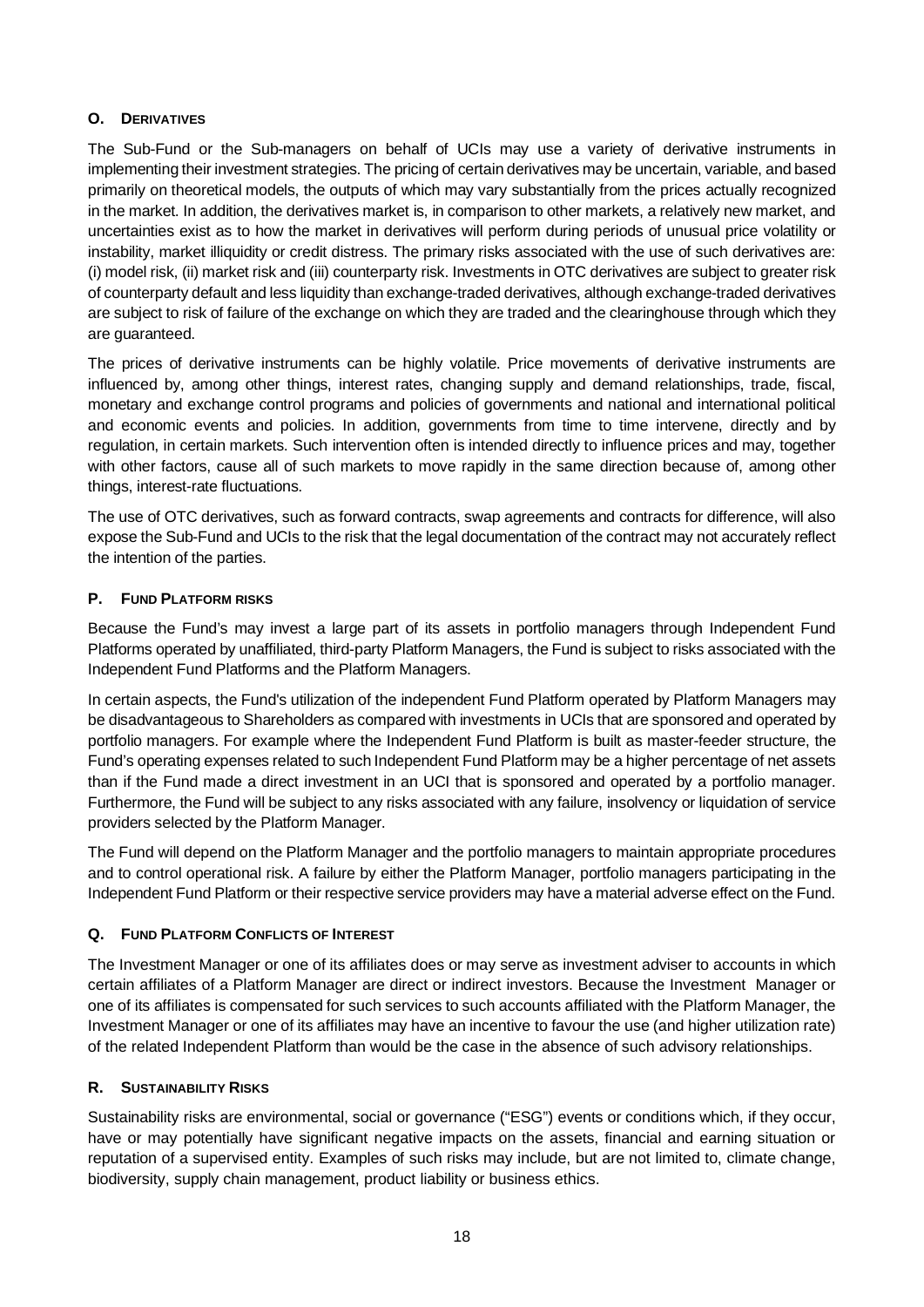Furthermore, additional risks may result from the inherent limits of ESG approaches, as there is a lack of standardization in the rules governing ESG criteria and the reporting of ESG indicators by sovereign or corporate entities. There is no guarantee that Sub-Funds which integrate ESG into their investment process will take into consideration all the relevant indicators or that such indicators are all comparable. Furthermore, the Sub-Funds may rely on external ESG research providers for their ESG data. Such data may be incomplete, inaccurate or unavailable and differ from other sources of data. The use of different data sources or providers may ultimately have an impact on the investment universe or on the Sub-Funds' portfolio and performance.

**THE FOREGOING LIST OF RISK FACTORS DOES NOT PURPORT TO BE A COMPLETE EXPLANATION OF THE RISKS INVOLVED. PROSPECTIVE INVESTORS SHOULD READ THE ENTIRE PROSPECTUS AND FULLY EVALUATE ALL OTHER INFORMATION THAT THEY DEEM NECESSARY FOR DETERMINING TO INVEST IN THE FUND. PROSPECTIVE INVESTORS SHOULD ENSURE THAT THEY FULLY UNDERSTAND THE CONTENT OF THIS PROSPECTUS.**

**ACCORDINGLY, INVESTMENT IN THE SHARES OF THE FUND IS ONLY APPROPRIATE FOR INVESTORS WHO ARE WILLING TO ACCEPT THE RISKS AND REWARDS STEMMING FROM SUCH AN APPROACH.**

# **VII. DUE DILIGENCE PROCESS**

The investment process of the Investment Manager is a blend of a Top-Down and Bottom-Up analyses with risk oversight at each step, taking into account the Fund's, and each of its Sub-Fund's, investment objectives, operational constraints, specifications, order management, liquidity, transparency, etc.

# **A. TOP-DOWN PROCESS**

This initial stage of the process involves setting specific objectives for the Fund in terms of the risk, return and correlation characteristics. The Investment Manager builds explicit longer-term investment objectives for the solution, covering portfolio, strategy and risk premia. The Investment Manager looks to identify the drivers, or factors, of the expected risk and return for alternative strategies and looks to identify turning points in these factors that can lead to an increase or decrease in expected returns. These factors are long term and can either be fundamentally driven or from the market structure that the strategy focuses on.

# **B. BOTTOM-UP PROCESS**

This is the core driver of the Investment Manager's investment approach, with the goal of the investment research process to source and underwrite high quality managers in all areas of the alternative universe in order to be able to construct robust portfolios. This process involves i) sourcing; ii) investment due diligence; iii) monitoring. The Investment Manager looks for highly differentiated managers that add value relative to its view on what are important metrics for that strategy or style. The Investment Manager uses a range of methods to source innovative ideas but within a consistent, solid risk-orientated framework to underwrite and monitor. All managers require a detailed thesis on why the Investment Manager believes them to be investible, but this differs across investment style and across alpha generation type. The process culminates in a qualitative conclusion and KPIs setting with which to monitor investments. The process is continuous and consistent, with a robust framework which ensures the team is providing on-going research.

#### **C. OPERATIONAL RISK OR NON-INVESTMENT RISK ANALYSIS**

The operational due diligence analysis seeks to reduce the risk of manager failure and fraud which in turn could lead to losses. The Investment Manager has devised a comprehensive and consistent operational risk framework to undertake pre-investment analysis of the underlying managers and on-going analysis throughout the life of the investment. This analysis includes a rigorous review of (a) the fund's documentation and contractual arrangements, (b) the strength of their key service providers (such as administrators, auditors, etc), (c) the underlying manager's control environment and operating processes. Any issues raised are considered carefully by the Investment Manager. In-depth background checks of key individuals are conducted by a third-party firm, while reference checks are performed by the Investment Manager. The operational due diligence efforts are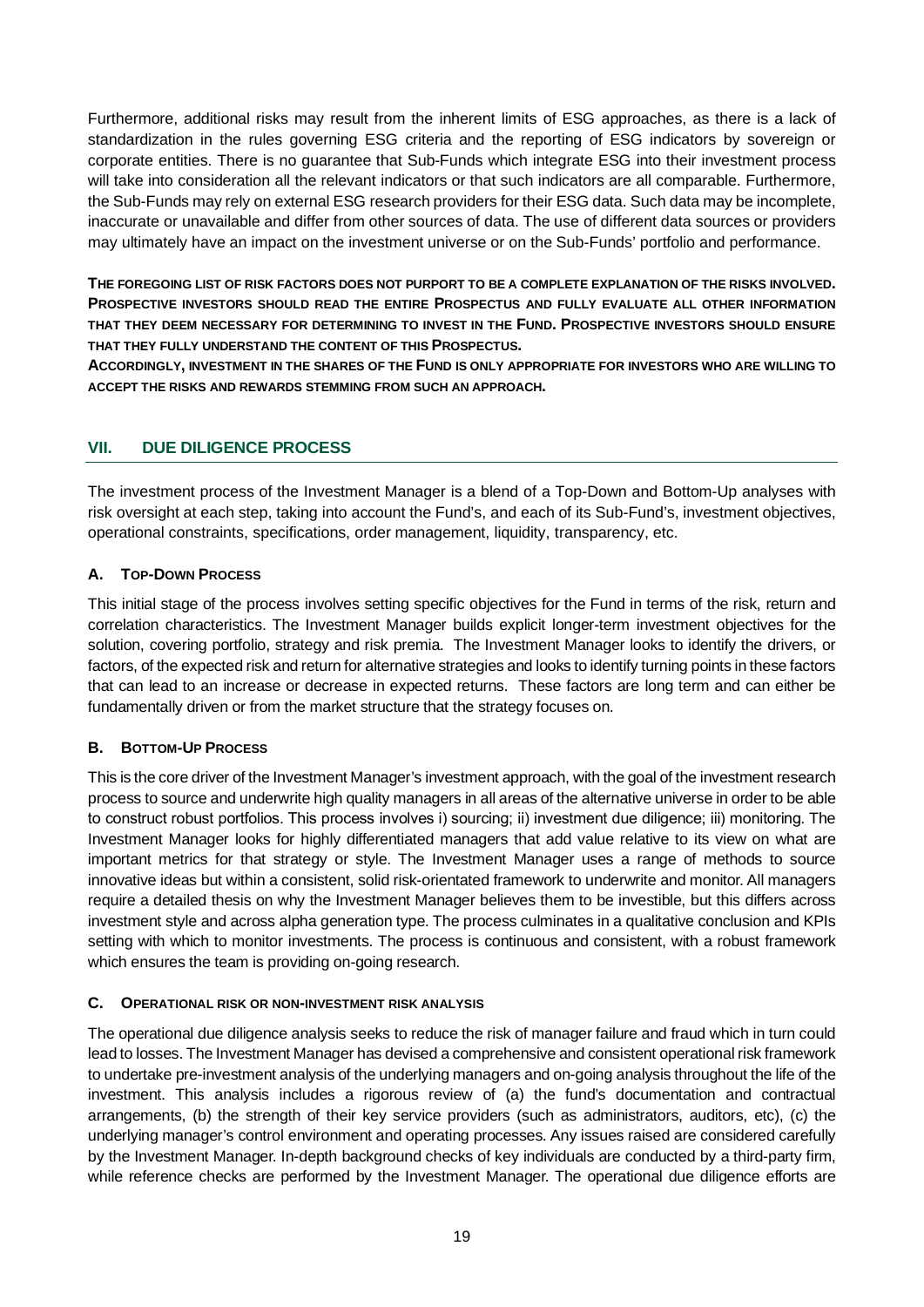performed by the Investment Manager operational due diligence team and an approved and reputable third-party operational due diligence provider.

#### **VIII. MANAGEMENT OF THE FUND**

#### **1 THE BOARD OF DIRECTORS**

The Board of Directors is responsible for:

- the appointment of service providers of the Fund:
- the monitoring of the performances and overall operations of the Fund.

#### **2 AIFM AND MANAGEMENT COMPANY**

The Board of Directors of the Fund has appointed UBP Asset Management (Europe) S.A. to act as its management company and alternative investment fund manager within the meaning of the AIFM Law (the "AIFM"). The AIFM was incorporated on 17 May, 2013 for an indefinite period, as a "société anonyme" ("limited company") governed by the laws of the Grand Duchy of Luxembourg and is authorised as a management company under Chapter 15 of the Law of 2010 and as alternative investment fund manager under Chapter 2 of the AIFM Law. The AIFM is wholly owned by Union Bancaire Privée, UBP SA Geneva. To that effect, the Fund entered into an Alternative Investment Fund Management Agreement (the "Management Agreement") concluded for an indefinite period. The Management Agreement may be terminated by either of the two parties subject to three months' prior notice. Under the Management Agreement, the AIFM receives an appropriate management fee as remuneration for its services as AIFM of the Fund.

Under the terms of the Management Agreement and in accordance with Annex I of the AIFM Law, the AIFM is in charge of the investment management functions of the Fund (i.e. portfolio and risk management).

Furthermore, the AIFM may, pursuant to the Management Agreement and in accordance with Part II of the Law of 2010, the AIFM Law and the Commission Delegated Regulation (EU) No 231/2013 of 19 December 2012 supplementing Directive 2011/61/EU of the European Parliament and of the Council with regard to exemptions, general operating conditions, depositaries, leverage, transparency and supervision ("AIFM Regulation") delegate under its sole responsibility all or parts of the aforementioned duties to third parties duly authorised to perform such functions.

The AIFM has delegated the portfolio management to the Investment Manager. Information about conflicts of interests that may arise from these delegations is available at the registered office of the AIFM

The AIFM holds appropriate additional own funds in accordance with the provisions of the AIFM Law and the AIFM Regulation to cover any potential professional liability resulting from its activities as AIFM.

The AIFM employs a risk management process and also has risk management procedures and processes which enable it to monitor the risks of the Fund.

These risk management procedures and processes include sustainability risks.

The AIFM maintains a liquidity management process to monitor the liquidity risk of the Sub-Funds, which includes, among other tools and methods of measurement, the use of stress tests under both normal and exceptional liquidity conditions.

The liquidity management systems and procedures allow the AIFM to apply various tools and arrangements necessary to ensure that the portfolio of each Sub-Fund is sufficiently liquid to normally respond appropriately to redemption requests. In normal circumstances, redemption requests will be processed as set out in section "Issue, Redemption and Conversion of Shares".

Other arrangements may also be used in response to redemption requests, including the temporary suspension or deferral of such redemption requests in certain circumstances or use of similar arrangements which, if activated, will restrict the redemption rights Investors benefit from in normal circumstances as set out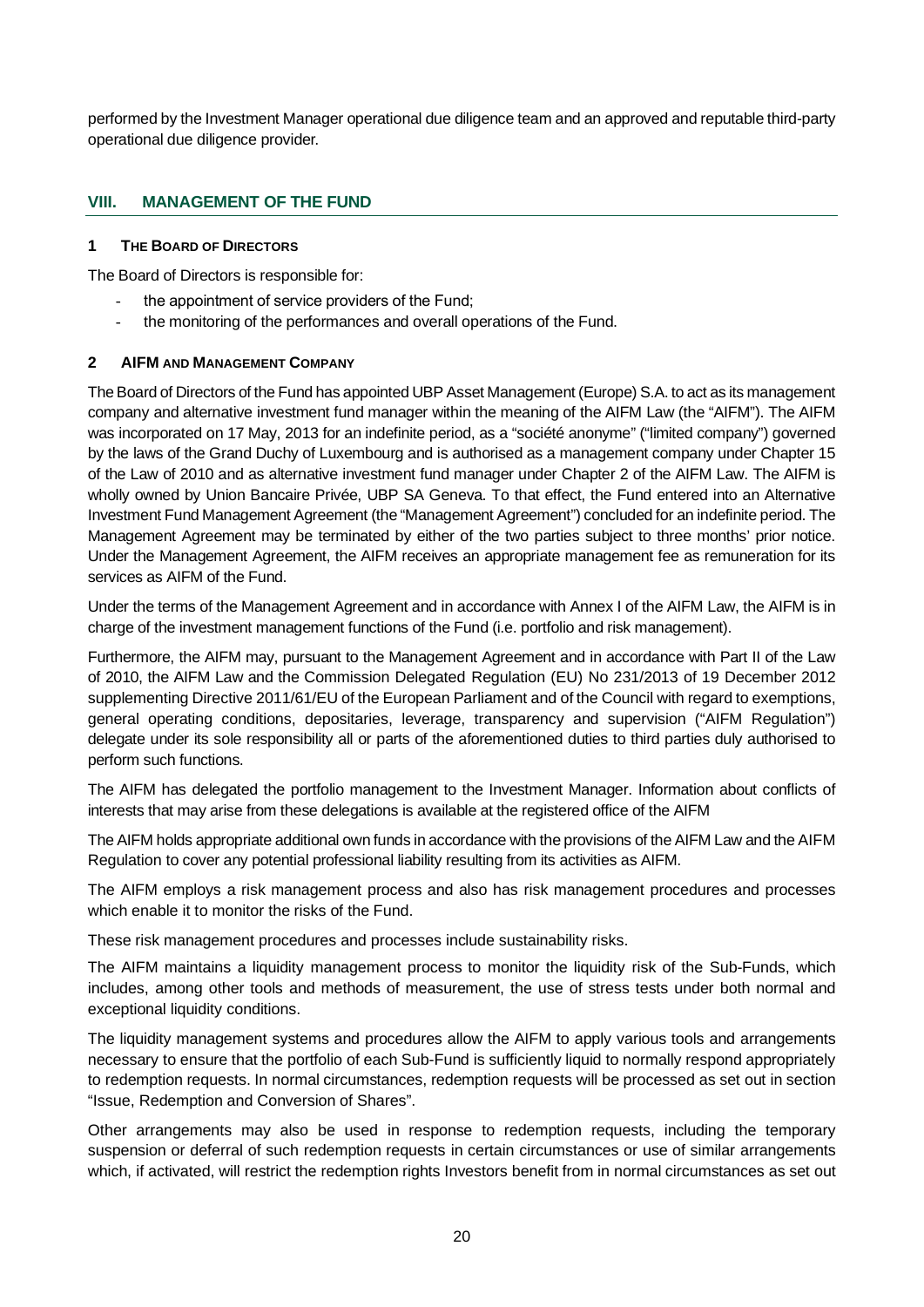below under the section "Issue, Redemption and Conversion of Shares" and "Valuation of the Shares".

The AIFM has established policies and procedures and made arrangements to ensure the fair treatment of Investors. Such arrangements include, but are not limited to, ensuring that no one or more Investors are given preferential treatment over any rights and obligations in relation to their investment in the Fund. All rights and obligations to Investors, including those related to subscription and redemption requests, are set out in this Prospectus or the Articles.

Information regarding the risk management process and liquidity management employed by the AIFM is available upon request from the registered office of the AIFM.

Pursuant to Article 111bis and 111ter of the 2010 Law as amended, the AIFM has established a remuneration policy in line with its own business strategy, objectives, values and long-term interests of the AIFM, those of the Fund and those of the Fund's shareholders. The policy applies for those categories of staff, including senior management, risk takers, control functions, and any employees receiving total remuneration that takes them into the same remuneration bracket as senior management and risk takers and whose professional activities have a material impact on the risk profiles of the AIFM or the Fund. The policy is consistent with and promotes sound and effective risk management and does not encourage risk-taking which is inconsistent with the risk profiles or the Fund's Articles of Association. It also includes measures to avoid conflicts of interest.

The AIFM remuneration policy and practices also include an assessment of performance set in multi-year framework appropriate to the holding period recommended to the investors of the Fund managed in order to ensure that the assessment process is based on the longer-term performance of the Fund and its investment risks, and, as the case may be, that the actual payment of performance-based components of remuneration is spread over the same period.

The policy foresees a remuneration which is composed of a fix and a variable component, which are adequately balanced whereby the latter is long term oriented. The fixed component represents a sufficiently high proportion of the global remuneration to allow, if appropriate, to pay no variable remuneration component. The variable part of the remuneration, in the form of a non- contractual and purely discretionary payment, is fixed considering the individual performance of the employee on one side and the economic situation of the UBP Group on the other side. The employee's individual performance is assessed based on quantitative and qualitative criteria. The principle of individual performance assessment is based on an assessment of objectives reached as well as an appreciation of the employee's long-term value creation. The remuneration policy also encourages performance sustainability and long-term stability and aims to avoid inconsiderate risktaking.

The up-to-date remuneration policy of the AIFM, including, but not limited to, a description of how remuneration and benefits are calculated, the identity of persons responsible for awarding the remuneration and benefits, are available at https://www.ubp.com/fr/nos-bureaux/ubp-asset-management-europe-sa and a paper copy will be made available free of charge upon request at the AIFM's registered office.

#### **3 THE INVESTMENT MANAGER**

The Investment Manager, Union Bancaire Privée, UBP SA, is a bank duly incorporated and existing in accordance with the laws of Switzerland.

The Investment Manager shall assume the day-to-day asset management of the Fund and each of its Sub-Funds. In particular, the Investment Manager shall ensure that:

- i) the investment restrictions of the Fund are at all times complied with;
- ii) the cash is reinvested according to the Sub-Fund's investment guidelines.

In addition, the Investment Manager shall be responsible for the evaluation and monitoring of the structural risk at the UCIs managers' level, following the methodology designed by Union Bancaire Privée. The Investment Manager may delegate some parts of the investment analysis and due diligence process to affiliated companies within the UBP group.

Union Bancaire Privée, UBP SA, Geneva will be assisted in the day-to-day investment management of the Fund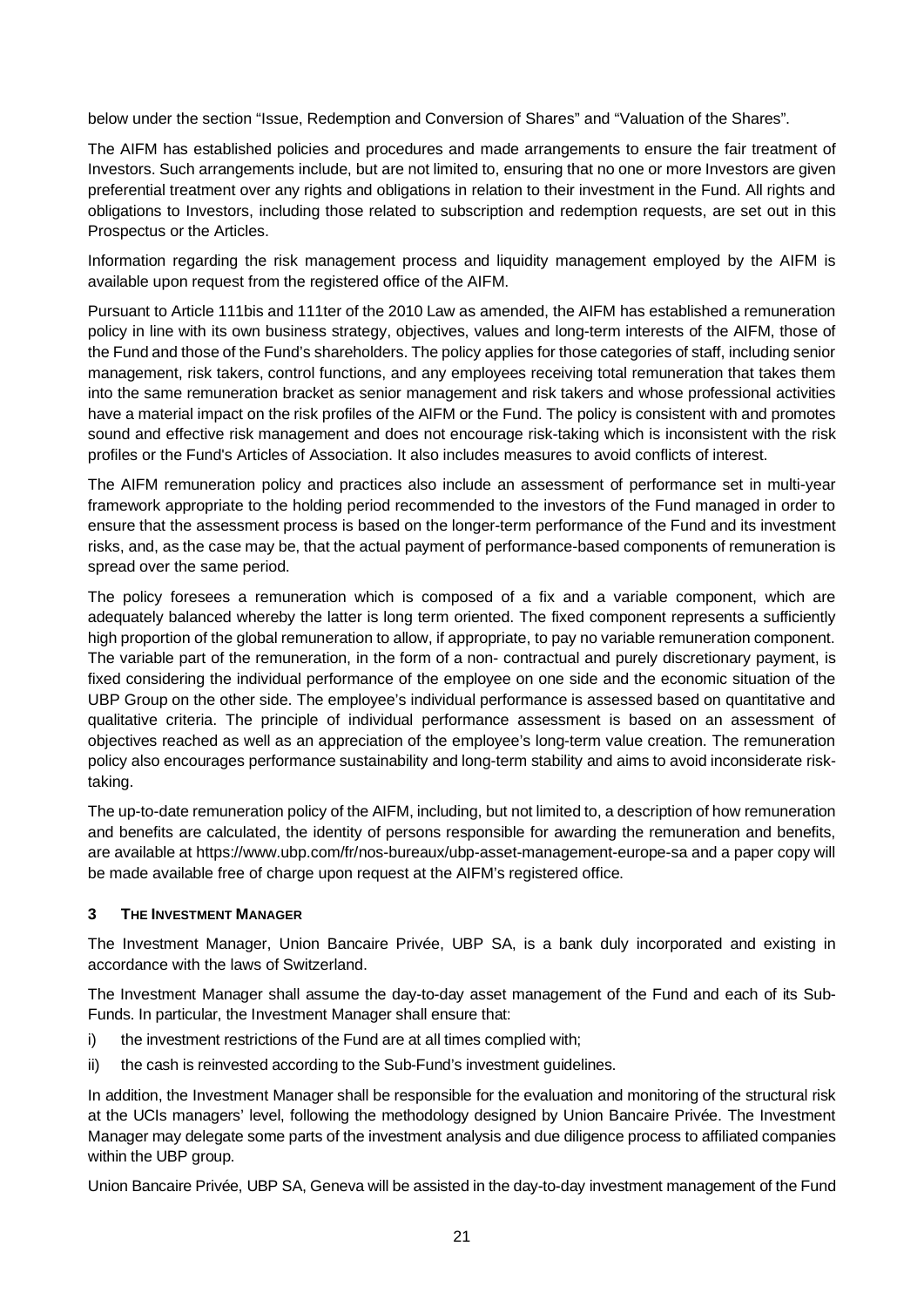by Union Bancaire Privée, UBP SA, London Branch. The latter is submitted to the supervision of the British Financial Conduct Authority (FCA). The Investment Manager retains full responsibility regarding all investment management decisions.

# **4 THE DEPOSITARY**

BNP Paribas Securities Services Luxembourg, Luxembourg Branch, 60, avenue J.F. Kennedy, L-1855 Luxembourg, Grand-Duchy of Luxembourg has been appointed as Depositary of all the assets, including the securities and cash of the Fund which will be held either directly or through correspondents, nominees, agents or delegates of the Depositary.

The Depositary has been entrusted with the following three main duties:

- monitoring of the Fund's cash;
- safe-keeping of the Fund's assets;
- oversight of certain transactions and operation related to the Fund.

The main duties referred to in the foregoing paragraph, as well as any additional duties which the Depositary has been entrusted with, are more fully described in the depositary agreement, a copy of which is available at the registered office of the AIFM, and in the AIFM Rules.

The Depositary has not delegated any of its safe-keeping functions to a third party service provider or correspondent.

The Depositary has not contractually discharged its liability to any of the delegates referred to in the foregoing paragraph. Information on any changes with respect to depositary liability is available at the registered office of the AIFM.

# **Conflicts of interest**

Conflicts of interest may arise if and when the AIFM or the Fund maintains other business relationships with BNP Paribas Securities Services, Luxembourg Branch or any other group company in parallel with an appointment of BNP Paribas Securities Services, Luxembourg Branch acting as Depositary.

Such other business relationships may cover services in relation to:

- Outsourcing/delegation of middle or back office functions (e.g. trade processing, position keeping, post trade investment compliance monitoring, collateral management, OTC valuation, fund administration inclusive of net asset value calculation, transfer agency, fund dealing services) where BNP Paribas Securities Services or its affiliates act as agent of the Fund or the AIFM, or
- Selection of BNP Paribas Securities Services or its affiliates as counterparty or ancillary service provider for matters such as foreign exchange execution, securities lending, bridge financing.

The Depositary is required to ensure that any transaction relating to such business relationships between the Depositary and an entity within the same group as the Depositary is conducted at arm's length and is in the best interests of Shareholders.

In order to address any situations of conflicts of interest, the Depositary has implemented and maintains a management of conflicts of interest policy, aiming namely at:

- Identifying and analysing potential situations of conflicts of interest;
- Recording, managing and monitoring the conflict of interest situations either in:
	- · Relying on the permanent measures in place to address conflicts of interest such as segregation of duties, separation of reporting lines, insider lists for staff members;
	- · Implementing a case-by-case management to (i) take the appropriate preventive measures such as drawing up a new watch list, implementing a new Chinese wall, (i.e. by separating functionally and hierarchically the performance of its Depositary duties from other activities), making sure that operations are carried out at arm's length and/or informing the concerned Shareholders of the Fund, or (ii) refuse to carry out the activity giving rise to the conflict of interest;
	- Implementing a deontological policy;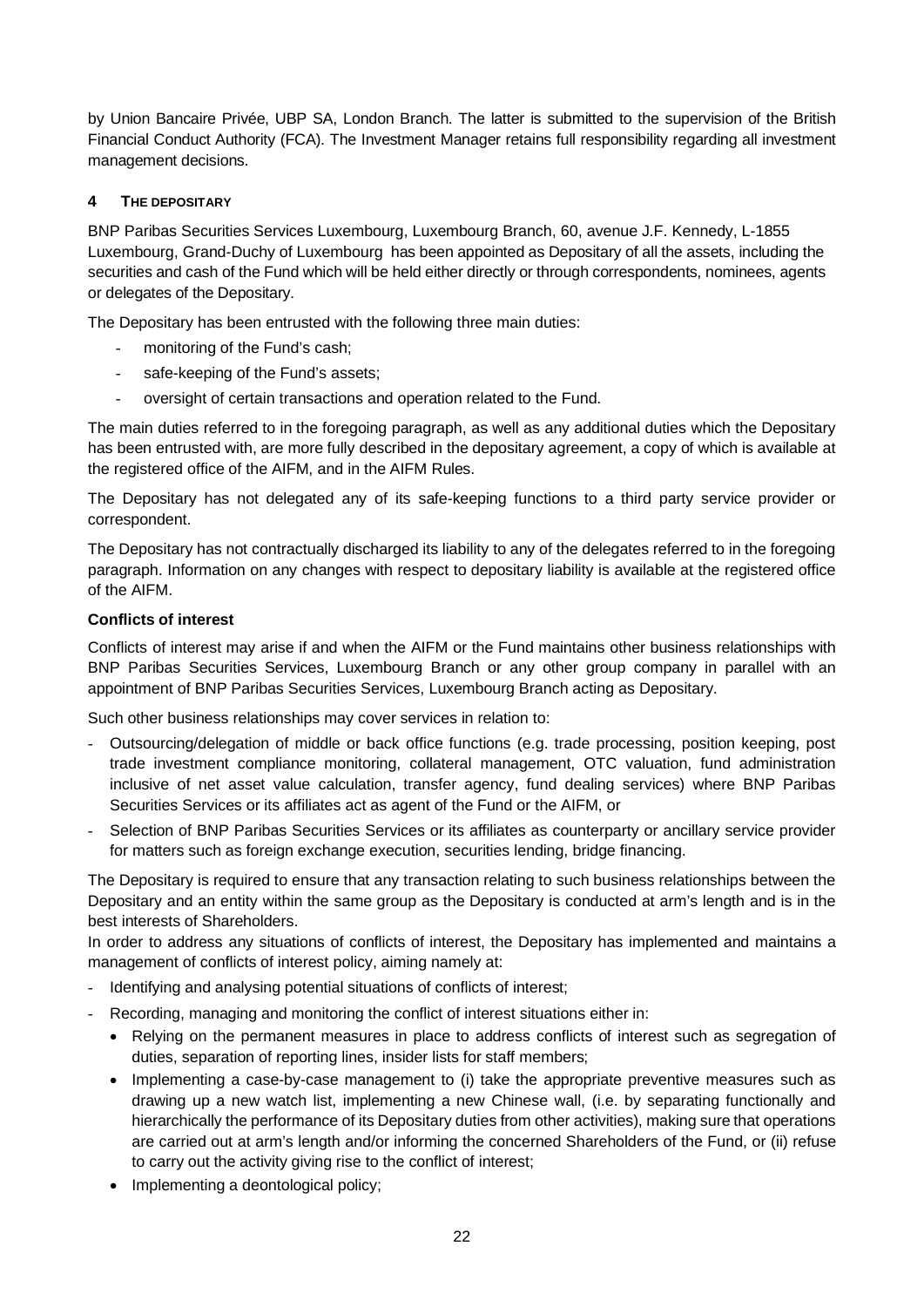- · Recording of a cartography of conflict of interests permitting to create an inventory of the permanent measures put in place to protect the Fund's interests; or
- Setting up internal procedures in relation to, for instance (i) the appointment of service providers which may generate conflicts of interests, (ii) new products/activities of the Depositary in order to assess any situation entailing a conflict of interest.

In the event that such conflicts of interest do arise, the Depositary will undertake to use its reasonable endeavours to resolve any such conflicts of interest fairly (having regard to its respective obligations and duties) and to ensure that the Fund and the Shareholders are fairly treated.

#### **Delegation of functions**

The Depositary may delegate to third parties the safe-keeping of the Fund's assets subject to the conditions laid down in the applicable laws and regulations and the provisions of the Depositary Agreement. The process of appointing such delegates and their continuing oversight follows the highest quality standards, including the management of any potential conflict of interest that should arise from such an appointment. Such delegates must be subject to effective prudential regulation (including minimum capital requirements, supervision in the jurisdiction concerned and external periodic audit) for the custody of financial instruments. The Depositary's liability shall not be affected by any such delegation.

The Depositary shall exercise care and diligence in choosing and appointing the third-party delegates so as to ensure that each third-party delegate has and maintains the required expertise, competence. The Depositary shall also periodically assess whether the third-party delegates fulfil applicable legal and regulatory requirements and will exercise ongoing supervision over each third-party delegate to ensure that the obligations of the third-party delegates continue to be competently discharged.

A potential risk of conflicts of interest may occur in situations where the delegates may enter into or have a separate commercial and/or business relationship with the Depositary in parallel to the custody delegation relationship. In order to prevent such potential conflicts of interest from crystalizing, the Depositary has implemented and maintains an internal organisation whereby such separate commercial and / or business relationships have no bearings on the choice of the delegate or the monitoring of the delegates' performance under the delegation agreement.

#### **Miscellaneous**

A list of these delegates and sub-delegates for its safekeeping duties is available in the website http://securities.bnpparibas.com/files/live/sites/portal/files/contributed/files/Regulatory/Ucits\_delegates\_EN.pdf.

Such list may be updated from time to time. Updated information on the Depositary's custody duties, a list of delegations and sub-delegations and conflicts of interest that may arise, may be obtained, free of charge and upon request, from the Depositary.

The Fund and the AIFM acting on behalf of the Fund may release the Depositary from its duties with ninety (90) days written notice to the Depositary. Likewise, the Depositary may resign from its duties with ninety (90) days written notice to the Fund. In that case, a new depositary must be designated to carry out the duties and assume the responsibilities of the Depositary, as defined in the agreement signed to this effect. The replacement of the Depositary shall happen within two months.

# **5 THE DOMICILIARY AGENT**

The Fund has appointed UBP Asset Management (Europe) S.A. as its Domiciliary Agent.

# **6 THE ADMINISTRATIVE, REGISTRAR- AND TRANSFER AGENT**

Under the terms of the administrative agency, registrar and transfer agency, and paying agency agreement, the Fund has appointed CACEIS Bank Luxembourg Branch, to act as administrative, corporate and paying agent as well as registrar and transfer agent. As such, CACEIS Bank Luxembourg Branch is responsible for performing the general administrative functions required by Luxembourg law, processing the issue and redemption of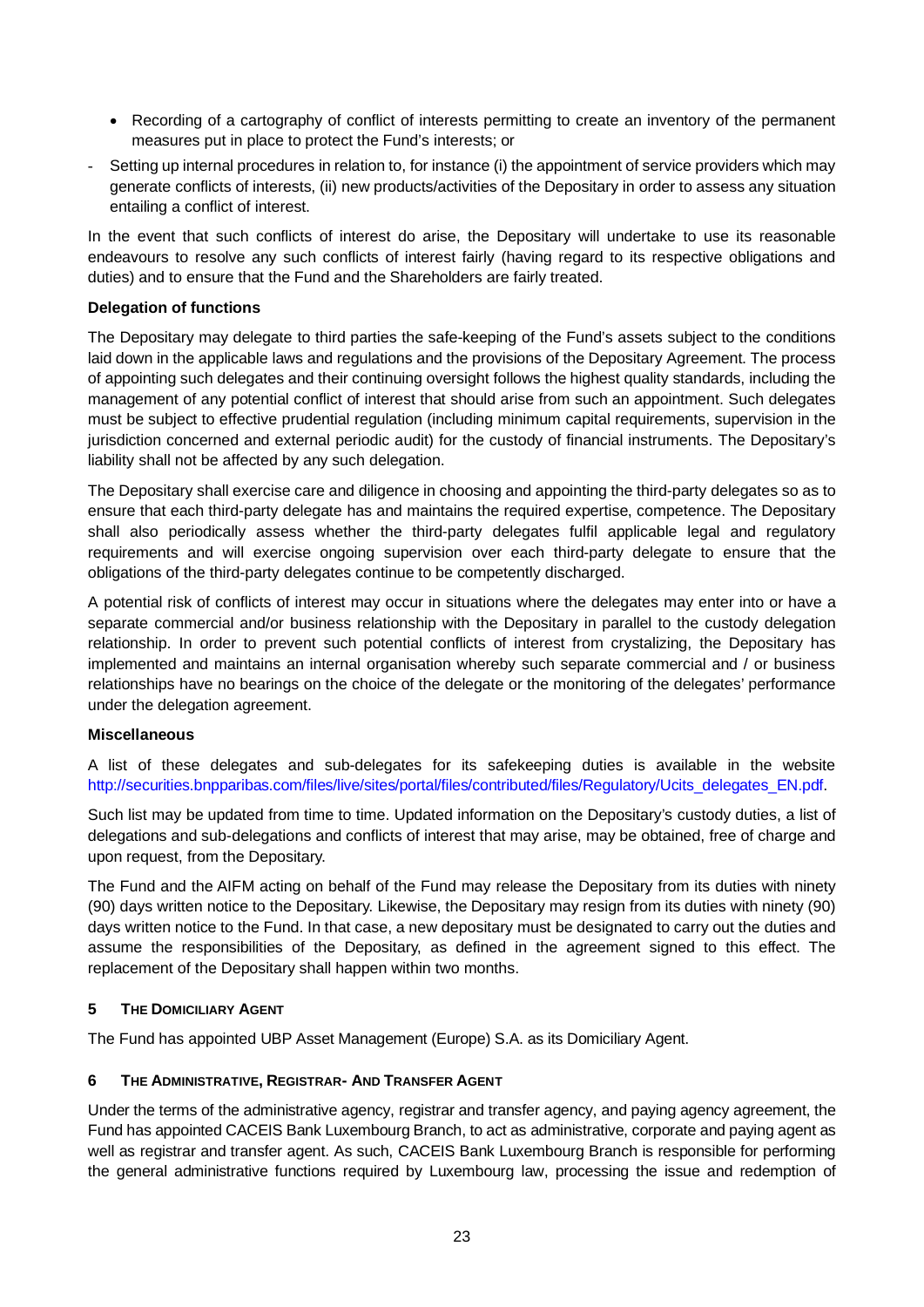Shares, calculating the Net Asset Value of the Classes and the Net Asset Value per Share and for maintaining the accounting records of the Fund.

CACEIS Bank Luxembourg Branch is a bank incorporated as a société anonyme under the laws of Luxembourg. Its registered office is situated at 5, allée Scheffer, L-2520 Luxembourg. With effect as of 31st December 2016, CACEIS Bank Luxembourg was through a cross-border merger by way of absorption by CACEIS Bank France, a public limited liability company (*société anonyme*) incorporated under the laws of France with a share capital of 440,000,000 Euros, having its registered office located at 1-3, place Valhubert, 75013 Paris, France, identified under number 692 024 722 RCS Paris, turned into the Luxembourg branch of CACEIS Bank France and was named CACEIS Bank Luxembourg Branch. CACEIS Bank Luxembourg Branch is empowered to delegate, under its full responsibility, all or part of its duties as central administration agent to a third Luxembourg entity, with the prior consent of the Board of Directors.

# **7 THE AUDITOR**

Deloitte Audit Sàrl has been appointed as Auditor of the Fund. The Fund has instructed the Auditor as follows:

- i) to perform an annual audit of the Fund;
- ii) to determine whether the Board of Directors, the AIFM, the Investment Manager, the Depositary and the Administrative Agent have observed the provisions of this Prospectus as well as those of all applicable laws and regulations;

The Auditor must carry out the duties provided by the Law of 2010 and the AIFM Law. In this context, the main mission of the Auditor is to audit the accounting information given in the annual report.

The Auditor is also subject to certain reporting duties vis-à-vis the regulators as more fully described in the AIFM Rules.

#### **8 SHAREHOLDER'S RIGHTS AGAINST THE FUND'S SERVICE PROVIDERS**

It should be noted that Shareholders will only be able to exercise their rights directly against the Fund and will not have any direct contractual rights against the service providers of the Fund appointed from time to time. The foregoing is without prejudice to other rights which Investors may have under ordinary rules of law or pursuant to certain specific piece of legislation (such as a right of access to personal data).

# **IX. THE SHARES**

The shares issued by the Fund are issued in registered form. They are freely transferable and entitled to participate equally in the profits and liquidation proceeds attributable to each Sub-Fund concerned. The shares, which are of no par value and which must be fully paid upon issue, carry no preferential or preemptive rights and each share is entitled to one vote at all meetings of shareholders. Fractions of shares do not carry voting rights.

No share certificates are issued.

Different Classes of shares may be issued within each Sub-Fund as set out in the relevant Annex.

The Fund may restrict or prevent the ownership of shares by any person, firm or corporation, if such holding results in a breach of applicable laws and regulations, whether Luxembourg or foreign, or if it may be detrimental to the Fund. More specifically, the Fund may restrict the ownership of shares by any person who is precluded from holding shares either alone or in conjunction with any other person is a beneficial owner of shares, the Fund may compulsorily purchase or redeem all the shares so owned.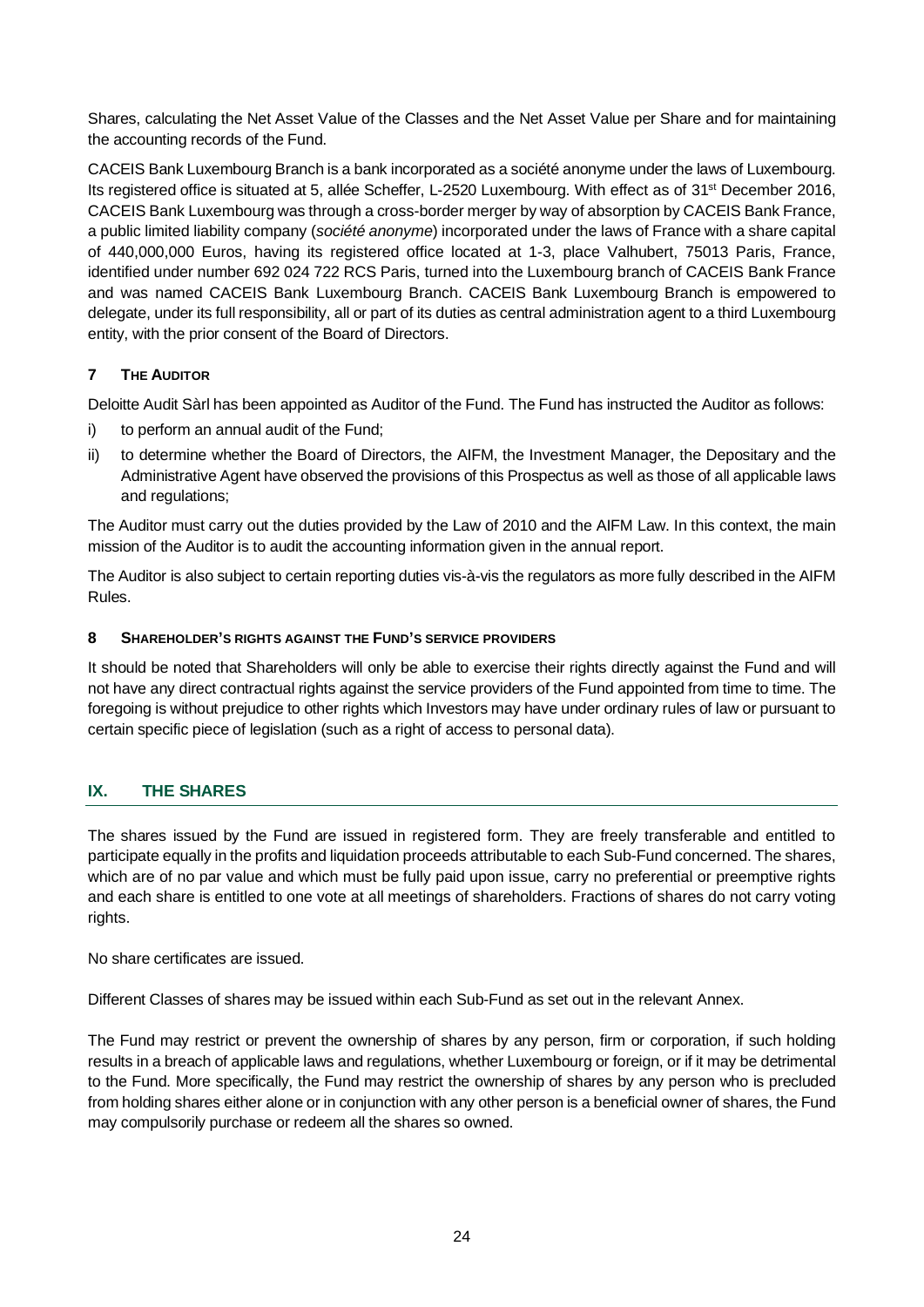#### **X. DISTRIBUTIONS**

Unless otherwise stated in a Sub-Fund's Annex, it is not the intention of the Fund to make distributions of net income or capital gains by way of dividends or distributions.

#### **XI. ISSUE, REDEMPTION AND CONVERSION OF SHARES**

#### **A. ISSUE OF SHARES**

Shares in the Fund are issued in registered form. Registered shareholders will receive a confirmation of their shareholding. Fractions of shares may be issued up to four decimal places.

The Fund may impose a minimum subscription and minimum holding requirement for each registered shareholder in the different Sub-Funds and/or the different Classes of shares within each Sub-Fund as set out in the relevant Annex. This amount shall be determined by reference to the Subscription Price paid in respect of the shares held.

The Fund shall not give effect to any transfer of shares in its register as a consequence of which an Investor would not meet the minimum holding requirement referred to in the relevant Annex.

The Fund will require from each registered shareholder acting on behalf of other Investors that any assignment of rights to the shares of the Fund be made in compliance with applicable securities laws in the jurisdictions where such assignment is made and that in unregulated jurisdictions such assignment be made in compliance with the minimum holding requirement.

The issue price of new shares shall be based on the prevailing Net Asset Value of the shares of the relevant Class (the "Subscription Price").

The Board of Directors of the Fund may decide to issue Shares against contribution in kind in accordance with Luxembourg law. The assets contributed must be valued in a report issued by the Fund's auditor, to the extent required by Luxembourg law. Any costs incurred in connection with a contribution in kind shall be borne by the relevant shareholder.

A Subscription Charge not exceeding 3.00% of the Subscription Price may be added to compensate selected financial intermediaries and other persons who assist in the placement of shares (see relevant Annex).

The Board of Directors of the Fund has adopted a policy of controlling the growth of each Sub-Fund and may therefore from time to time restrict or suspend the offering of new shares of any Sub-Fund. This policy would be without effect on the redemptions of the shares.

The Fund reserves the right to reject in whole or in part any subscription application. In addition, the Board of Directors reserves the right to suspend the issue and sale of shares at any time and without notice.

No shares of any Sub-Fund and/or Class will be issued by the Fund during any period when the calculation of the Net Asset Value per share of such Sub-Fund and/or Class is suspended (see "*Valuation of Shares*" below).

For applications for shares of any Sub-Fund, see the specific terms and conditions in the relevant Annex applicable to each of them.

#### **Fight against money laundering**

The legal and regulatory provisions set various obligations for financial professionals with a view to preventing the use of Undertakings for Collective Investment for money laundering.

As a result, the identity of subscribers and, if applicable, any economic beneficiaries, will need to be revealed and documented in accordance with these legal and regulatory provisions.

If any information or documents required for identification purposes is missing, this may result in subscription and/or redemption applications being suspended.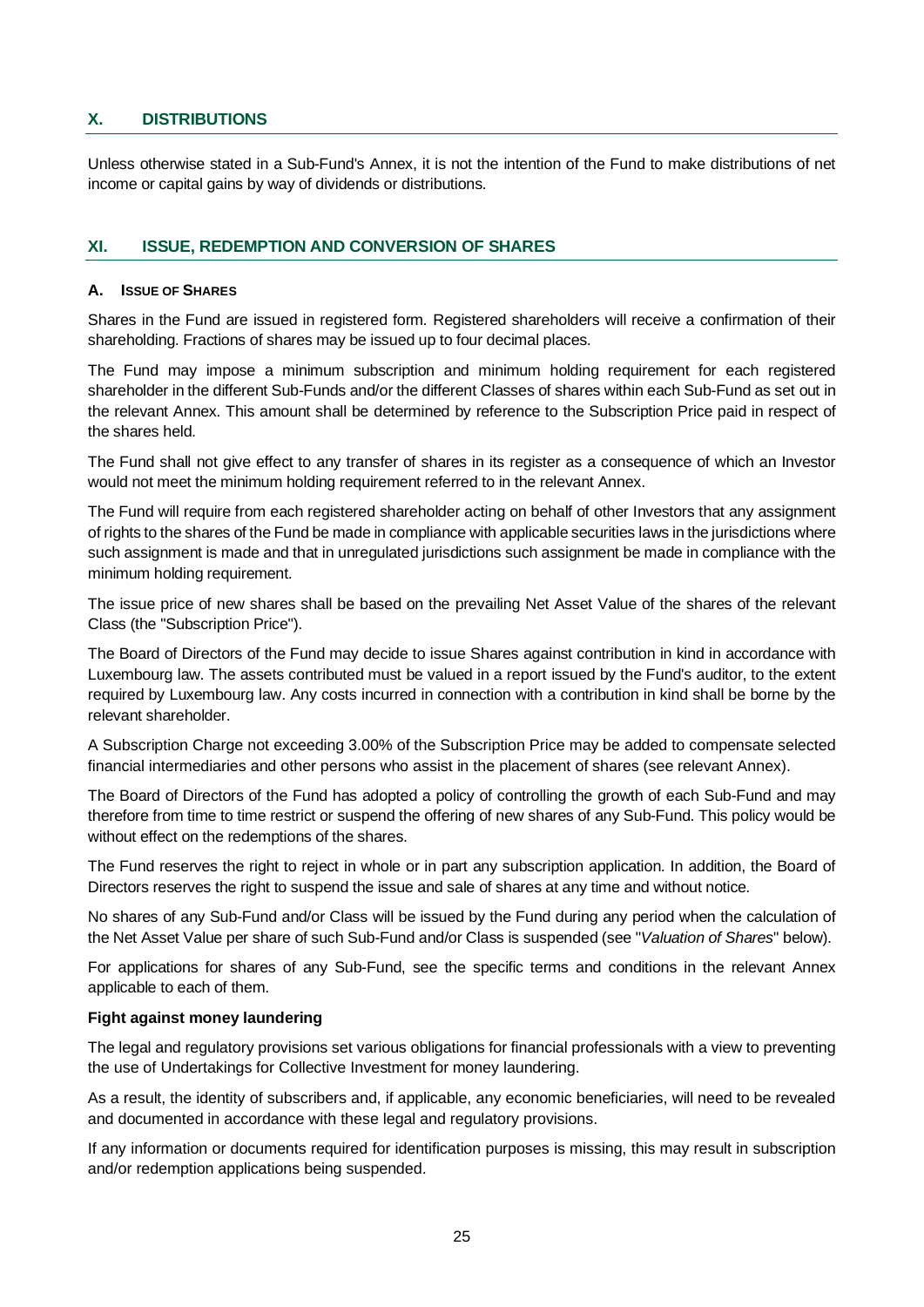#### **Ban on LATE TRADING and MARKET TIMING**

*Late Trading* is defined as accepting an application for subscription, conversion, or redemption of shares after the time limit (as set out above) on the Valuation Day in question and the performance of such requests based on the net asset value which applies on such a day. *Late Trading* is strictly prohibited.

*Market Timing* is an arbitrage transaction by means of which an investor systematically subscribes to and buys back or converts the Fund shares in a short period of time, exploiting the time differences and/or imperfections or deficiencies in the system used to determine the net asset value of the sub-fund concerned. *Market Timing* practices can disrupt the management of investment portfolios and damage the performance of the sub-fund concerned.

In order to prevent such practices, shares will be issued at an unknown price and neither the Fund nor the Fund's share sales agents will accept orders received after the applicable time limits.

The Fund reserves the right to refuse subscription orders, conversion orders, or buy-back orders for a subfund made by any person suspected of carrying out *Market Timing*.

#### **B. REDEMPTION OF SHARES**

The shareholders shall have the right, on such dates as determined in the relevant Annex for each Sub-Fund, to present their shares for redemption to the Fund. If, as a result of a redemption request, the value of any holding decreases below the minimum holding set out in the relevant Annex, the Board of Directors may decide to treat such request as a request for the redemption of the entire holding.

A shareholder may not withdraw his request for redemption except in the event of a suspension of the valuation of the assets of the Fund in the circumstances described below, under "*Valuation of Shares"*. The Fund may suspend the Investors' right to require the Fund to redeem their shares during any period when the determination of the Net Asset Value of the shares of the Sub-Fund and/or Class is suspended as provided under "*Valuation of Shares*" below.

In the event of a suspension of redemptions, a withdrawal of redemption requests will be effective only if written notification is received by the Administrative Agent before the termination of the period of suspension. If the request is not so withdrawn the redemption will be made on the Valuation Day (as defined for each Sub-Fund) next following the end of the suspension.

The Redemption Price is based on the Net Asset Value per share.

If redemption requests for more than 10% of the Net Asset Value of a Sub-Fund are received, then the Fund shall have the right to limit redemptions so that they do not exceed this threshold amount of 10%. Redemptions shall be limited with respect to all shareholders seeking to redeem shares as of this same day so that each such shareholder shall have the same percentage of its redemption request honoured; the balance of such redemption requests shall be processed by the Fund on the next day on which redemption requests are accepted, subject to the same limitation. On such day, such requests for redemption will be complied with in priority to subsequent requests.

# **C. CONVERSION OF SHARES**

As a general rule, the conversion of shares of one Sub-Fund into shares of any other Sub-Fund is possible subject to the redemption conditions that apply to shares of the initial Sub-Fund and to the subscription conditions that apply to the shares of the target Sub-Fund.

Unless otherwise provided in the relevant Annex, the shareholders shall have the right, on such dates as determined in the relevant Annex for each Sub-Fund, to present all or part of their shares for conversion in one Class into shares of another Class of the same Sub-Fund as set out in the relevant Annex. However, this right to convert shares of one Class into shares of another Class of the same Sub-Fund is subject to compliance with any conditions (including any minimum subscription and holding amounts) applicable to the Class into which the conversion is to be effected. In addition, if, as a result of a conversion request, the value of any holding in any Class decreases below the minimum holding amount set out in the relevant Annex for that Class, the Board of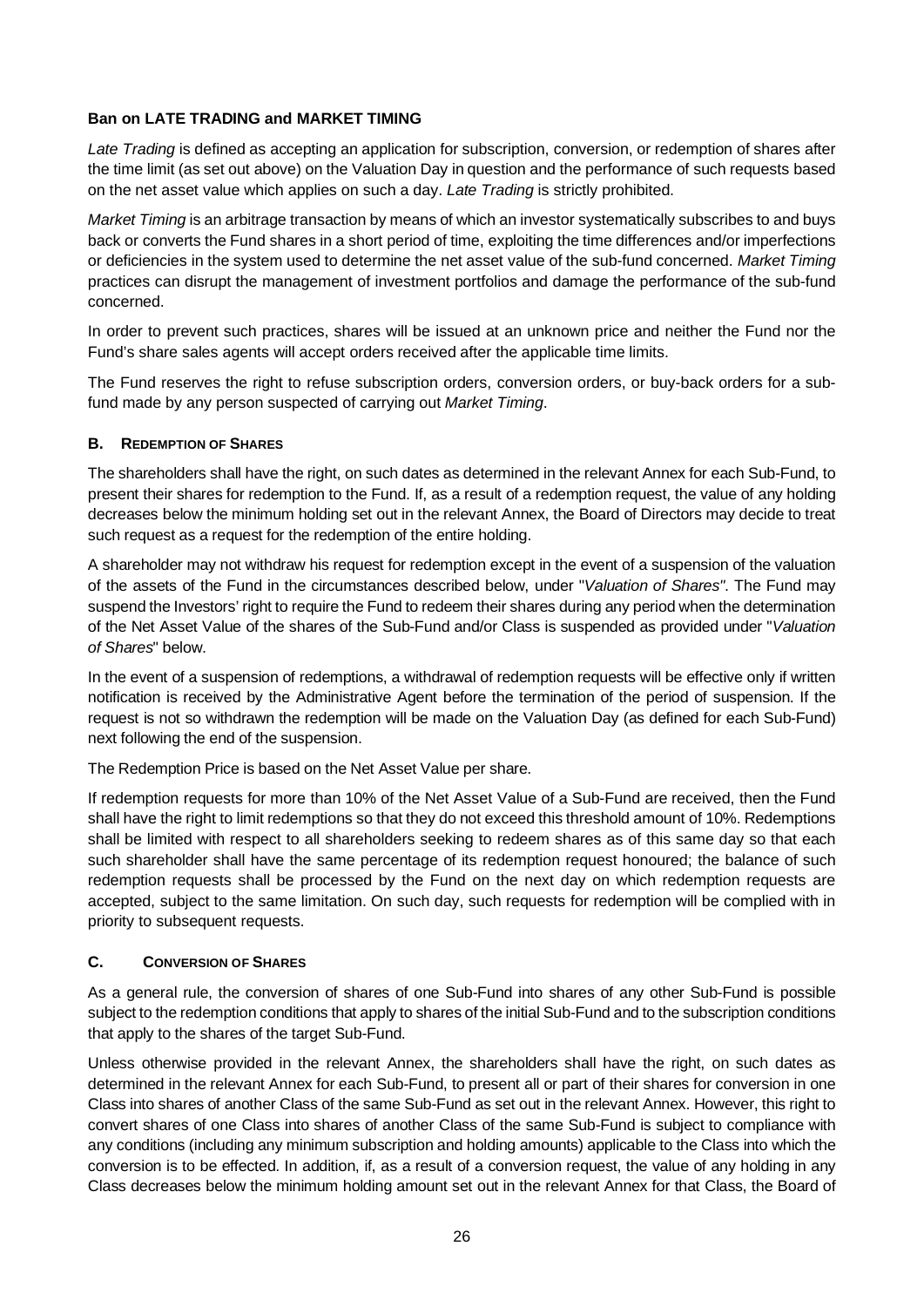Directors of the Fund may decide to treat such request as a request for a conversion of the entire holding.

The Fund may suspend the Investors' right to require the Fund to convert their shares of one Class into shares of another Class of the same Sub-Fund during any period when the determination of the Net Asset Value of the shares of the relevant Sub-Fund is suspended as provided under "*Valuation of Shares*" below.

The conversion will be made at the respective Net Asset Values per share of the Classes concerned determined as of the applicable Valuation Date in accordance with the following formula:

$$
N = \frac{ExR}{S}
$$

Where:

- N is the number of new shares of the relevant Class to be allotted
- E is the number of existing shares of the Class to be converted
- R is the Net Asset Value per share of the existing shares to be converted
- S is the Net Asset Value per share of the new shares of the Class to be allotted

To the extent the Net Asset Value of the shares to be converted is determined in another currency than the Net Asset Value of the shares to be allotted, the Net Asset Value of the shares of the Class out of which the conversion is requested shall be converted into the reference currency of the Class into which the conversion is requested. The foreign exchange rate used to implement the conversion will be the one prevailing in the foreign exchange market.

If certificates were issued for the shares to be converted, new certificate(s) shall only be issued at the Shareholder's request and upon receipt by the Fund's Registrar and Transfer Agent of such former certificates.

A shareholder may not withdraw his request for conversion except in the event of a suspension of the valuation of the assets of the Fund in the circumstances described below, under "Valuation of Shares".

In the event of a suspension of the valuation, a withdrawal of conversion requests will be effective only if written notification is received by the Administrative Agent before the termination of the period of suspension. If the request is not so withdrawn the conversion will be made on the basis of the Net Asset Value per share of the Classes concerned calculated on the Valuation Day (as defined for each Sub-Fund) following the end of the suspension.

# **XII. VALUATION OF THE SHARES**

The Net Asset Value of the shares of each Class of each Sub-Fund is determined in its base currency as specified in the relevant Annex. It shall be determined as of each Valuation Day (as defined for each Sub-Fund), normally within 10 Business Days after such Valuation Day (unless stated otherwise in the relevant Annex for a Sub-Fund) by dividing the net assets attributable to each Class of each Sub-Fund by the number of shares of such Class of a Sub-Fund then outstanding. The net assets of each Class of each Sub-Fund are made up of the value of the assets attributable to such Class within each Sub-Fund less the total liabilities attributable to such Class calculated at such time as the Board of Directors shall have set for such purpose.

The latest Net Asset Values and/or market prices of the Fund and/or the Shares, as the case may be, are available at the registered office of the AIFM.

The assets and liabilities of the Fund shall be allocated in such a manner so that the issue price received upon issue of shares connected with a specific Class of a Sub-Fund shall be attributed to that Class. All assets and liabilities of the Class as well as income and expenses which are related to a specific Class shall be attributed to that Class. Assets or liabilities which cannot be attributed to any Sub-Fund or Class shall be allocated to all the Sub-Funds and/or Classes pro rata to the respective Net Asset Value of the Sub-Funds or Classes. The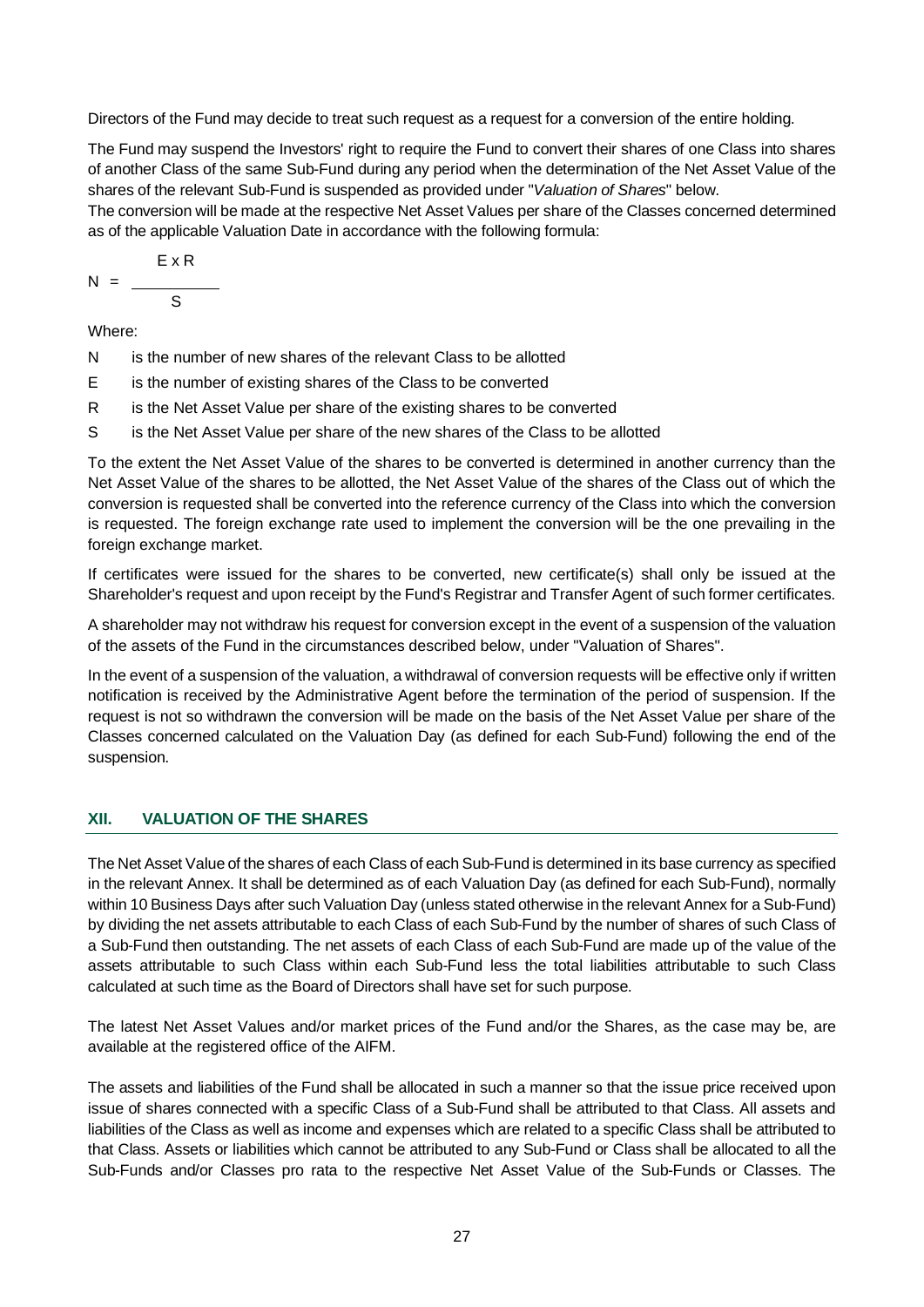proportion of the total net assets attributable to each Class shall be reduced as applicable by the amount of any distribution to shareholders and by any expenses paid.

In determining the value of the assets of the Fund shares or units in open-ended underlying UCIs will be valued at the actual net asset value for such shares or units as of the relevant Valuation Day, or if no such actual net asset value is available they shall be valued at the estimated net asset value as of such Valuation Day, or if no such estimated net asset value is available they shall be valued at the last available actual or estimated net asset value which is calculated prior to such Valuation Day whichever is the closest to such Valuation Day, provided that if events have occurred which may have resulted in a material change in the net asset value of such shares or units since the date on which such actual or estimated net asset value was calculated, the value of such shares or units may be adjusted in order to reflect, in the reasonable opinion of the Directors, such change.

In respect of shares or units held by the Fund, for which issues and redemptions are restricted and a secondary market trading is effected between dealers who, as main market makers, offer prices in response to market conditions, the Directors may decide to value such shares or units in line with the prices so established.

If events have occurred which may have resulted in a material change of the net asset value of such shares or units in other UCIs since the day on which the latest net asset value was calculated, the value of such shares or units may be adjusted in order to reflect, in the reasonable opinion of the Directors, such change of value.

Securities held by the Fund (including shares or units in closed-end UCIs) which are quoted or dealt in on a stock exchange will be valued at its latest available stock exchange closing price made public and where appropriate the middle market price on the stock exchange which is normally the principal market for such security and each security dealt in on any other organised market will be valued in a manner as near as possible to that for quoted securities.

The value of a security not denominated in the relevant Sub-Fund's base currency is determined in its national currency and converted into the relevant Sub-Fund's base currency at the foreign exchange rate in effect at 9:00 a.m. CET (Central European Time) as of the relevant Valuation Day (as defined for each Sub-Fund).

The value of securities not quoted or dealt in on a stock exchange or another organised market and of securities which are so quoted or dealt in but in respect of which no price quotation is available or the price quoted is not representative of the securities' fair market value, shall be determined prudently and in good faith on the basis of their reasonably foreseeable sale prices. All other assets will be valued at their respective fair values as determined in good faith by the Directors in accordance with generally accepted valuation principles and procedures.

Derivative financial instruments listed on a stock exchange or traded on a regulated market will be valued at their closing price on the Business Day preceding the Valuation Day on the stock exchanges or regulated markets in this way.

The value of any derivative financial instruments that are not listed on a stock exchange or traded on another regulated market will be determined each day on a reliable basis and verified by a competent professional appointed by the Fund in line with market practices.

Money market instruments and cash will be valued at face value to which shall be added interest accrued.

The Directors may suspend the determination of the Net Asset Value of the Fund's and/or its Sub-Funds shares and the issue and redemption of its shares during:

i) any period when any of the principal markets or stock exchanges on which a substantial portion of the investments of the Fund from time to time are quoted is closed otherwise than for ordinary holidays, or during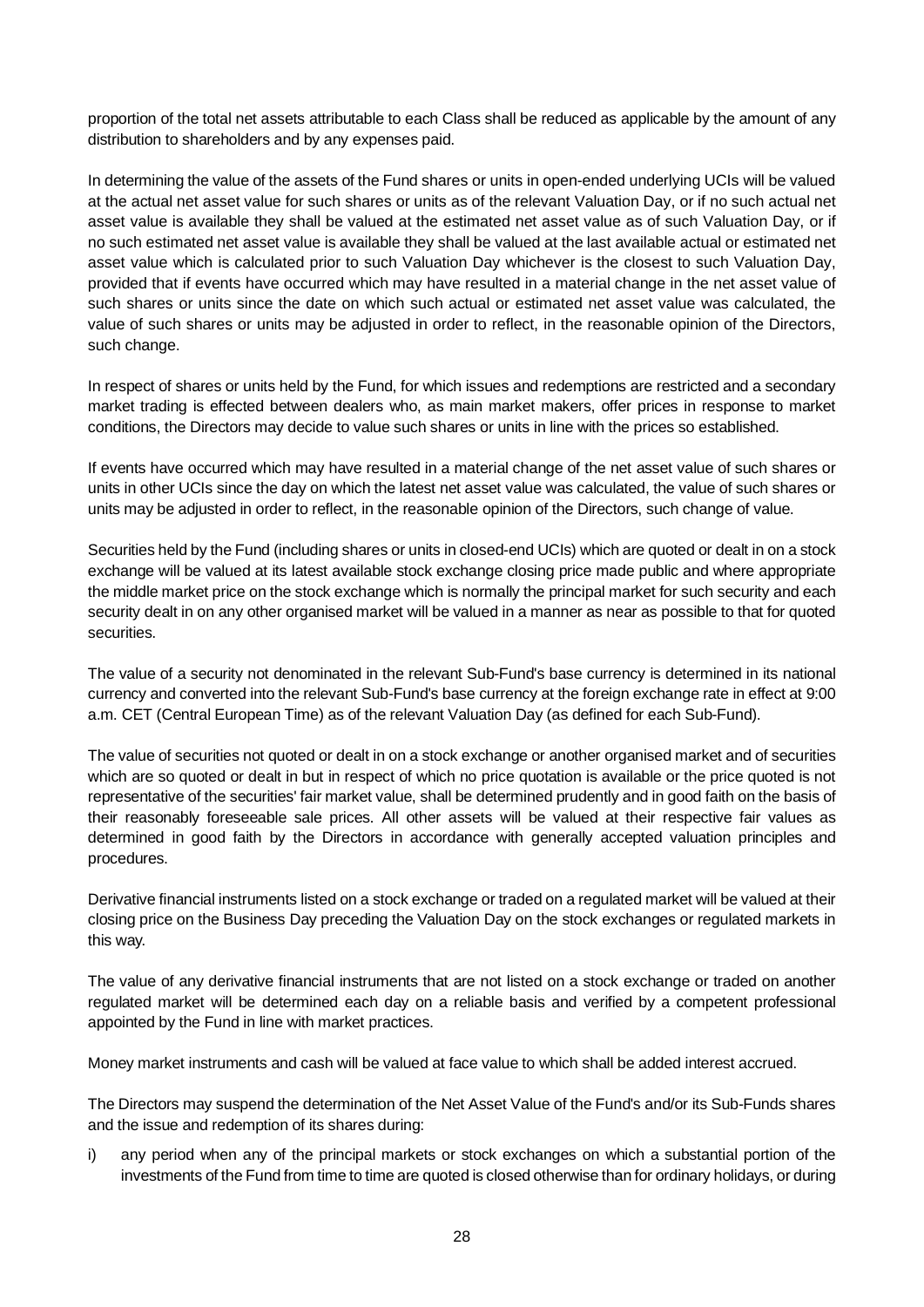which dealings therein are restricted or suspended;

- ii) any period when the net asset value of one or more UCIs, in which the Fund will have invested and the units or the shares of which constitute a significant part of the assets of the Fund, cannot be determined accurately so as to reflect their fair market value as at the Valuation Day (as defined for each Sub-Fund);
- iii) the existence of any state of affairs which constitutes an emergency as a result of which disposal or valuation of assets owned by the Fund would be impracticable;
- iv) any breakdown in the means of communication or computation normally employed in determining the prices or values of any of the investments or the current prices or values on any market or stock exchange; or
- v) any period when the Fund is unable to repatriate funds for the purpose of making payments on the redemption of shares or during which any transfer of funds involved in the realisation or acquisition of investments or payments due on redemption of shares cannot in the opinion of the Directors be effected at normal rates of exchange.

Additional information in relation to the Fund's valuation procedure and of the pricing methodology for valuing the Fund's assets, [including as the case may be the methods used in valuing hard-to-value assets and the appointment of external valuers in accordance with Article 17 of the AIFM Law, is available at the registered office of the AIFM.

The issue, redemption and conversion of shares in the Sub-Fund(s) concerned will also be suspended during any such period where the Net Asset Value is not determined.

Any such suspension shall be published in "Luxemburger Wort" if in the opinion of the Board of Directors of the Fund it is likely to exceed 10 days and shall be notified to Investors requesting issue, redemption or conversion of shares by the Fund at the time of the filing of the relevant application.

#### **XIII. FEES AND EXPENSES**

The AIMF is entitled to receive, out of the assets of the Fund a Service Fee. The Service Fee includes the fee for the Depositary Bank, the Domiciliary Agent and the Administrative, Registrar and Transfer Agent who will be paid by the AIFM out of this Service Fee.

The AIFM will receive a management fee for its services as AIFM of the Fund as specified for each Sub-Fund and/or Class within each Sub-Fund in the relevant Annex and will pay the Investment Manager out of this management fee.

It is to be noted that in addition to a management fee, the Investment Manager is also entitled to receive from the Fund performance fees at the rates and in accordance with the terms and conditions specified for each Sub-Fund and/or Class within each Sub-Fund in the relevant Annex. These performance fees shall all be subject to the high water mark principle. Pursuant to this principle the Investment Manager shall only be entitled to receive a performance fee if, in case the relevant Sub-Fund or Class has incurred losses, such losses have been fully recouped and if the Net Asset Value of the relevant Sub-Fund or Class has reached a new all-time high and has exceeded the Hurdle-Rate.

The Fund bears all costs and expenses directly incurred in the operations including the following:

- i) all operational costs, including fees payable to accountants, any paying agent and permanent representatives in places of registration:
- ii) all costs and expenses associated with other agents employed by the Fund, including fees for legal, auditing services, structuring and other professional advisory fees, third party expenses incurred in connection with any of the Fund's investment activities (e.g. research, risk monitoring and due diligence services),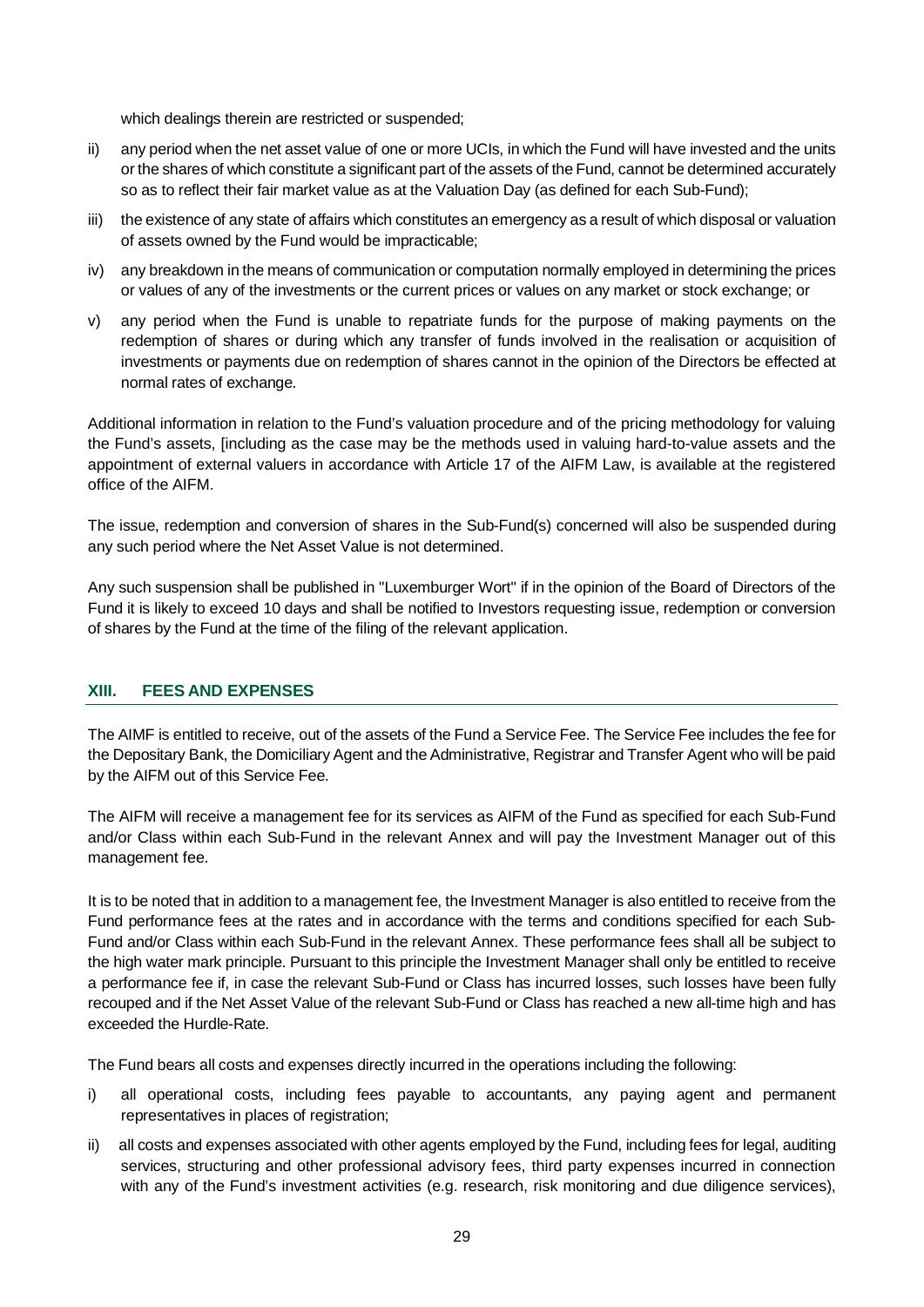promotional, printing, reporting and publishing expenses, including the cost of advertising or preparing and printing of prospectuses, explanatory memoranda or registration statements, taxes or governmental charges;

iii) all costs for the listing of the shares of the Fund on any stock exchange or regulated market and all other operating expenses, including the cost of buying and selling assets, interest, bank charges and brokerage, postage, telephone and fax;

All expenses are accrued in the price of the shares.

The Board Members shall be entitled to receive a maximum annual fee, which in the aggregate shall not exceed USD 50,000.-.

It should be noted that the investment policy of the Fund is to invest in UCIs and will result in a duplication of certain costs that will be charged both to the underlying UCIs by their service providers, as well as to the Fund by its service providers. Such costs will include, but are not limited to depositary, administration, domiciliary, management fees, audit expenses and other associated costs.

If the Fund acquires units or shares of other UCIs that are managed by Union Bancaire Privée or any of its affiliates the Fund may not be charged any issuing or redemption commission of the associate target UCIs except where such commission are retained by the related UCI. Moreover, there will be no duplication of the management fees in consideration with investments in such associate target UCIs.

Costs and expenses which cannot be allotted to one specific Sub-Fund or Class will be charged to the different Sub-Funds or Classes proportionally to their respective net assets.

The maximum amount of fees, charges and expenses to be borne directly or indirectly by Investors for each class of shares is available at the registered office of the AIFM*.*

The amounts charged are shown in the Fund's financial reports.

# **XIV. TAXATION**

#### **A. THE FUND**

Under current law and practice the Fund is not liable to any Luxembourg income tax, nor are dividends paid by the Fund liable to any Luxembourg or European withholding tax, at the Fund's level. However, the Fund is normally liable in Luxembourg to a tax of 0.05 % per annum of its net assets. Such tax rate is reduced to a rate of 0.01% in respect of the net assets attributable to such Classes of shares which are reserved for institutional investors within the meaning of, and as provided for in, article 174 (2) of the Luxembourg law of  $17<sup>th</sup>$  December 2010 regarding collective investment undertakings as amended. Such tax is payable quarterly and calculated on the Net Asset Value of the relevant Class at the end of the relevant quarter. For the portion of the assets of the Fund invested in other UCIs which are established in Luxembourg, no such tax is payable. No stamp duty or other tax is payable in Luxembourg on the issue of shares in the Fund.

Under current law and practice, it is anticipated that no capital gains tax is payable on the realised or unrealised capital appreciation of the assets of the Fund.

Dividends and interest on securities issued in other countries may be subject to withholding taxes imposed by such countries.

#### **B. SHAREHOLDERS**

Subject to the European tax considerations set forth hereafter, under current legislation shareholders are not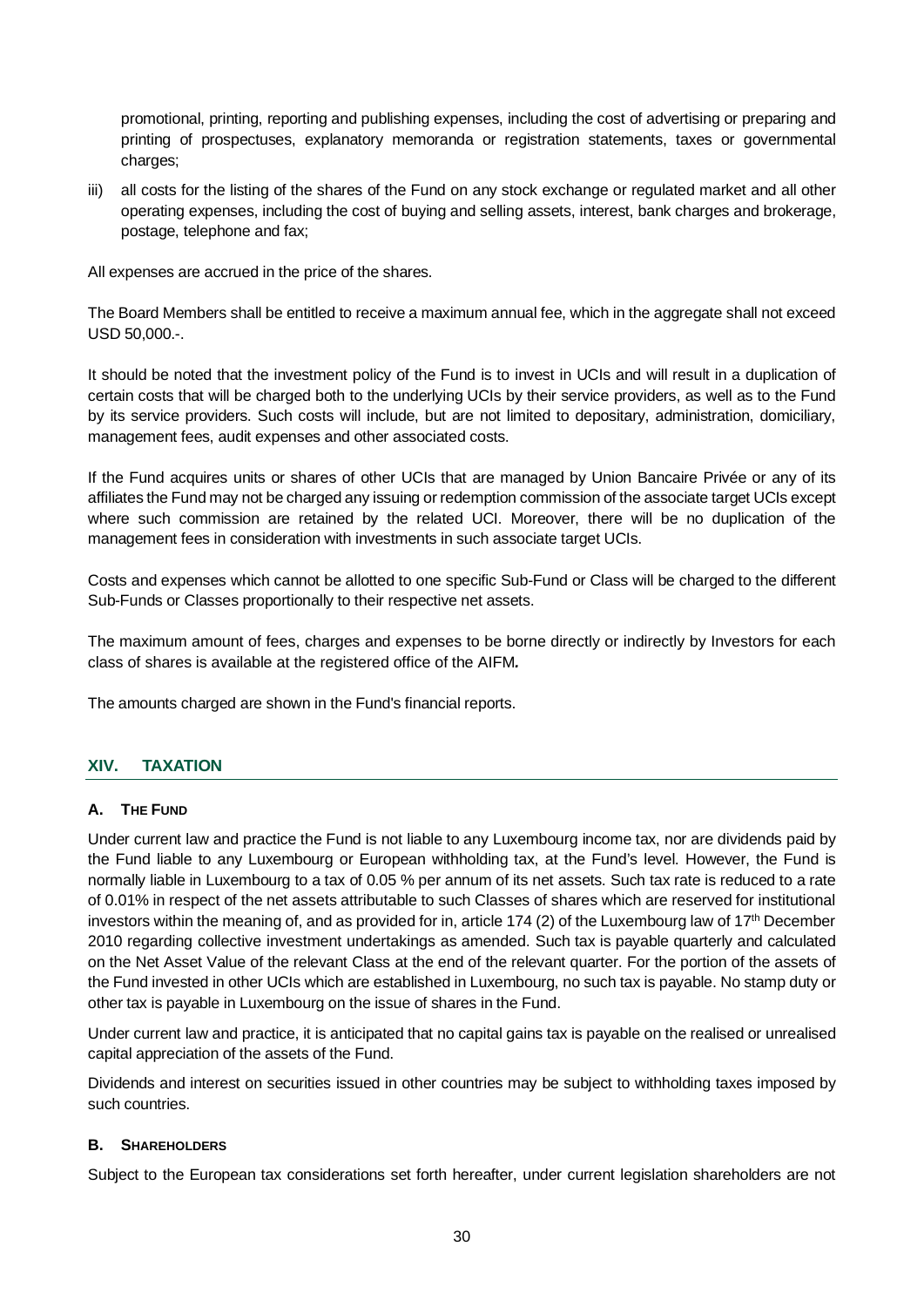subject to any capital gains, income, withholding, estate, inheritance or other taxes in Luxembourg (except for (i) those domiciled, resident or having a permanent establishment in Luxembourg or (ii) non-residents of Luxembourg who hold more than 10% of the share capital of the Fund and who dispose of all or part of their holdings within 6 months from the date of acquisition or (iii) in some limited cases, some former residents of Luxembourg, who hold more than 10 % of the share capital of the Fund and who realise their shares within five years from their departure from Luxembourg).

# **C. EUROPEAN TAX CONSIDERATIONS**

The Council of the European Union has adopted on 3 June 2003 a Council Directive 2003/48/EC on the taxation of savings income in the form of interest payments (the "Savings Directive"). Under the Savings Directive, European Union Member States are required to provide the tax authorities of another Member State with information on payments of interest or other similar income (within the meaning of the Savings Directive) paid by a paying agent (within the meaning of the Savings Directive) to an individual beneficial owner who is a resident, or to certain limited types of entities called residual entities established, in that other Member State.

For a transitional period, Austria and Luxembourg (unless during such period they elect otherwise) are instead permitted to apply a withholding tax system in relation to such payments. The rate of the withholding tax is 35%.

The Savings Directive and certain agreements concluded with certain dependant and associated territories ("Territories") have been implemented in Luxembourg by the laws dated 21 June 2005 (the "EUSD Laws"). Under the EUSD Laws, interest payments made or ascribed by a paying agent established in Luxembourg to or for the immediate benefit of an individual beneficial owner or a residual entity, as defined by the EUSD Laws, which are resident of, or established in, an EU Member State (other than Luxembourg) or one of the Territories will be subject to a withholding tax rate of 35%. Responsibility for the withholding tax will be assumed by the Luxembourg paying agent.

No withholding tax will be levied by the Luxembourg paying agent if the relevant individual beneficial owner (i) either has expressly authorised the paying agent to report information to the tax authorities in accordance with the provisions of the EUSD Laws, or (ii) has provided the paying agent with a certificate drawn up in the format required by the competent authorities of his State of residence for tax purposes.

Pursuant to current legislation, dividends paid by the Company, as well as payments upon redemption, sale or refund of Shares in the Company, are not treated as interest within the meaning of the Savings Directive.

The Luxembourg government has announced that it will elect out of the withholding system in favour of the automatic exchange of information with effect as from 1 January 2015.

On 24 March 2014 the Council of the European Union adopted Council Directive 2014/48/EU amending the Savings Directive. Member States have to adopt and publish by 1 January 2016, the laws, regulations and administrative provisions necessary to comply with this directive. Council Directive 2014/48/EU enlarges inter alia the scope of the Savings Directive by extending the definition of interest payments and will cover income distributed by or income realised upon the sale, refund or redemption of shares or units in undertakings for collective investment or other collective investment funds or schemes, that either are registered as such in accordance with the law of any of the Member States or of the countries of the European Economic Area which do not belong to the European Union, or have fund rules or instruments of incorporation governed by the law relating to collective investment funds or schemes of one of these States or countries, irrespective of the legal form of such undertakings, funds or schemes and irrespective of any restriction to a limited group of investors, in case such undertakings, funds or schemes invest, directly or indirectly, a certain percentage of their assets in debt claims as defined under the amended Savings Directive.

Investors should consult their professional advisors on the possible tax and other consequences with respect to the implementation of the Council Directive 2014/48/EU amending the Savings Directive.

# **D. FATCA**

The Foreign Account Tax Compliance Act ("FATCA"), a portion of the 2010 Hiring Incentives to Restore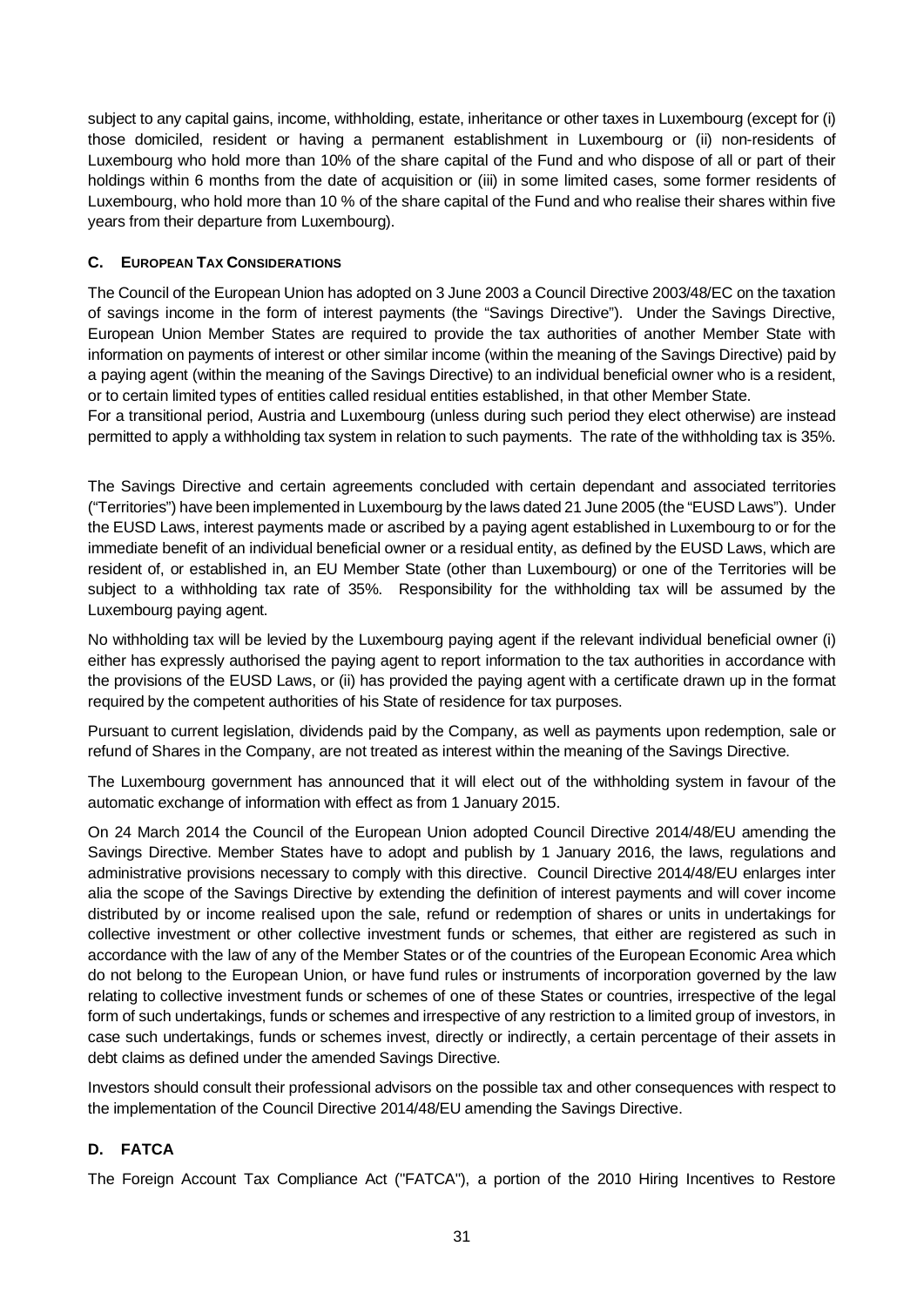Employment Act, became law in the United States in 2010. It requires financial institutions outside the US ("foreign financial institutions" or "FFIs") to pass information about "Financial Accounts" held by "Specified US Persons", directly or indirectly, to the US tax authorities, the Internal Revenue Service ("IRS") on an annual basis. A 30% withholding tax is imposed on certain US source income of any FFI that fails to comply with this requirement. On 28 March 2014, the Grand-Duchy of Luxembourg entered into a Model 1 Intergovernmental Agreement ("IGA") with the United States of America and a memorandum of understanding in respect thereof. The Fund would hence have to comply with such Luxembourg IGA, once the IGA has been implemented into Luxembourg law in order to comply with the provisions of FATCA rather than directly complying with the US Treasury Regulations implementing FATCA. Under the IGA, the Fund may be required to collect information aiming to identify its direct and indirect shareholders that are Specified US Persons for FATCA purposes ("reportable accounts"). Any such information on reportable accounts provided to the Fund will be shared with the Luxembourg tax authorities which will exchange that information on an automatic basis with the Government of the United States of America pursuant to Article 28 of the convention between the Government of the United States of America and the Government of the Grand-Duchy of Luxembourg for the Avoidance of Double Taxation and the Prevention of Fiscal Evasion with respect to Taxes in Income and Capital, entered into in Luxembourg on 3 April 1996. The Fund intends to comply with the provisions of the Luxembourg IGA to be deemed compliant with FATCA and will thus not be subject to the 30% withholding tax with respect to its share of any such payments attributable to actual and deemed U.S. investments of the Fund. In accordance with the Luxembourg IGA, the Fund has appointed the AIFM as Sponsoring Entity and will operate under the latter's GIIN until further notice. The Fund therefore qualifies as Non-Reporting Luxembourg Financial Institution and shall be treated as deemedcompliant FFI for purposes of section 1471 of the U.S. Internal Revenue Code.

To ensure the Fund's compliance with FATCA and the Luxembourg IGA in accordance with the foregoing, the AIFM, in its capacity as the Fund's AIFM, may:

- a. request information or documentation, including W-8 tax forms, a Global Intermediary Identification Number, if applicable, or any other valid evidence of a shareholder's FATCA registration with the IRS or a corresponding exemption, in order to ascertain such shareholder's FATCA status;
- b. report information concerning a shareholder and his account holding in the Fund to the Luxembourg tax authorities if such account is deemed a US reportable account under the Luxembourg IGA; and
- c. deduct applicable US withholding taxes from certain payments made to a shareholder by or on behalf of the Fund in accordance with FATCA and the Luxembourg IGA.

# **E. COMMON REPORTING STANDARD (CRS)**

The Organisation for Economic Co-operation and Development ("**OECD**") has developed a common reporting standard ("**CRS**") to achieve a comprehensive and multilateral automatic exchange of information (AEOI) on a global basis. On 9 December 2014, Council Directive 2014/107/EU amending Directive 2011/16/EU as regards mandatory automatic exchange of information in the field of taxation (the "**Euro-CRS Directive**") was adopted in order to implement the CRS among the Member States. The Euro-CRS Directive was implemented into Luxembourg law by the law of 18 December 2015 on automatic exchange of information regarding financial accounts in tax-related matters and implementing Council Directive 2014/107/EU of 9 December 2014 (the "**CRS Law**"). The CRS Law requires Luxembourg financial institutions to identify financial asset holders and establish if they are fiscally resident in an EU Member State other than Luxembourg or in a country specified in a Grand-Ducal Regulation. Accordingly, the Fund may require its Shareholders to provide information in relation to the identity and fiscal residence of financial account holders (including certain entities and their controlling persons) in order to ascertain their CRS status and report information regarding a Shareholder and his/her/its account to the Luxemburg tax authorities, if such account is deemed a CRS reportable account under the CRS Law. The Luxembourg tax authorities will therefore transfer this information to the competent foreign authorities on a yearly basis. Under the CRS Law, the first exchange of information will be applied by 30 September 2017 for information related to the calendar year 2016. Under the Euro-CRS Directive, the first AEOI must be applied by 30 September 2017 to the local tax authorities of the Member States for the data relating to the calendar year 2016.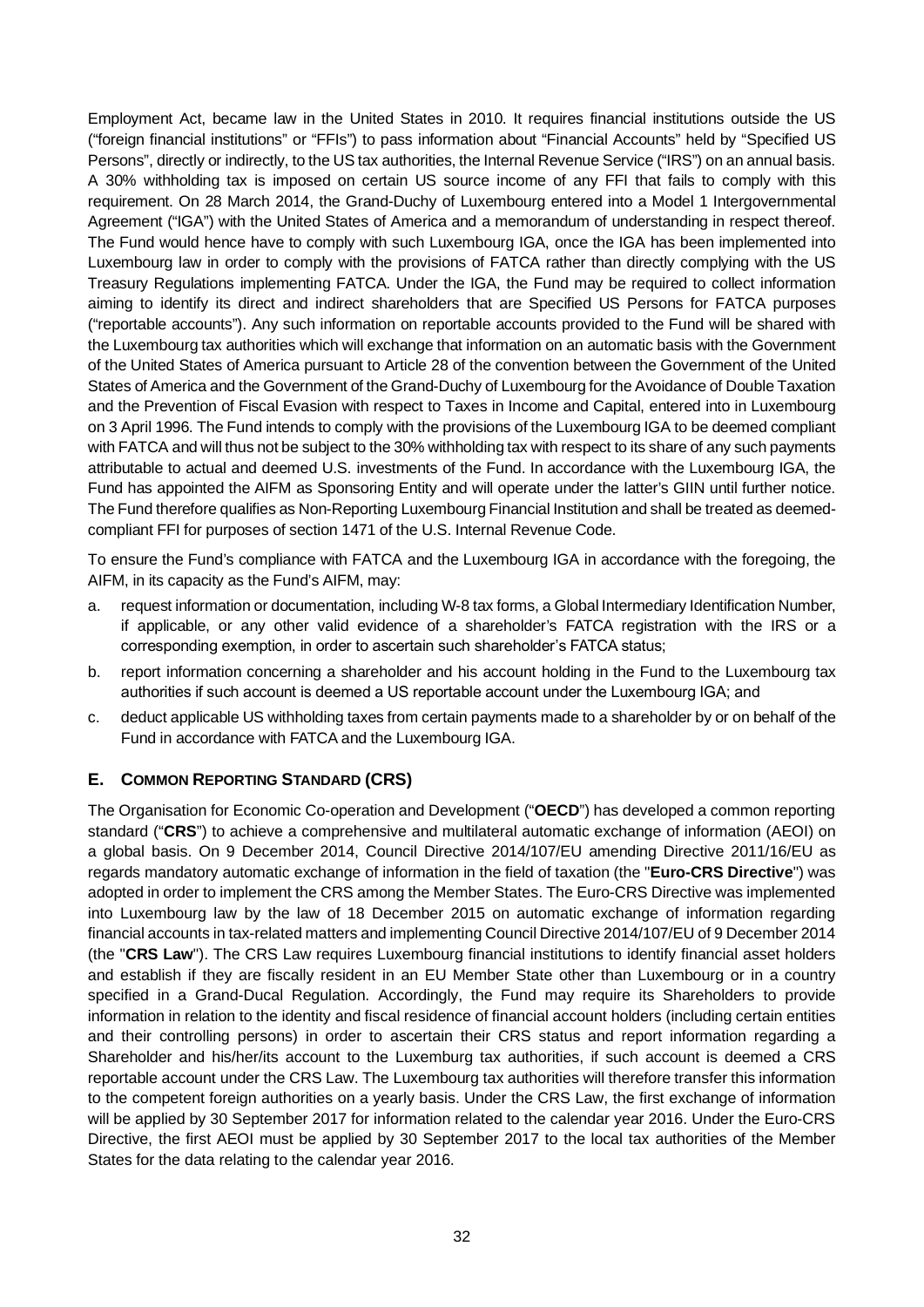By investing in the Fund, the Shareholder acknowledges that (i) the Fund is responsible for the treatment of the personal data provided for in the CRS Law; (ii) the personal data will inter alia be used for the purposes of the CRS Law; (iii) the personal data may be communicated to the Luxembourg tax authorities; (iv) responding to CRS-related questions is mandatory; and (v) the Shareholders have a right of access to and rectification of the data communicated to the Luxembourg tax authorities. In addition, Luxembourg signed the OECD's multilateral competent authority agreement ("**Multilateral Agreement**") to exchange information automatically under the CRS. The Multilateral Agreement aims to implement the CRS among non-Member States; it requires agreements on a country-by-country basis. The investors undertake to inform the Fund (or any third party appointed by it) within thirty (30) days and provide an updated self-certification form where any change in circumstances occurs, which causes any of the information contained in the self-certification form to be incorrect.

Investors should consult their professional advisers on the individual impact of the CRS.

# **XV. DATA PROTECTION**

Investors are informed that the Fund, as data controller (the "**Data Controller**"), collects, stores and processes by electronic or other means personal data (i.e. any information relating to an identified or identifiable natural person, hereafter, (the "**Personal Data**")) supplied by the Investors at the time of their subscription and at any other time during the contractual relationship, in accordance with data protection law applicable in Luxembourg (including, but not limited to, the amended law of 2 August 2002 on the protection of persons with regard to the processing of personal data (the "**2002 Law**") and, when applicable, the Regulation (EU) 2016/679 of 27 April 2016 on the protection of natural persons with regard to the processing of personal data and on the free movement of such data, and repealing Directive 95/46/EC (the "**General Data Protection Regulation**", together with the Law of 2002, the "**Data Protection Law**")) for the purpose of fulfilling the services required by the Investors and/or for complying with legal and regulatory obligations as described below.

Personal Data processed includes amongst others (i) the name, address, telephone number, business contact information, employment and job history, financial and credit history information, current and historic investments, investment preferences and invested amount of the Investor as well as (ii) the same information concerning the Investor's representative(s) (including, without limitation, legal representatives), employees, directors, officers, trustees, settlors, authorised signatories, shareholders, unitholders, nominees and/or ultimate beneficial owner(s) (as applicable) (the " **Data Subjects**") and any other Personal Data that is necessary to the Fund and/or the Entities (as defined below) for the purposes described thereafter. Personal Data will be collected directly from the Investor or the other Data Subjects and may also be collected through publicly accessible sources, social media, subscription services or other third party data sources.

In particular, Personal Data may be processed for the purpose of carrying out the services provided by the Fund or the Entities (as defined below) such as, for the purposes of account and distribution, administration, processing subscriptions or drawdown of commitments, assessing the Investor's qualification as eligible or well-informed Investor, maintaining the register of Shareholders, handling communications to the Investors as well as to provide services relating from any agreement entered into between the Fund and a service provider in relation to the Fund's investments (the "**Investment Services**"). Personal Data may also be processed by the Data Controller and the Entities in order to comply with their legal or regulatory obligations including, but not limited to, legal or regulatory obligations under applicable Fund and company law (such as due diligence relating to Investors and monitoring of transactions to comply with anti-money laundering and counter-terrorist financing law, tax law and similar laws and regulations in Luxembourg or at EU level).

The Fund may collect, use, store, retain, transfer and/or otherwise process Personal Data: (i) on the basis of Investors' consent and/or; (ii) as a result of the subscription of the Investor where necessary to perform the Investment Services or to take steps at the request of the Investor such subscription, including the holding of shares of the Fund in general and/or; (iii) where necessary to comply with a legal or regulatory obligation of the Fund and/or; (iv) in particular where the Subscription Agreement is not entered into directly by the Investor as natural persons, Personal Data may be processed where necessary for the purposes of the legitimate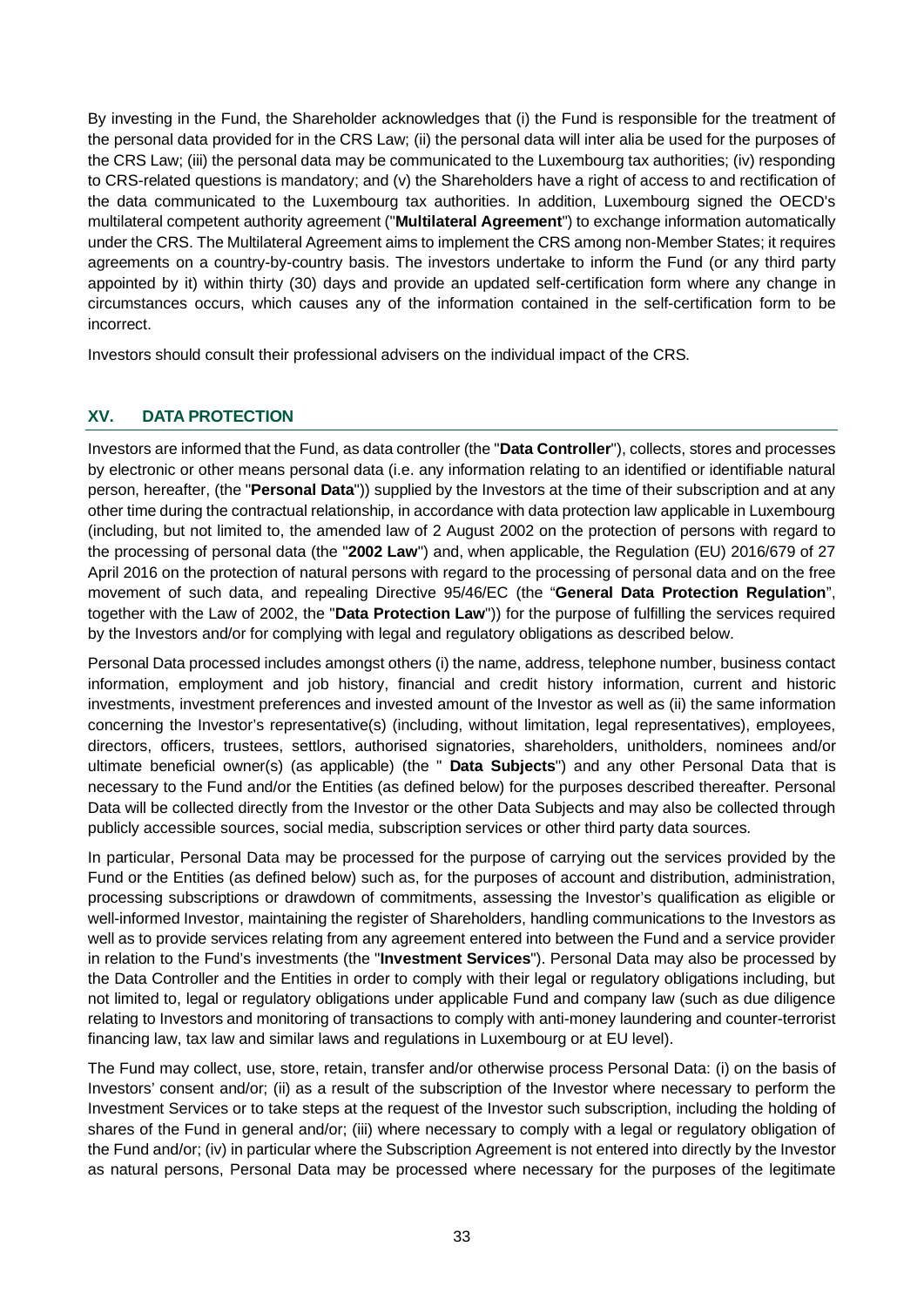interests pursued by the Fund or by the Entities (as defined below), which mainly consist in the provision of the Investment Services to the Investors, or compliance with foreign laws and regulations and/or any order of a foreign court, government, regulatory or tax authority, including when providing such Investment Services to any beneficial owner and any person holding a direct or indirect interest in the Investor.

In accordance with Data Protection Law, Personal Data may be disclosed to and / or processed by the AIFM, the Depositary, the Administrative Agent, the Domiciliary Agent, the Initiator, the Auditor of the Fund, accountants, (foreign) court, governmental or regulatory bodies including tax authorities lenders, investment managers, investment advisers, paying agents and subscription and redemption agents, distributors as well as permanent representatives in places of registration, other service providers of the Fund (including its information technology providers), any lender to the Fund or related entities (including without limitation their respective general partner or management company/investment manager and service providers) in or through which the Fund intend to invest, and any of the foregoing respective agents, delegates, affiliates, subcontractors and/or their successors and assigns (together hereafter, and solely for the purposes above mentioned, the "**Entities**"). The Entities may act as data processors on behalf of the Data Controller or, in certain circumstances, as data controller, in particular for compliance with their legal obligations in accordance with applicable laws and regulations (such as anti-money laundering identification) and/or order of competent jurisdiction. The Investors acknowledge that the Entities may be located outside of the European Economic Area ("**EEA**") in countries which do not ensure an adequate level of protection according to the European Commission and where data protection and/or professional secrecy laws might not exist or be of a lower standard than in the EEA.

The Data Controller undertakes not to transfer the Personal Data to any third parties other than the Entities, except as disclosed in the documentation provided to the Investors or if required or permitted by applicable laws and regulations or court order and in compliance with Data Protection Laws.

By subscribing or purchasing shares of the Fund, investors acknowledge and accept to the processing of their information and the disclosure of Personal Data they provide to the Entities referred to above (including companies situated in countries outside of the EEA which may not have the same data protection laws as in Luxembourg) for the purposes described above. The transfer of data to the aforementioned Entities may transit via and/or be processed in countries which may not have data protection requirements deemed equivalent to those prevailing in the EEA.

The Fund undertakes not to transfer the Personal Data to any third parties other than the Entities acting as data processors, except as disclosed herein or if required by applicable laws regulations or court order. This may include disclosure to third parties such as governmental or regulatory bodies including tax authorities, auditors or accountants as well as legal and financial advisers who may process the Personal Data for carrying out their services and complying with legal and regulatory obligations as described above. This transfer and disclosure of Personal Data may take place to countries which do not have equivalent data protection laws to those of the EEA, or that are not subject to an adequacy decision of the European Commission, including the Data Protection Law and the Luxembourg law of 5 April 1993 on the financial sector which provides for a professional secrecy obligation (including but not limited to, Switzerland). The Data Controller may only transfer the Personal Data for the purposes of providing the Investment Services to the Data Subjects or for compliance with applicable laws and regulations, as described herein.

The Fund may transfer the Personal Data to the Entities (i) on the basis of an adequacy decision of the European Commission with respect to the protection of personal data and/or on the basis of the EU-U.S. Privacy Shield framework or, (ii) on the basis of appropriate safeguards listed by and subject to the provisions of Article 46 of the General Data Protection Regulation (when applicable), such as standard contractual clauses, binding corporate rules, an approved code of conduct, or an approved certification mechanism or, (iii) on the basis of the Investor's explicit consent or, (iv) where necessary for the performance of the Investment Services or for the implementation of pre-contractual measures taken at the Investor's request or, (v) where necessary for the Entities to perform the Investment Services or other services rendered in connection with the Investment Services or, (vi) where necessary for important reasons of public interest or, (vii) where necessary for the establishment, exercise or defence of legal claims or, (viii) where the transfer is made from a register, which is legally intended to provide information to the public or, (ix) subject to the provisions of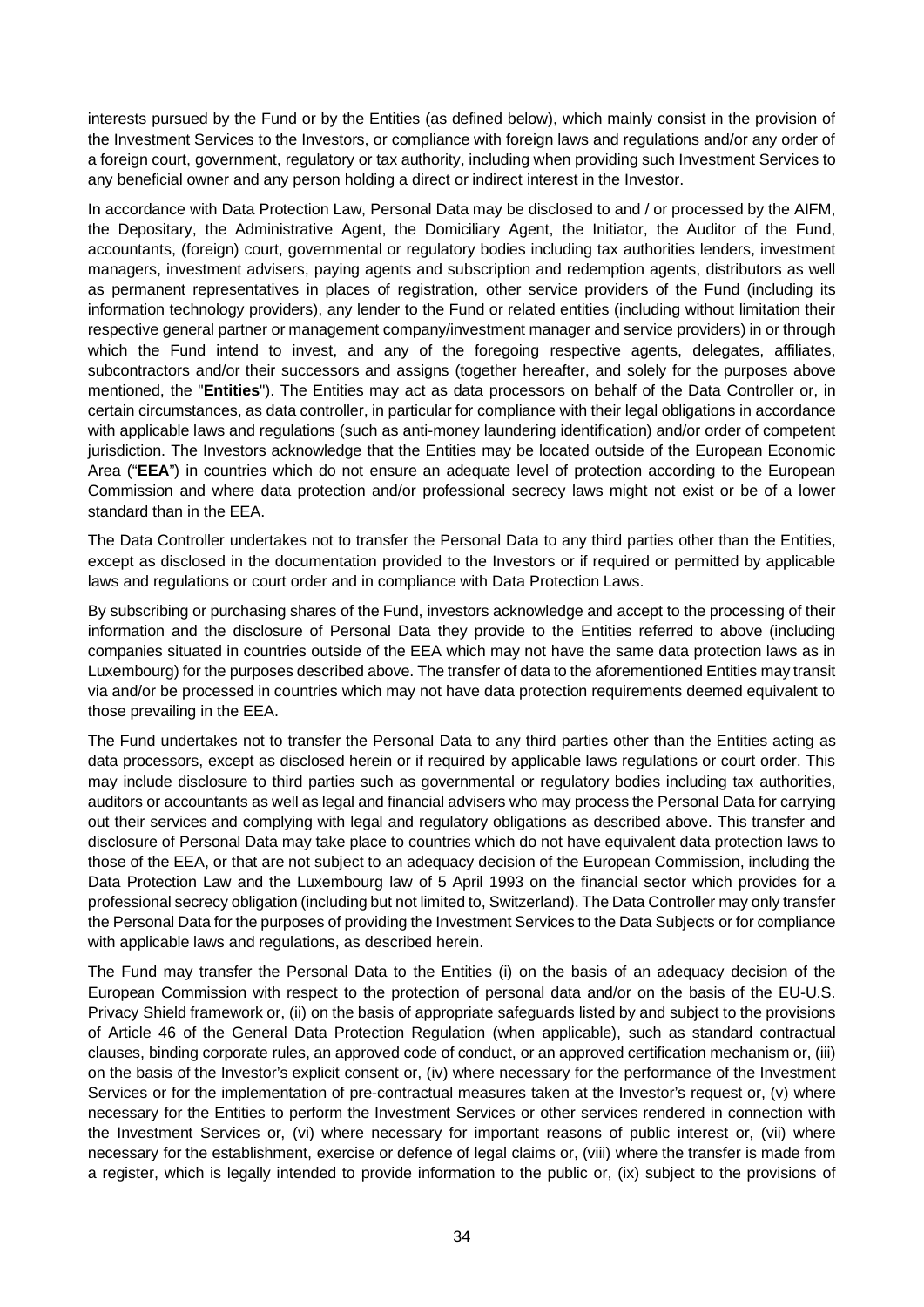Article 49.1 of the General Data Protection Regulation (when applicable), where the transfer is necessary for the purposes of compelling legitimate interests pursued by the Fund, which are not overridden by the interests or rights and freedoms of Data Subjects. Further details as to the legal basis of a transfer may be obtained by contacting UBP Asset Management (Europe) S.A., 287-289, route d'Arlon, L-1150 Luxembourg, Grand Duchy of Luxembourg, to the attention of the conducting officer in charge of compliance.

Where the processing of Personal Data or transfer of Personal Data outside of the EEA takes place on the basis of the consent of the Data Subjects, the Data Subjects are entitled to withdraw their consent at any time without prejudice to the lawfulness of the processing and/or data transfers carried out before the withdrawal of such consent and the Data Controller will accordingly cease such processing or transfers. However, the Data Subjects acknowledge that, notwithstanding any withdrawal of their consent, the Data Controller may still continue to process and/or transfer Personal Data outside the EEA if permitted by Data Protection Law or if required by applicable laws and regulations. Any change to, or withdrawal of, the Data Subjects' consent must be communicated in writing to the Fund to the attention of UBP Asset Management (Europe) S.A., 287-289, route d'Arlon, L-1150 Luxembourg, Grand Duchy of Luxembourg.

Each Investor further acknowledges and accepts that the Fund will report any relevant information in relation to investments in the Fund to the Luxembourg tax authorities which will exchange this information on an automatic basis with the competent authorities in the United States or other permitted jurisdictions as agreed in the FATCA Law, the CRS Law or similar laws and regulations in Luxembourg or at EU level.

Failure to provide relevant Personal Data requested in the course of their relationship with the Fund may need to be reported by the Fund to the relevant Luxembourg authorities to the extent required by applicable law and may prevent the Fund from maintaining the relationship with the Investor.

Insofar as the Personal Data provided by Investors include Personal Data of their representatives and/or authorised signatories and/or shareholders and/or ultimate beneficial owners, the Investors confirm having informed them of the present section and of their rights as described below, and having secured their consent to the processing of their Personal Data as above described and, in particular, to the disclosure of their Personal Data to, and the processing of their Personal Data by, the various parties referred to above including in countries outside the European Union which may not offer a similar level of protection as that under applicable Data Protection Law in Luxembourg (including but not limited to Singapore and Hong-Kong. The Data Controller may assume, where applicable, that Data Subjects have, where necessary, given such consent and have been informed of the processing and transfer of their Personal Data and of their rights as described under this section.

Personal Data is held until the Investor ceases to hold shares in the Fund, plus a period of 10 years thereafter where necessary to comply with applicable laws and regulations or to establish, exercise or defend actual or potential legal claims, subject to the applicable statutes of limitation, unless a longer period is required by applicable laws and regulations. In any case, Personal Data will not be held for longer than necessary with regard to the performance of the Investment Services, subject always to applicable legal minimum retention periods.

Each Data Subject may request (i) access to, rectification, or deletion of, any incorrect Personal Data concerning him, (ii) a restriction of processing of Personal Data concerning him and, (iii) to receive Personal Data concerning him in a structured, commonly used and machine readable format or to transmit those Personal Data to another controller in accordance with Data Protection Law and (iv) to obtain a copy of or access to the appropriate or suitable safeguards which have been implemented for transferring the Personal Data outside of the EEA, in the manner and subject to the limitations prescribed in accordance with the Data Protection Law. In particular, Data Subjects may at any time object, on request and free of charge, to the processing of its Personal Data for direct marketing purposes or for other legitimate interests. Each Investor should address such requests to the Fund to the attention of UBP Asset Management (Europe) S.A., 287-289, route d'Arlon, L-1150 Luxembourg, Grand Duchy of Luxembourg to the attention of the conducting officer in charge of compliance. For any additional information related to the processing of their Personal Data, Data Subjects can contact the Data Protection Officer of the Data Controller via post mail at UBP Asset Management (Europe) S.A., 287-289, route d'Arlon, L-1150 Luxembourg, Grand Duchy of Luxembourg or via email at LuxUBPAM@ubp.ch.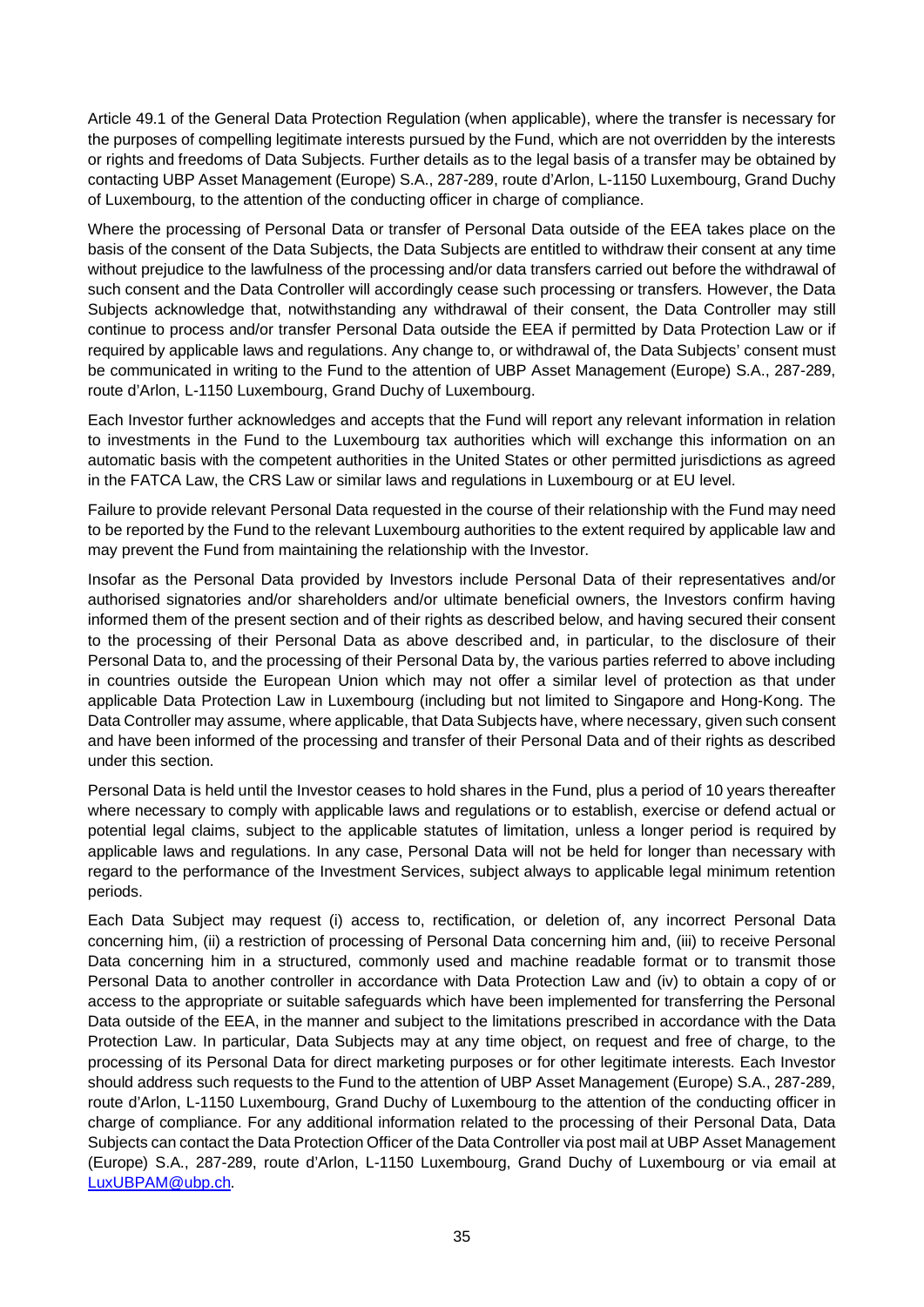#### **XVI. LIQUIDATION OF THE FUND**

The Fund is incorporated for an indefinite duration. It may be dissolved by decision of an extraordinary general meeting of shareholders of the Fund. Such meetings must be convened if the value of the net assets of the Fund falls below the respective levels of two thirds or one quarter of the minimum capital prescribed by Luxembourg law. At such meetings convened in such circumstances, decisions to dissolve the Fund will be taken in accordance with the requirements of article 30 of the law of 17<sup>th</sup> December 2010 on collective investment undertakings (as amended).

If the Fund should be liquidated, its liquidation will be carried out in accordance with the provisions of the Luxembourg law of 17th December 2010 relating to collective investment undertakings (as amended) which specifies the steps to be taken to enable shareholders to participate in the liquidation distribution(s) and in this connection provides for deposit in escrow at the Caisse de Consignations of any amounts which have not been claimed by shareholders at the close of liquidation. Amounts not claimed from escrow within the prescription period shall be forfeited in accordance with the provisions of Luxembourg law.

#### **XVII. DISSOLUTION AND AMALGAMATION OF SUB-FUNDS AND/OR CLASSES OF SHARES**

A Sub-Fund or Class may be dissolved by compulsory redemption of shares of the Sub-Fund or Class concerned, upon:

- a) a decision of the Board of Directors of the Fund if (i) the net assets of the Sub-Fund or Class concerned have decreased below USD 10 million or the equivalent in another currency, or (ii) the economical and/or political environment have changed, or (iii) for any economic and/or financial reasons for which the board of directors considers that it is in the interest of the shareholders to liquidate the Class.
- b) the decision of a meeting of holders of shares of the relevant Sub-Fund or Class. There shall be no quorum requirement and decisions may be taken by a simple majority of the shares of the Sub-Fund or Class concerned.

In such event the shareholders concerned will be advised and the Net Asset Value of the shares of the relevant Sub-Fund or Class shall be paid on the date of the compulsory redemption. The relevant meeting may also decide that assets attributable to the Sub-Fund or Class concerned will be distributed on a pro-rata basis to the holders of shares of the relevant Sub-Fund or Class which have expressed the wish to receive such assets in kind.

The board of directors, subject to the conditions mentioned under a) (i)-(iii) above, or a meeting of holders of shares of a Sub-Fund or Class may decide to amalgamate such Sub-Fund or Class with another existing Sub-Fund or Class or to contribute the assets (and liabilities) of the Sub-Fund or Class to another undertaking for collective investment against issue of shares of such undertaking for collective investments to be distributed to the holders of shares of such Sub-Fund or Class. The decision shall be published upon the initiative of the Fund. The publication shall contain information about the new Sub-Fund or Class or the relevant undertaking for collective investments and shall be made a month prior to the amalgamation in order to provide a possibility for the holders of such shares to redeem, without payment of any redemption fee, prior to the implementation of the transaction. For Class meetings which decide on the amalgamation of different Sub-Funds within the Fund or of different Classes within one or more Sub-Funds, or the contribution of assets and liabilities of a Sub-Fund or Class to another undertaking for collective investment, there shall be no quorum requirement and decisions may be taken by a simple majority of the shares of the Sub-Funds or the Class concerned. In case of an amalgamation with an unincorporated mutual fund (*fonds commun de placement*) or a foreign collective investment undertaking, decisions of the Class meeting of the Sub-Fund or Class concerned shall be binding only for holders of shares that have voted in favour of such amalgamation.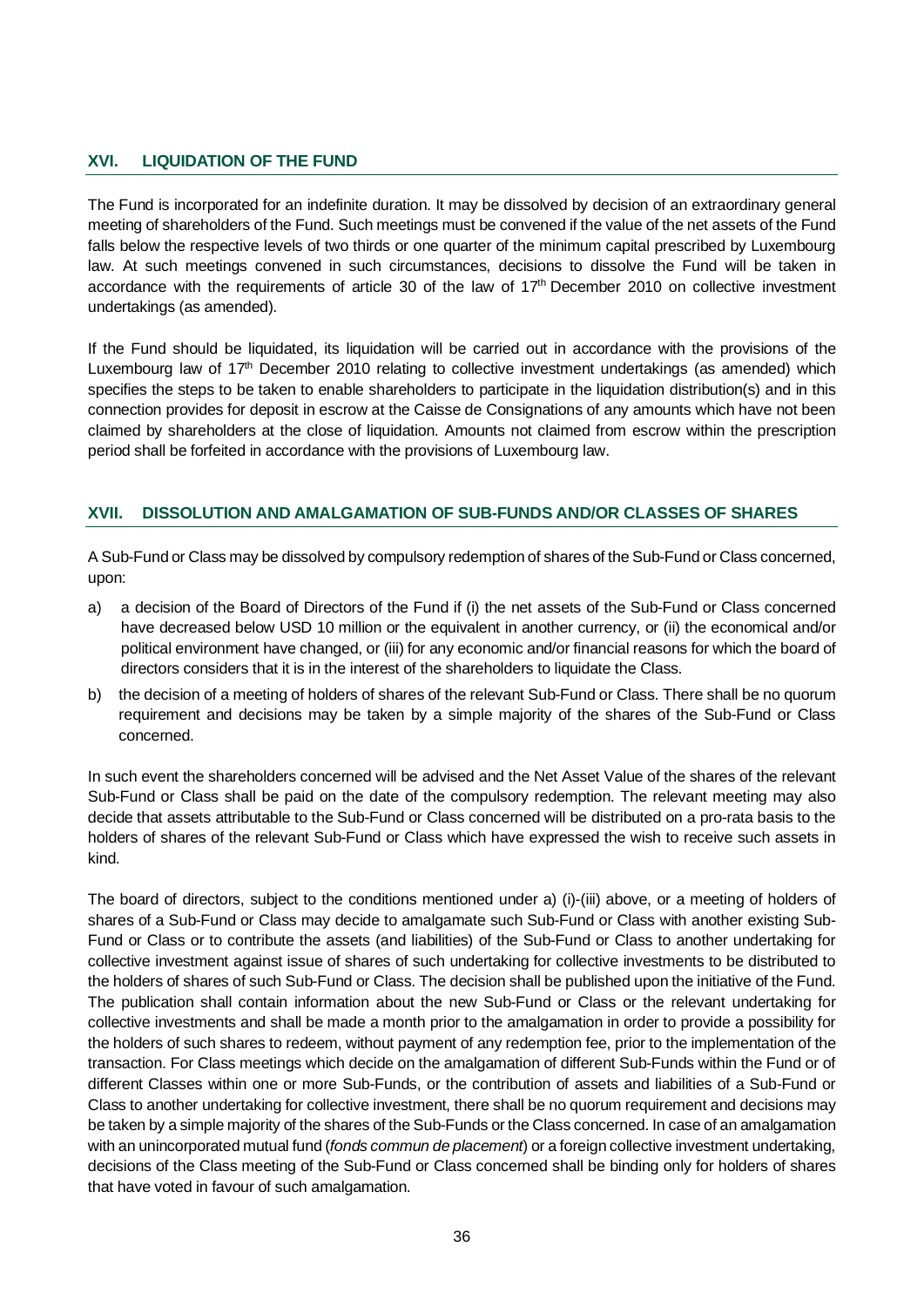If following a compulsory redemption of all shares of one or more Sub-Funds or Classes payment of the redemption proceeds cannot be made to a former shareholder during a period of six months, then the amount in question shall be deposited with the Caisse de Consignations for the benefit of the person(s) entitled thereto until the expiry of the period of limitation.

#### **XVIII. MEETINGS AND REPORTS**

The annual general meeting of shareholders of the Fund will be held at the registered office of the Fund in Luxembourg on the last Thursday of April in each year at 3:00 p.m. Luxembourg time or if any such day is not a bank business day in Luxembourg on the next following bank business day. Notices of all general meetings will be published on the *Recueil Electronique des Sociétés et Associations* ("RESA") to the extent required by Luxembourg law and in such newspapers as the Board of Directors shall determine and will be sent to the shareholders by post at least eight days prior to the meeting at their addresses in the register of shareholders. Shareholders having specifically agreed thereto may be convened by email. Such notices will include the agenda and specify the time and place of the meeting, the conditions of admission and will refer to the requirements of Luxembourg law with regard to the necessary quorum and majorities required for the meeting. The requirements as to attendance, quorum and majorities at all general meetings will be those laid down in Articles 67, 67-1 and 68 of the Law of 10<sup>th</sup> August 1915 on commercial companies (as amended) of the Grand-Duchy of Luxembourg and in the Articles. The same provisions shall apply to the Sub-Fund and/or Class meetings.

Matters regarding the Sub-Funds or Classes, such as the vote on the payment of a dividend on a particular Sub-Fund or Class, may be decided by a vote of the meeting of shareholders of the Sub-Fund or Class concerned.

Any change in the Articles affecting the rights of shareholders of a Sub-Fund or Class must be approved by a resolution of both the general meeting of the Fund and the shareholders of the Sub-Fund or Class concerned.

Audited annual reports and unaudited semi-annual reports will be made available at the registered office of the Fund. The accounting year of the Fund terminates on 31<sup>st</sup> December in each year. The base currency of the Fund is the USD. The aforesaid reports will comprise consolidated financial statements of the Fund expressed in USD as well as financial information on each Sub-Fund expressed in the base currency of each Sub-Fund as indicated in the relevant Annexes. The audited annual report and accounts for each Sub-Fund in respect of each financial year shall be prepared in accordance with LuxGAAP.

# **XIX. GENERAL INFORMATION**

#### **A. Procedures for amending the Prospectus**

Should any amendments of the Prospectus entail an amendment of the Articles or require the decision to be made by the general meeting of Shareholders of the Fund or of one or several Sub-Funds, such decision shall be passed by a resolution of an extraordinary general meeting of Shareholders in accordance with the form, quorum and majority requirements set forth in the Articles and in compliance with Luxembourg laws and regulations.

The Board of Director is also authorised to amend any other provision of the Prospectus, provided such changes are not material to the structure and/or operations of the Fund and its Sub-Funds and are beneficial or at least not detrimental to the interests of the Shareholders of the Fund, any Sub-Fund or any Class, as the case may be, as determined by the Board of Directors at its sole but reasonable discretion and subject to the prior approval of the CSSF. In such case, the Prospectus will be amended and the Shareholders will be informed thereof, for their information purposes only. For the avoidance of doubt, Shareholders will not be offered the right to request the cost-free redemption of their Shares prior to such changes becoming effective.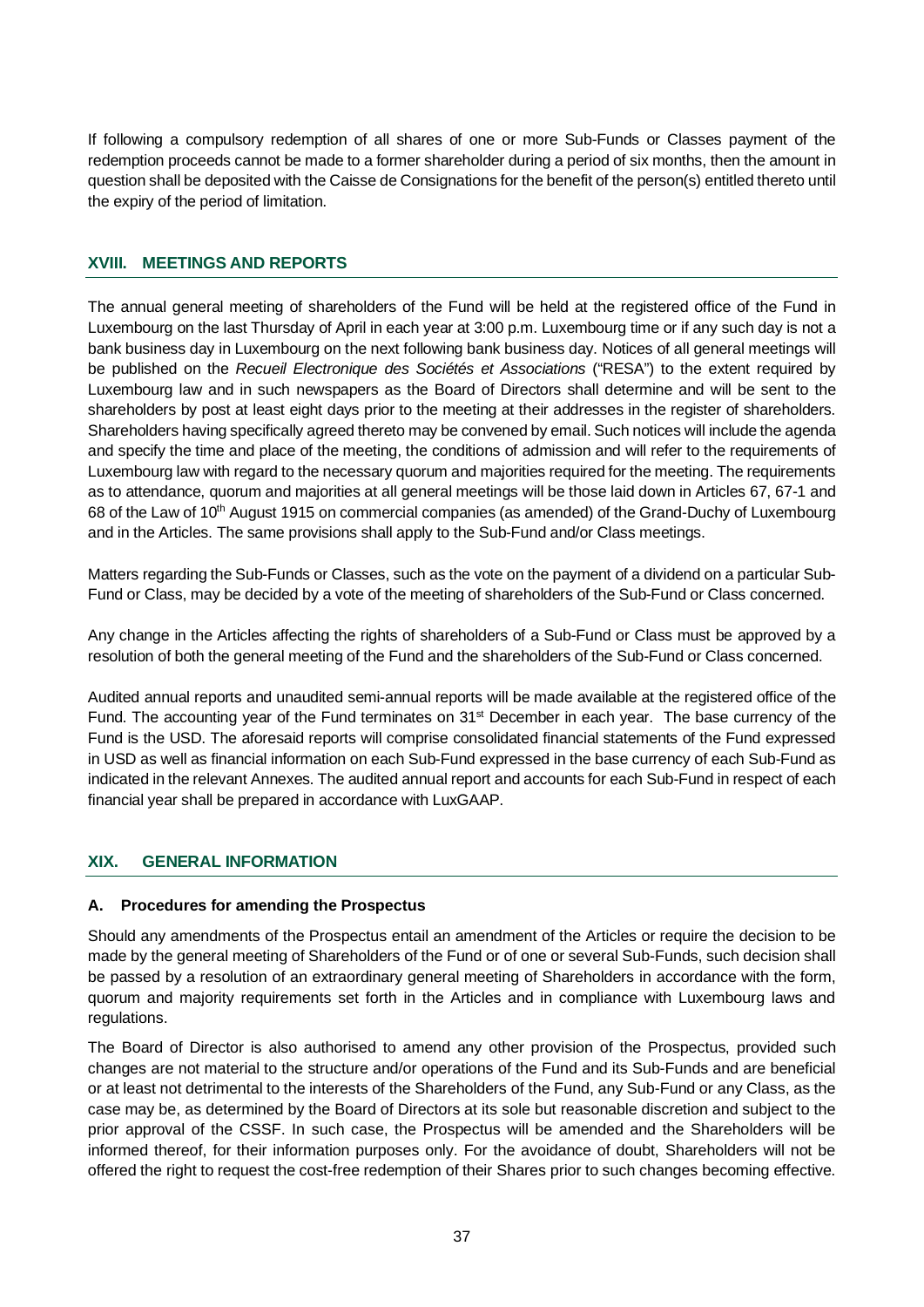As a matter of example, this Prospectus may notably be amended by the Board of Directors without the consent of the Shareholders if such amendment is intended:

- (a) to change the name of the Fund and/or the name of the Sub-Fund;
- (b) to acknowledge any change of the depositary, domiciliary, administrative agent, registrar and transfer agent, the auditor or of the composition of the board of directors of the Fund;
- (c) to implement any amendment of the law and/or regulations applicable to the Fund and its respective affiliates;
- (d) as the Board of Directors determines in good faith to be advisable in connection with legal, tax, regulatory, accounting or other similar issues affecting one or more of the Shareholders, so long as such amendment does not materially and adversely affect the Shareholders, as determined by the Board of Directors in its sole discretion;
- (e) to correct any printing, typing or secretarial error and any omissions, provided that such amendment not adversely and significantly affect the interests of the Shareholders or update any factual information;
- (f) to make any other change which is for the benefit of, or not materially adverse to the interests of the Shareholders of the Fund; and
- (g) to reflect the creation of additional sub-funds and/or share classes within the Fund.

The Board of Directors is authorised to make other amendments to the provisions of the Prospectus (such as the change of the fee structure of the Fund or the Sub-Fund), subject to the approval of the CSSF, provided that such changes shall only become effective and the Prospectus amended accordingly, in compliance with the SIF Law to the extent the procedures set forth below have been complied with (unless otherwise provided for in the relevant Sub-Fund Particulars):

- (i) in an open-ended Sub-Fund, provided that there is sufficient liquidity, all Shareholders have been offered a cost-free redemption of their Shares within a one (1) month period from the sending of such notice to all Shareholders or Shareholders of the relevant Sub-Fund or Class in cases where such amendments are only applicable to Sub-Fund or Class. Such changes shall become effective only after the expiry of this one-month period; or
- (ii) in a closed-ended Sub-Fund or in the event that the cost-free redemption is not possible because the assets of the Sub-Fund are illiquid, the Shareholders shall not have a right to request cost-free redemption of their Shares and the Board of Directors shall seek a prior approval of such amendments by a decision of the general meeting of Shareholders passed with (1) at least three quarters (3/4) of the votes attached to all Shares issued by the Fund (or where applicable, in the relevant Sub-Fund or Class) and validly cast by those present or represented at the meeting; and (2) a presence quorum requirement of at least three quarters (3/4) of the capital of the Fund (or where applicable, of the relevant Sub-Fund or Class).

If the laws and regulations applicable to the Fund or having an impact on the Fund's operation change (either at Luxembourg level or European level and such changes require compulsory amendment to the structure of the Fund or its operations, then the Board of Directors shall be authorized to amend any provision of this Prospectus, subject to the prior approval of the CSSF. In such case, and provided that such compulsory amendment to the structure or the operations of the Fund does not require the involvement of the general meeting of Shareholders of the Fund or the Sub-Fund, then the Prospectus will be updated and the Shareholders will be informed thereof, for their information purposes only without any other involvement in the decision making process prior to the effectiveness of the above mentioned amendment. For the avoidance of doubt, in this case, the Shareholders will not be offered the right to request the cost-free redemption of their Shares prior to the changes becoming effective.

# **B. Liquidity risk management**

The Fund benefits from a liquidity risk management system. In this context, procedures have been put in place to enable a monitoring of the liquidity risks of the Fund and to ensure that the liquidity profile of the Fund's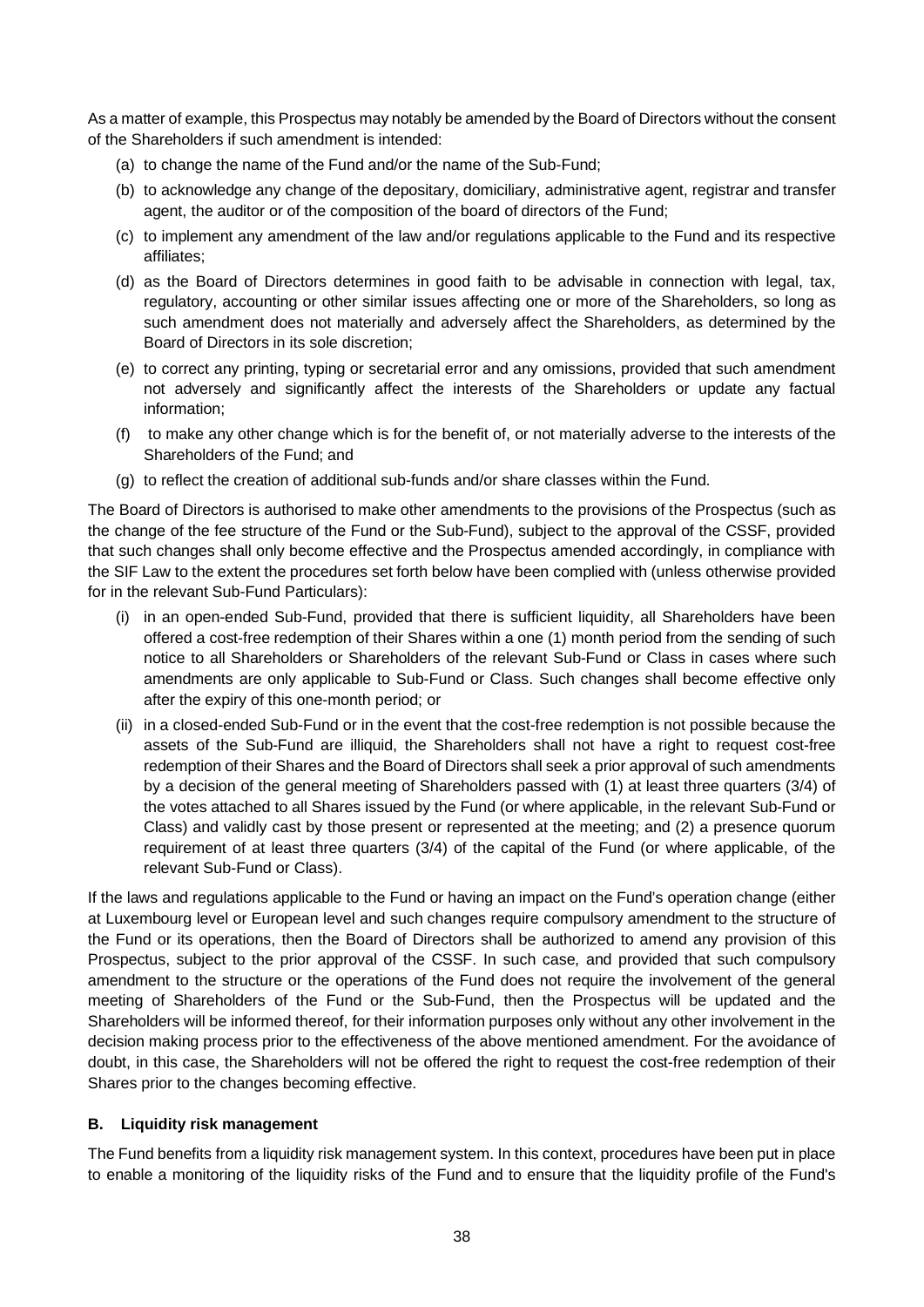investment portfolio is such that the Fund can normally meet its Share redemption obligations. Procedures have also been adopted to address redemption rights in exceptional circumstances, including so-called special arrangements, which procedures are described in the Articles and this Prospectus. Additional information in this respect is also made available at the registered office of the AIFM

Investors are further informed that the percentage of the assets of the Fund which are subject to special arrangements arising from their illiquid nature, any new arrangements for managing the liquidity of the Fund, as well as the current risk profile of the Fund and the risk management systems employed to manage those risks are or will be disclosed at the registered office of the AIFM . The frequency or timing of such disclosure is available at the registered office of the AIFM*.*

# **C. Fair and preferential treatment**

Shareholders are being given a fair treatment by ensuring that they are treated in accordance with the applicable requirements of the AIFM Law (and notably in adequately implementing the inducement and conflict of interest policies).

Notwithstanding the foregoing paragraph, it cannot be excluded that a Shareholder be given a Preferential Treatment in the meaning of, and to the widest extent allowed by, the Articles. Whenever a Shareholder obtains preferential treatment or the right to obtain preferential treatment, a description of that preferential treatment, the type of Shareholders who obtained such preferential treatment and, where relevant, their legal or economic links with the Fund or the AIFM will be made available at the registered office of the AIFM within the limits required by the AIFM Law.

# **D. Historical performances**

If any Fund's historical performance is required to be produced by the AIFM or the Fund it will be made available at the registered office of the AIFM.

# **E. Execution policy**

Appropriate information on the execution policy referred to in Article 28 of the AIFM Regulation (headed "Placing orders to deal on behalf of AIFs with other entities for execution") and on any material changes to that policy is available at the registered office of the AIFM.

#### **F. Voting strategies**

A summary description of the AIFM's voting strategies and details of the actions taken on the basis of these strategies will be made available to the Investors on their request at the registered office of the AIFM.

#### **G. Inducements**

According to the AIFM Rules, when the AIFM, in relation to the activities performed when carrying out its functions, either (i) pays a fee or commission or provides a non-monetary benefit to a third party (or a person acting on behalf of a third party) or (ii) is paid a fee or commission or is provided with a non-monetary benefit by a third party (or a person acting on behalf of a third party), the AIFM must demonstrate that (a) the existence, nature and amount of the fee, commission or benefit, or, where the amount cannot be ascertained, the method of calculating that amount, is clearly disclosed to the Investors in the Fund in a manner that is comprehensive, accurate and understandable, prior to the provision of the relevant service, and (b) the payment of the fee or commission, or the provision of the non-monetary benefit are designed to enhance the quality of the relevant service and not impair compliance with the AIFM's duty to act in the best interests of the Fund or its Investors.

Investors are hereby informed that, in case any of the arrangements referred to in the foregoing paragraph takes place, the essential terms of the arrangements relating to the fee, commission or non-monetary benefit in summary form will be made available at the registered office of the AIFM, and that the AIFM commits to disclose further details at the request of the Investors.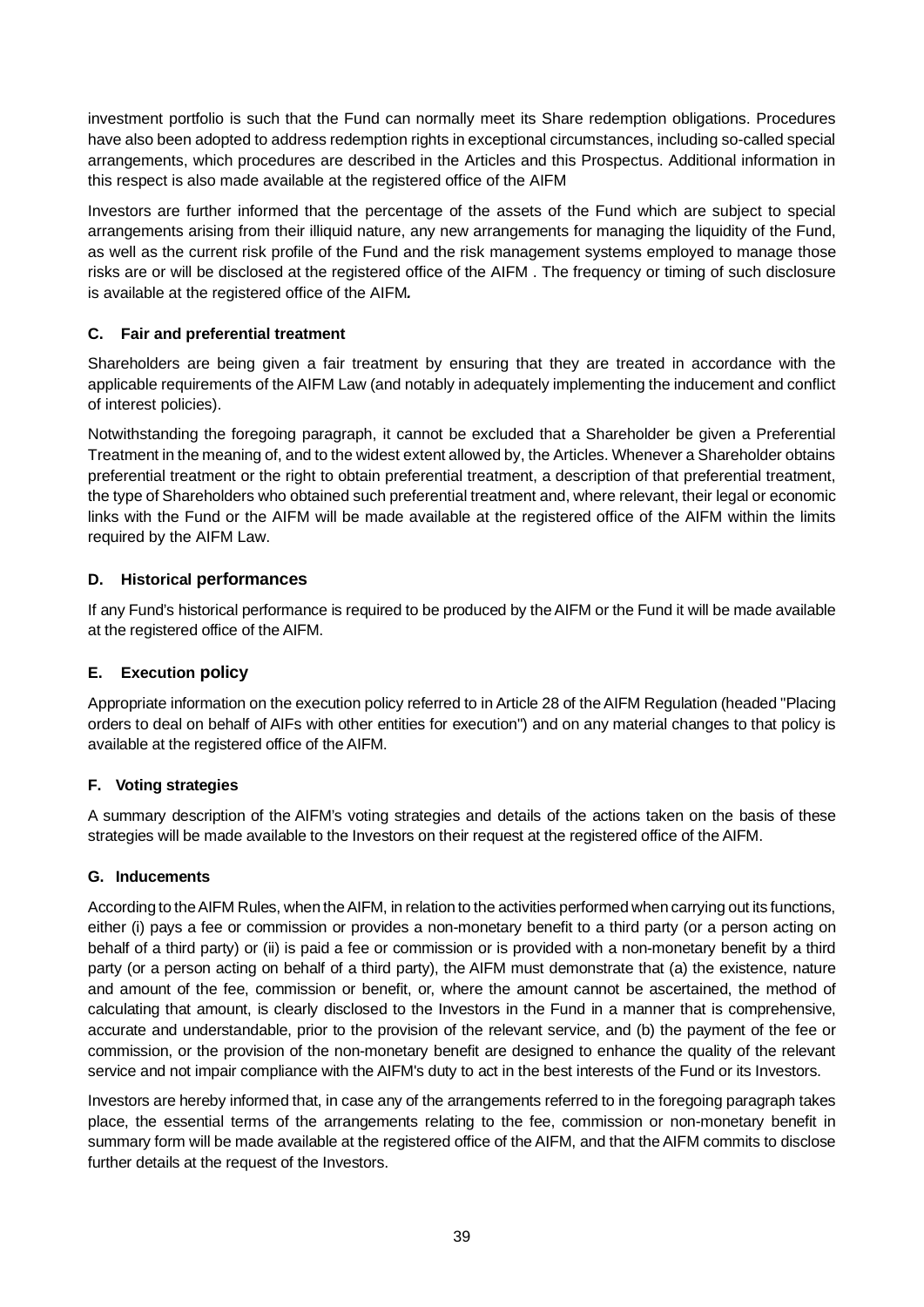#### **H. Investment in securitisation positions**

To the extent provided by the AIFM Rules, when the Fund invests in securities positions in the meaning of the AIFM Rules, information on the Fund's exposures to the credit risk of securitisation and the applicable risk management procedures in this area will be made available at the registered office of the AIFM*.*

#### **I. Remuneration**

The full remuneration policy of the AIFM is available on https://www.ubp.com/fr/nos-bureaux/ubp-assetmanagement-europe-sa and a paper copy will be made available to the Investors on their request at the registered office of the AIFM*.*

# **XX. MATERIAL DOCUMENTS**

The following contracts, not being contracts entered into in the ordinary course of business, have been entered into and are or may be material:

- 1. The Agreement between the Fund and the AIFM pursuant which the latter was appointed alternative investment manager of the Fund. The Agreement may be terminated by either party upon three months' written notice.
- 2. The Agreement between the AIFM and the Investment Manager pursuant to which the latter was appointed investment manager of the Fund. The Agreement may be terminated by either party upon three months' written notice.
- 3. The Agreement between the Fund and BNP Paribas Securities Services Luxembourg Branch pursuant to which the latter was appointed depositary of the assets of the Fund. This Agreement may be terminated by either party by giving not less than ninety (90) days written notice to the other.
- 4. The Agreement between the Fund and UBP Asset Management (Europe) S.A. pursuant to which the latter was appointed domiciliary agent. This Agreement may be terminated by either party by giving not less than three months' written notice to the other.
- 5. The Agreement between the Fund and CACEIS Bank Luxembourg Branch pursuant to which the latter was appointed administrative, registrar and transfer agent. This Agreement may be terminated by either party by giving not less than ninety (90) calendar days' written notice to the other.
- 6. The Agreement between the Fund and Union Bancaire Privée, UBP SA pursuant to which the latter was appointed to market and promote the Fund and to co-ordinate the promotion and marketing of the Fund throughout Europe as well as provide some reporting services to the Fund.

Any such contract may be amended by mutual consent of the parties thereto, the decision on behalf of the Fund being made by its Board of Directors. Copies of the material contracts referred to above are available for inspection at the registered office of the Fund in Luxembourg. Copies of the Articles of the Fund, of the current Prospectus and of the latest financial reports may be obtained on request at the Fund's registered office.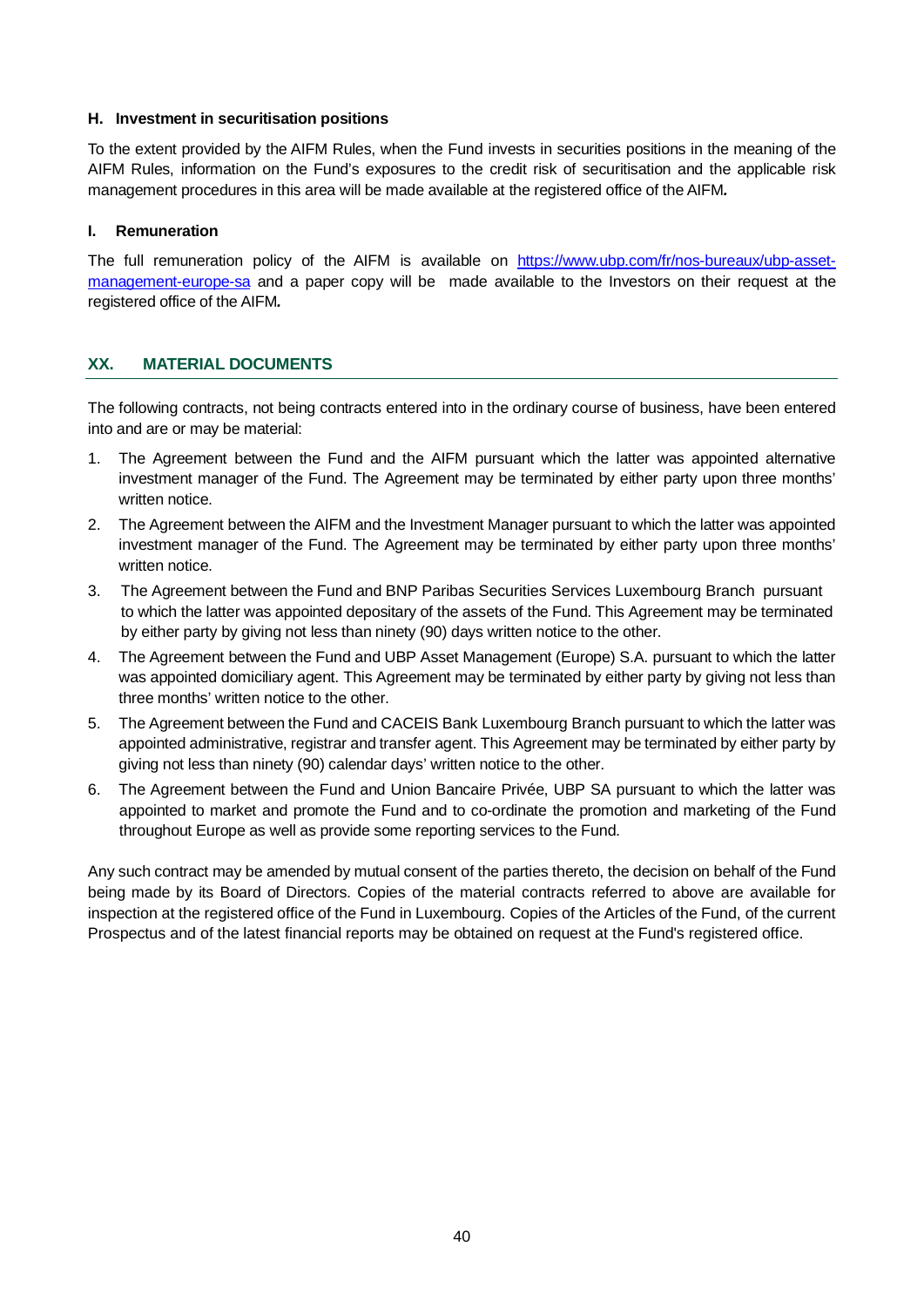#### **ANNEX I DINVEST - TOTAL RETURN HOLDINGS**

#### **I. BASE CURRENCY**

The base currency of the Sub-Fund is the USD.

#### **II. SUMMARY: CLASSES WITHIN THE SUB-FUND**

The Sub-Fund may issue shares in the following Classes of Shares

This summary only gives certain indications on some of the characteristics of the share classes and should not be relied upon. The summary shall always be read in conjunction with the Prospectus.

| <b>ISIN</b>  | <b>Classes</b> | Ccy        | <b>Initial Minimum</b><br><b>Subscription /</b><br><b>Minimum</b><br><b>Holding</b> | <b>Subscription</b><br>Charge (max) | <b>Management</b><br>Fee (max) | <b>General</b><br>Distributor,<br><b>Marketing and</b><br><b>Reporting Fee</b><br>(max) | <b>Performance</b><br>Fee (max) |
|--------------|----------------|------------|-------------------------------------------------------------------------------------|-------------------------------------|--------------------------------|-----------------------------------------------------------------------------------------|---------------------------------|
| LU2347658259 | Class A        | <b>USD</b> | 10,000 USD                                                                          | 3.00%                               | 1.00%                          | 0.20%                                                                                   | 10%                             |
| LU2347658333 | Class A        | <b>CHF</b> | 10,000 CHF                                                                          | 3.00%                               | 1.00%                          | 0.20%                                                                                   | 10%                             |
| LU2347658416 | Class A        | <b>EUR</b> | 10,000 EUR                                                                          | 3.00%                               | 1.00%                          | 0.20%                                                                                   | 10%                             |
| LU2347658507 | Class A        | <b>GBP</b> | 10,000 GBP                                                                          | 3.00%                               | 1.00%                          | 0.20%                                                                                   | 10%                             |
| LU2347658689 | Class I        | <b>USD</b> | 10,000 USD                                                                          | 1.50%                               | 0.75%                          | 0.20%                                                                                   | 10%                             |
| LU2347658762 | Class I        | <b>CHF</b> | 10,000 CHF                                                                          | 1.50%                               | 0.75%                          | 0.20%                                                                                   | 10%                             |
| LU2347658846 | Class I        | <b>EUR</b> | 10,000 EUR                                                                          | 1.50%                               | 0.75%                          | 0.20%                                                                                   | 10%                             |
| LU2347658929 | Class I        | <b>GBP</b> | 10,000 GBP                                                                          | 1.50%                               | 0.75%                          | 0.20%                                                                                   | 10%                             |
| LU0421556241 | Class $A(Q)$   | <b>USD</b> | 10,000 USD                                                                          | 3.00%                               | 1.50%                          | 0.20%                                                                                   | 10%                             |
| LU0421556324 | Class AC(Q)    | <b>CHF</b> | 10,000 CHF                                                                          | 3.00%                               | 1.50%                          | 0.20%                                                                                   | 10%                             |
| LU0421556597 | Class AE(Q)    | <b>EUR</b> | 10,000 EUR                                                                          | 3.00%                               | 1.50%                          | 0.20%                                                                                   | 10%                             |
| LU0421556753 | Class $B(Q)$   | <b>USD</b> | 1,000,000 USD                                                                       | 1.50%                               | 1.50%                          | 0.20%                                                                                   | None                            |
| LU2347659067 | Class Z(Q)     | <b>USD</b> | None                                                                                | None                                | None                           | None                                                                                    | None                            |
| LU1563417895 | Class $G(Q)$   | <b>USD</b> | None                                                                                | None                                | 1.00%                          | 0.20%                                                                                   | 10%                             |
| LU1563417978 | Class GC(Q)    | <b>CHF</b> | None                                                                                | None                                | 1.00%                          | 0.20%                                                                                   | 10%                             |
| LU1563418190 | Class GE(Q)    | <b>EUR</b> | None                                                                                | None                                | 1.00%                          | 0.20%                                                                                   | 10%                             |
| LU1563418273 | Class H(Q)     | <b>USD</b> | None                                                                                | None                                | 1.50%                          | 0.20%                                                                                   | None                            |
| LU1563418356 | Class $HE(Q)$  | <b>EUR</b> | None                                                                                | None                                | 1.50%                          | 0.20%                                                                                   | None                            |
| LU1563418430 | Class $I(Q)$   | <b>USD</b> | None                                                                                | None                                | 0.75%                          | 0.20%                                                                                   | 10%                             |
| LU1563418513 | Class IE(Q)    | <b>EUR</b> | None                                                                                | None                                | 0.75%                          | 0.20%                                                                                   | 10%                             |

Classes B(Q), I USD, I CHF, I EUR, I GBP shall be reserved for investments made by investors qualifying as institutional investors within the meaning of, and as provided for, in article 174 (2) of the Luxembourg law of 17<sup>th</sup> December 2010, as amended.

Classes A(Q), AC(Q), AE(Q), B(Q), G(Q), GC(Q), GE(Q), H(Q), HE(Q), I(Q) and IE(Q) are closed to subscription. Notwithstanding the aforementioned, the Board of Directors reserves the right to re-open one or several or all such Classes to subscription from time to time and at its sole discretion.

Class Z(Q) shall be exclusively reserved for investments in USD, made by institutional investors, as defined by Article 174(2) of the 2010 Act, who have concluded a specific remuneration agreement with Union Bancaire Privée UBP SA or any other entity of the UBP Group.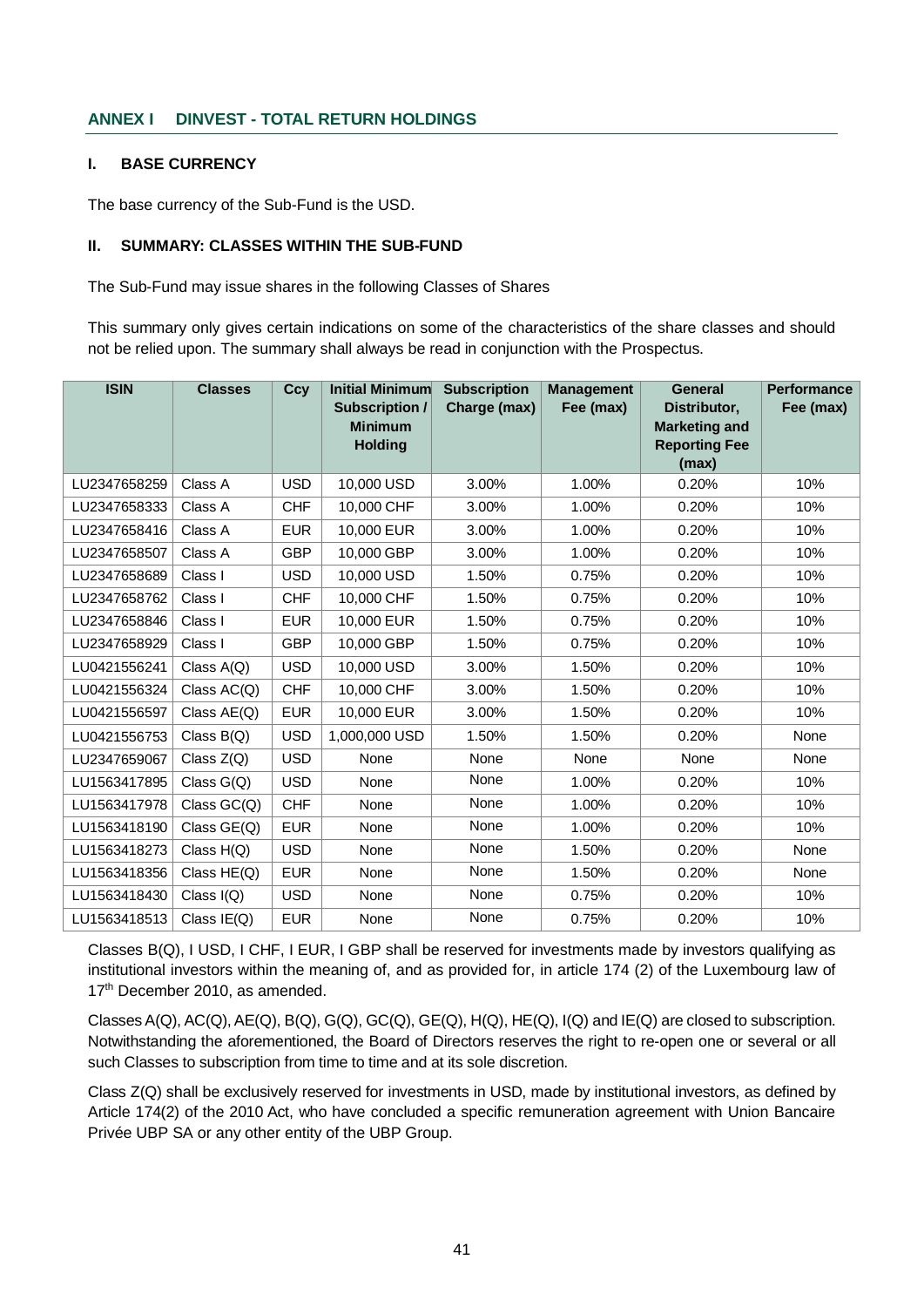#### **III. INVESTMENT OBJECTIVES AND POLICY OF THE SUB-FUND**

The assets of DINVEST - TOTAL RETURN HOLDINGS are primarily allocated to UCIs which may follow any of the hedge funds' investment strategies, including but not limited to:

- Equity Long-Short;
- Arbitrage or relative value;
- Event Driven;
- Distressed securities;
- Macro; and
- CTAs (Commodity Trading Advisors),

In addition the Sub-Fund may also invest, subject to the investment restrictions set forth below, in "Long Only" UCIs.

DINVEST - TOTAL RETURN HOLDINGS may also invest in UCIs whose investment objective and strategy is to deliver returns that substantially correlate with Hedge Funds indices.

The Board of Directors believes that by focusing on these strategies, the Sub-Fund may benefit from the most experienced alternative asset managers in the industry.

The UCIs in which the Sub-Fund invests will be carefully selected on the basis of the experience, demonstrated expertise and personal commitment of their managers or advisers and of course, the Sub-manager's capability of generating returns over time which generally outperform relevant peer group and/ or benchmark. The allocation process is assisted by an asset allocation model which analyzes the results of the combinations of different UCIs with different asset allocations and risk/return parameters. For such purpose an analysis is made of both the track record and the management style of the Sub-managers in order to achieve a comprehensive overview of the possible risks and rewards.

Such UCIs may invest in a wide variety of securities and derivatives thereon and may be leveraged. The UCIs may invest either internationally or may be more specific and concentrate on a particular country or even a sector within a country. The Sub-managers will normally define the market objectives of such UCIs and the methods that will be employed in an attempt to fulfil these objectives. The UCIs to be selected may be open-ended or closed-ended. The Sub-Fund will seek diversification by spreading investments among various UCIs investing in different types of assets and using different investment or trading techniques. There will be a constant monitoring of the results of such UCIs and investment companies and the techniques used by the Sub-managers. Sometimes a Director or employee of the Investment Manager or the Fund may be appointed to the Board of one or several UCIs in which the Sub-Fund will invest.

The Sub-Fund may invest a substantial portion of its assets through Independent Fund Platforms promoted or run by third party Platform Managers which may generally offer increased transparency, risk monitoring, assets control and governance services.

The Sub-Fund may engage in transactions involving the use of financial derivative instruments and such other efficient portfolio management techniques for investment or hedging purposes.

# **IV. INVESTMENT RESTRICTIONS OF THE SUB-FUND**

In addition to the general investment restrictions applicable to all Sub-Funds, the Sub-Fund shall be subject to the following specific restrictions:

1 The Sub-Fund will primarily invest in UCIs in accordance with the strategies as defined in the Sub-Fund's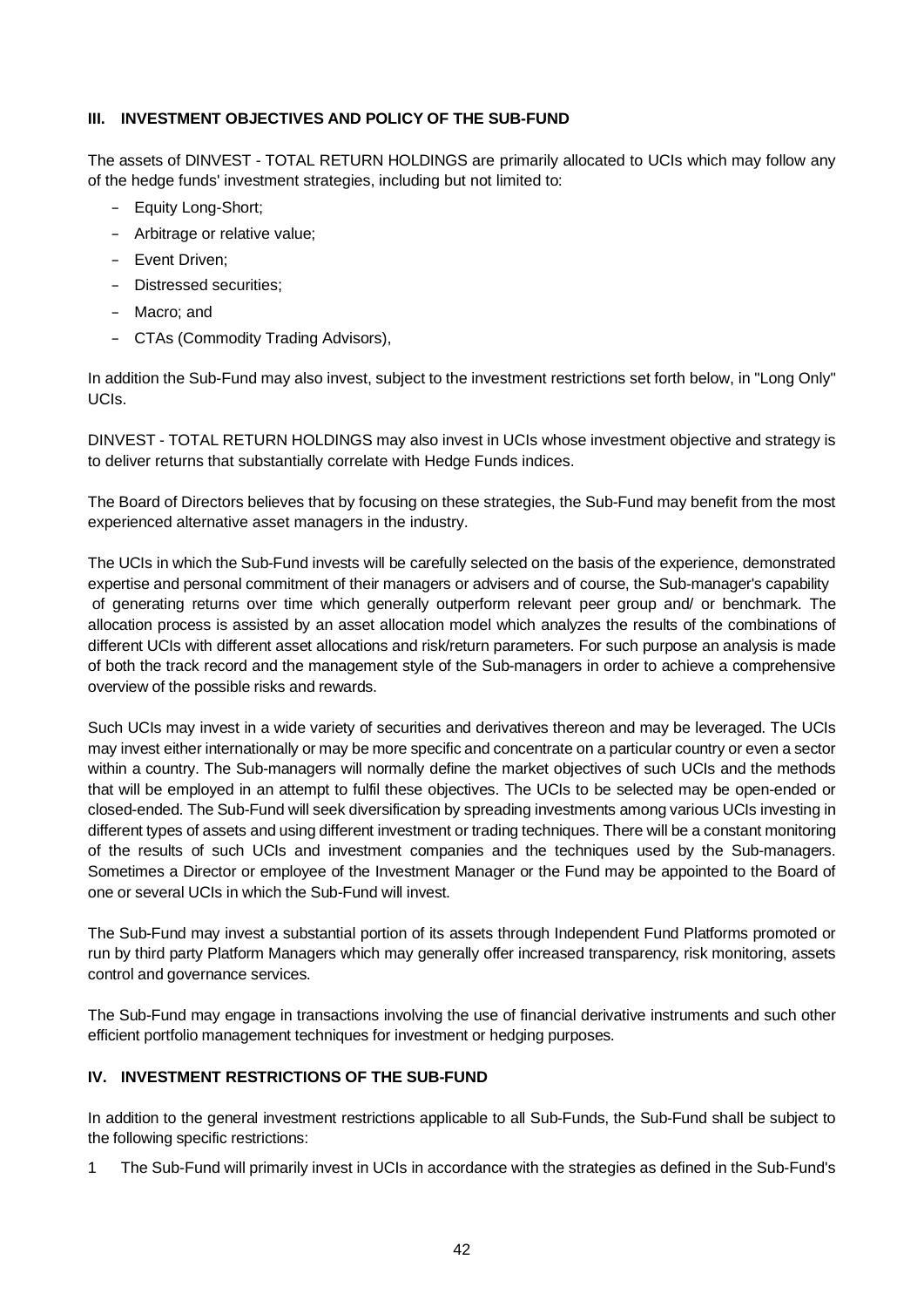Investment Policy.

- 2 The Sub-Fund will not invest less than 70% of its net assets on aggregate basis in: (i) cash or money market instruments, (ii) shares or units of UCIs that offer quarterly redemption or better, (iii) shares or units of closed-ended schemes that are listed or dealt on an a regulated, (iv) any securities or other eligible assets offering a quarterly liquidity or better.
- 3 The Sub-Fund may not borrow or otherwise use leverage exceeding 50% of the Sub-Fund's net assets. Such borrowings may be used for investment purposes and / or to bridge short term liabilities including for the satisfaction of redemption requests;
- 4 The Sub-Fund may not: (i) grant loans or (ii) act as guarantor on behalf of third parties.
- 5 The Sub-Fund may not carry out uncovered sales of securities, provided however that the UCI, in which the Sub-Fund shall invest, may carry out such short sales;
- 6 The Sub-Fund will not invest in physical commodities or other physical assets (such as art, antiques, etc.) provided that the individual UCIs may, under exceptional circumstances, be compelled to acquire physical commodities positions for a limited period of time.

In case UCIs are not established in countries providing for a permanent supervision over investment funds ensuring investors' protection, the Board of Directors of the Fund may from time to time, in its discretion, instruct the Investment Manager or any third party to identify and assess the regulatory and operational risks relating to such UCIs, including, but not exclusively, as to one or more of the following areas: registration and disclosure (prospectuses, offering memoranda, filing with the regulatory authorities, etc.), portfolio management, conflict of interests, books and records (accounting and corporate records, etc.), custody and possession, provided that any such information is made available (see above "*Due Diligence Process*").

In addition, the Sub-Fund may, in extraordinary circumstances, on a temporary basis and for defensive purposes, invest all or part of its assets in short term or medium term debt securities or cash.

Further, since the investments of the underlying UCIs are subject to market fluctuations as well as to the risks inherent to any investment, achievement of the investment objective of the Sub-Fund cannot be guaranteed.

# **V. DISTRIBUTIONS**

The Board of Directors of the Fund has currently no intention to propose to shareholders of DINVEST - TOTAL RETURN HOLDINGS to distribute dividends for the time being.

#### **VI. APPLICATION, REDEMPTION AND CONVERSION OF SHARES**

#### **Application for shares**

Class A USD, A EUR, A CHF, A GBP, I USD, I EUR, I CHF, I GBP and Z(Q) shares are issued on a monthly basis. The subscription day will be the last calendar day of each month and/or such other day or days as the Directors may determine (each a "Subscription Day").

Shares are priced as of the last calendar day of each month and/or such other day or days as the Directors may determine (each a "Valuation Day") normally within 15 Business Days after the relevant Valuation Day.

Shares in each issued Class are issued at the relevant Net Asset Value per share of each Class. If issued, Class A EUR, Class I EUR shares are issued at the relevant Net Asset Value per share in EUR and subscriptions for shares of such Classes are to be made in EUR. If issued, Class A CHF, Class I CHF, shares are issued at the relevant Net Asset Value per share in CHF and subscriptions for shares of such Classes are to be made in CHF. If issued, Class A GBP, Class I GBP, are issued at the relevant Net Asset Value per share in GBP and subscriptions for shares of such Classes are to be made in GBP.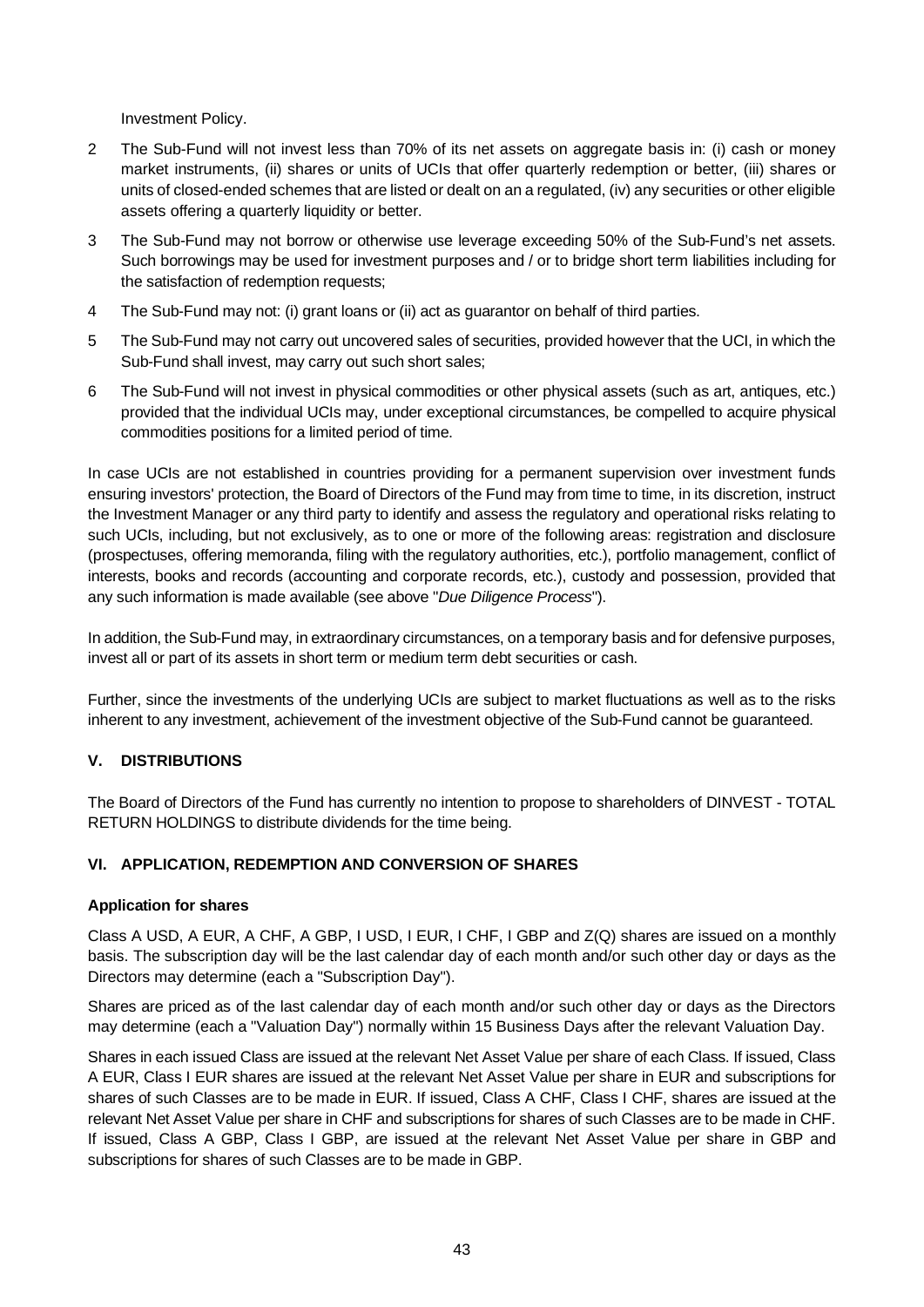For certain Class, a Subscription Charge as mentioned in Section II may be added to the Subscription Price to compensate selected financial intermediaries and other persons who assist in the placement of shares.

For Shares opened to subscriptions, applications must be received by the Administrative Agent by noon (Luxembourg time), at least on the Business Day falling 5 Business Days prior to the relevant Subscription Day and payment of the subscription monies must normally be received in cleared funds 3 Business Days prior to the relevant Subscription Day. Any application (or any application for which the subscription monies are) received after such time is considered for the immediately following Subscription Day. Should any application be rejected, the subscription monies will be returned to the applicant (without interest) as soon as practicable, at the risk and cost of the applicant. Fractions of Shares may be issued up to four decimal places.

#### **Redemption of shares**

The shares of Class A USD, A EUR, A CHF, A GBP, I USD, I EUR, I CHF, I GBP, A(Q), AC(Q), AE(Q), B(Q),  $G(Q)$ ,  $GC(Q)$ ,  $GE(Q)$ ,  $H(Q)$ ,  $HE(Q)$ ,  $I(Q)$ ,  $IE(Q)$  and  $Z(Q)$  are generally redeemable on the last calendar day of each calendar quarter and/or such other day or days as the Directors may from time to time determine (each a "Redemption Day").

The shares are redeemable at their relevant Net Asset Value, each computed as of the relevant Redemption Day.

A written redemption request must be received by the Administrative Agent no later than noon (Luxembourg time) on the Business Day falling at least 5 Business Days plus 3 calendar months before the last Business Day of the relevant calendar quarter in which the relevant Redemption Day falls. Orders received after such times are considered for the immediately following Redemption Day.

A minimum of 90% of the redemption proceeds will normally be paid by bank transfer in the currency of denomination of the Class concerned, after deduction of transfer costs, on the account of the first named of joint shareholders within 5 Business Days after the calculation of the Net Asset Value of the shares which will be made as of the relevant Valuation Day normally within 15 Business Days after the applicable Valuation Day, provided that the Administrative Agent has received the relevant share certificate(s), if any. The balance, if any, will be paid upon reception of residual redemption proceeds of related disinvestments in underlying assets.

#### **Conversion of shares**

The shares of DINVEST - TOTAL RETURN HOLDINGS are convertible into shares of another issued Class of DINVEST - TOTAL RETURN HOLDINGS, within the limits and subject to the provisions set out below and any restrictions contained in this Prospectus, on the last calendar day of each month and/or such other day or days as the Directors may from time to time determine (each a "Conversion Day"), provided the share class into which the conversion is to take place is opened to subscriptions:

- i) If issued, shares of Class A USD, Class A EUR, Class A CHF and Class A GBP may be converted into shares of Class A USD, Class A EUR, Class A CHF and Class A GBP respectively.
- ii) If issued, shares of Class I USD, Class I EUR, Class I CHF and Class I GBP may be converted into shares of Class I USD, Class I EUR, Class I CHF and Class I GBP respectively.
- iii) If issued, shares of Class A(Q), Class AC(Q) and Class AE(Q) may be converted into shares of Class A(Q), Class AC(Q) and Class AE(Q) respectively.
- iv) If issued, shares of Class G(Q), GC(Q) and GE(Q), may be converted into shares of Class G(Q), GC(Q) and GE(Q) respectively.
- v) If issued, shares of Class  $H(Q)$  and  $HE(Q)$  may be converted into shares of Class  $H(Q)$  and  $HE(Q)$ respectively.
- vi) If issued, shares of Class I(Q) and IE(Q) may be converted into shares of Class I(Q) and IE(Q) respectively.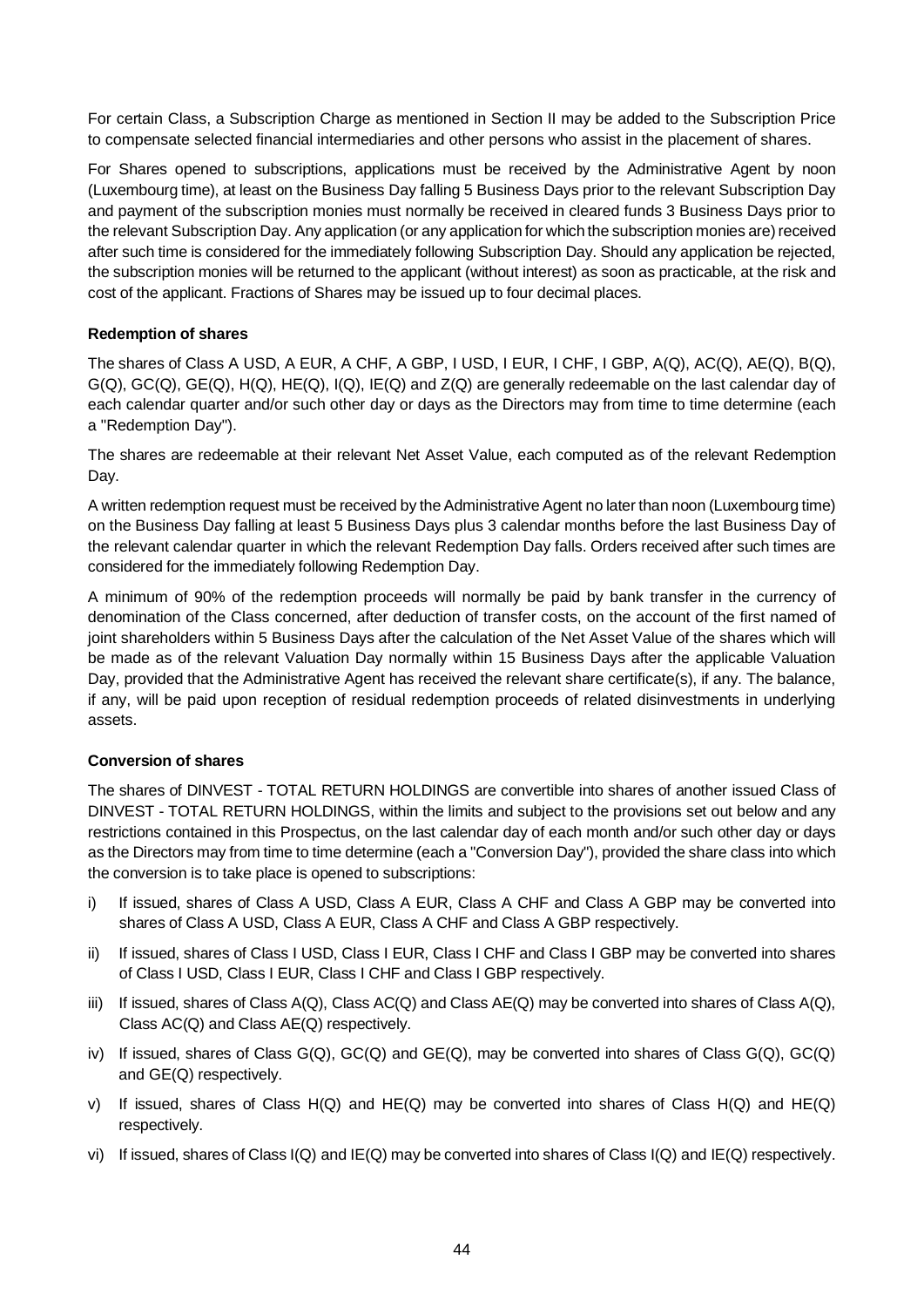A written conversion request must be received by the Administrative Agent no later than noon (Luxembourg time) on the Business Day falling at least 5 Business Days prior to the relevant Conversion Day . Orders received after such times are considered for the immediately following Conversion Day. The conversion will normally be effected within 5 Business Days after the calculation of the Net Asset Value of the shares which will be made as of the relevant Valuation Day normally within 15 Business Days after the applicable Valuation Day, provided that the Administrative Agent has received the relevant share certificate(s), if any.

No conversion fee will be charged.

#### **VII. FEES AND EXPENSES**

#### **Management Fee**

The share Class each pay a quarterly management fee, as mentioned in Section II, based on their respective average net assets during the relevant quarter. As compensation for the Investment Manager's duties in managing DINVEST - TOTAL RETURN HOLDINGS, the Investment Manager will charge a fee. Fees payable to the Investment Manager are paid out of these Management Fees.

# **Performance Fee**

For certain Class (see table in Section II), the Investment Manager will also be entitled to receive an annual performance fee.

For the performance fee to be levied, the Net Asset Value (since the Sub-Fund's inception) must have reached a new all-time high and have exceeded the Hurdle Rate. In order to protect Shareholders' interests, a High-Water Mark principle is applied in order to ensure that a performance fee is never charged in respect of an increase in the Net Asset Value per share of the relevant Class which has previously resulted in the payment of a performance fee to the Investment Manager. The High Water Mark of DINVEST - TOTAL RETURN HOLDINGS's related classes will be carried over in the Sub-Fund.

At the implementation of the new performance fee, the High-Water Mark will be equal to the Net Asset Value per share of the relevant Class as at the beginning of the financial year. If the Net Asset Value per share of such Class at the end of a financial year is above the High-Water Mark, the High-Water Mark will be reset to that Net Asset Value per share of such Class (whether or not a performance fee was deducted in calculating such Net Asset Value per share of such Class), but otherwise the High-Water Mark will remain unchanged.

The performance fee will be adjusted for subscriptions during the relevant performance period so that these will not affect the performance fee payable.

#### *Hurdle Rate*

The Hurdle Rate at the beginning of each financial year will be equal to the High-Water Mark. The Hurdle Rate at the end of each financial year will be equal to the High-Water Mark plus 5%. For the purpose of calculating the Net Asset Value per share of the relevant Class as of any Valuation Day during a financial year, the High-Water Mark at the beginning of the financial year will be increased by 0.4166% per month.

#### *Level of the Performance Fee*

The performance fee will be equal to the percentage set forth in the table in the Section II (the Performance Fee Rate) of the difference between the Net Asset Value per share Before Performance Fee (the "NAVBPF") at the end of the Fund's financial year and the High-Water Mark at the beginning of the financial year.

#### *Entitlement to the Performance Fee*

- (1) If the NAVBPF is lower than or equal to the Hurdle Rate at the end of the financial year, the Investment Manager will not be entitled to receive a performance fee.
- (2) If the NAVBPF is higher than the Hurdle Rate at the end of the financial year but, after deduction of the performance fee per share of the relevant Class as described above, the Net Asset Value per share of such Class would be below the Hurdle Rate at the end of the financial year, the Investment Manager will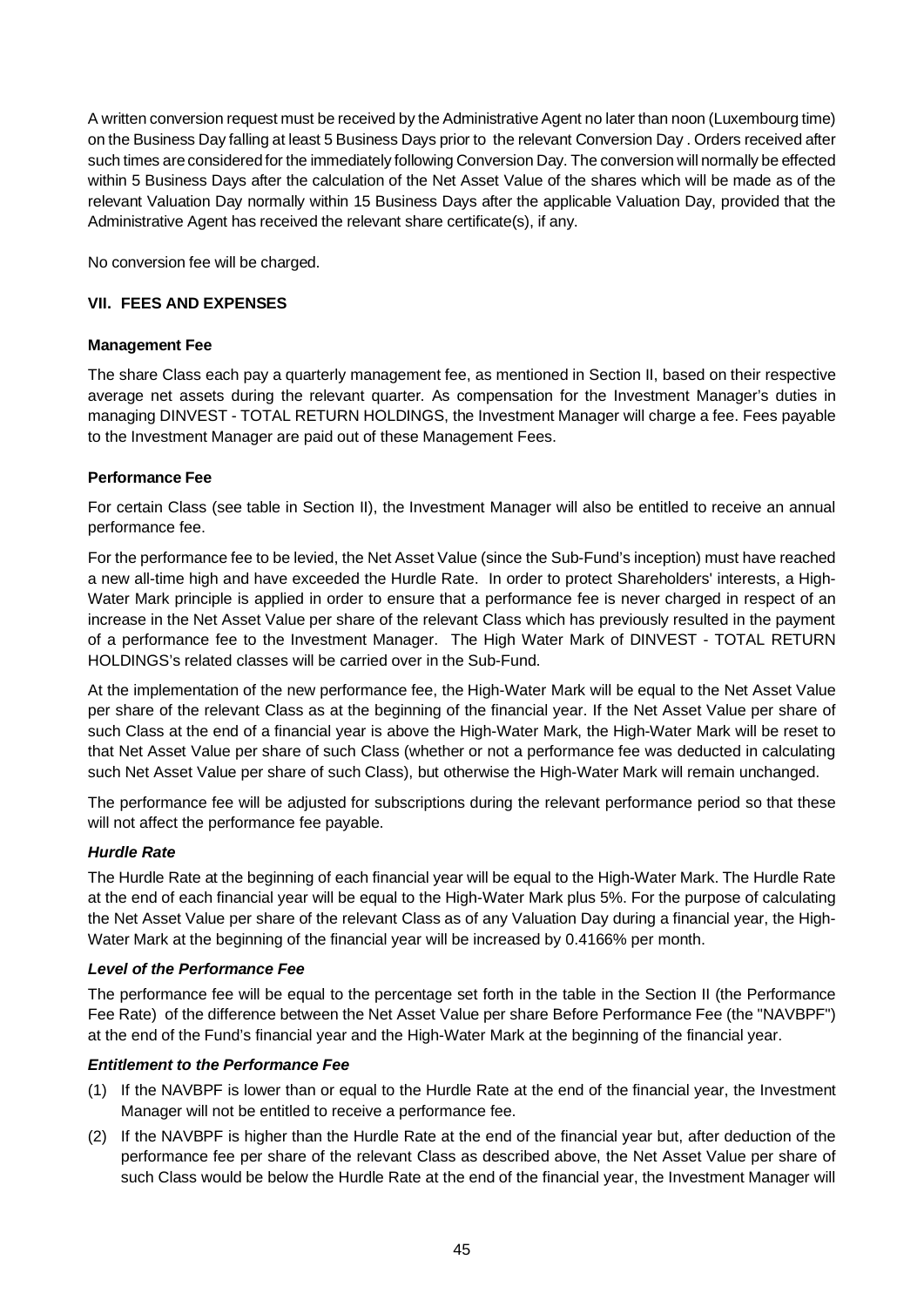be entitled to receive a performance fee equal to the difference between the NAVBPF and the Hurdle Rate multiplied by the number of shares in issue in such Class at the end of the financial year.

(3) If the NAVBPF minus the performance fee per share is higher than the Hurdle Rate, the Investment Manager will be entitled to receive a performance fee calculated as described above.

#### *Accrual of the Performance Fee*

For the purpose of calculating the Net Asset Value per share of the relevant Class as of any Valuation Day, the performance fee will be accrued (if applicable) as an expense of the relevant Class.

The performance fee will normally be payable within 14 days after the end of each financial year. However, in the case of shares redeemed prior to the end of a financial year, any accrued performance fee in respect of those shares will be paid to the Investment Manager at the date of redemption.

If the Investment Management Agreement is terminated prior to the last day of a financial year, the performance fee in respect of that year will be calculated and paid as if the date of termination were the end of that financial year.

#### **General distributor and Marketing Fee and Reporting Fee**

Union Bancaire Privée, UBP SA has been entrusted with the distribution and marketing of DINVEST - TOTAL RETURN HOLDINGS as well as certain administrative services which cover the supplying of data and information needed for the preparation of the periodical reports to be published by the Fund. In order to compensate the services so provided by UBP, UBP will be entitled to an annual distribution and marketing fee and reporting fee payable monthly.

#### **Service Fee**

The AIMF is entitled to receive, out of the assets of the Fund a Service Fee. The Service Fee includes the fee for the Depositary Bank, the Domiciliary Agent and the Administrative, Registrar and Transfer Agent who will be paid by the AIFM out of this Service Fee.

#### **Exchange related cost**

Classes in currencies other than the base currency of the Sub-Fund will bear all exchange-related cost concerning the Subscription Price and/or Redemption Price respectively received or paid in the Sub-Fund's base currency, cost relating to the calculation of the Net Asset Value and any related costs.

In addition, all the costs and risk resulting from hedging transactions will be supported by the shares denominated in the currencies respectively.

#### **Maximum amount of fees**

The maximum amount of fees, charges and expenses to be borne directly or indirectly by Shareholders is available at the registered office of the AIFM*.*

#### **VIII. LEVERAGE**

Leverage means any method by which the Sub-Fund's exposure may be increased, whether through the borrowing of cash or of any other assets, via derivatives or by any other means.

Maximum leverage using the Gross Method: 400%

Maximum leverage using the Commitment Method: 200%

Further information regarding notably the circumstances in which the Sub-Fund is entitled to use leverage, the types and sources of leverage, any right to reuse collateral or any guarantee granted under the leveraging arrangement as well as any change to the above-mentioned maximum level of leverage will be disclosed at the registered office of the AIFM. The frequency or timing of such disclosure is also available at the registered office of the AIFM.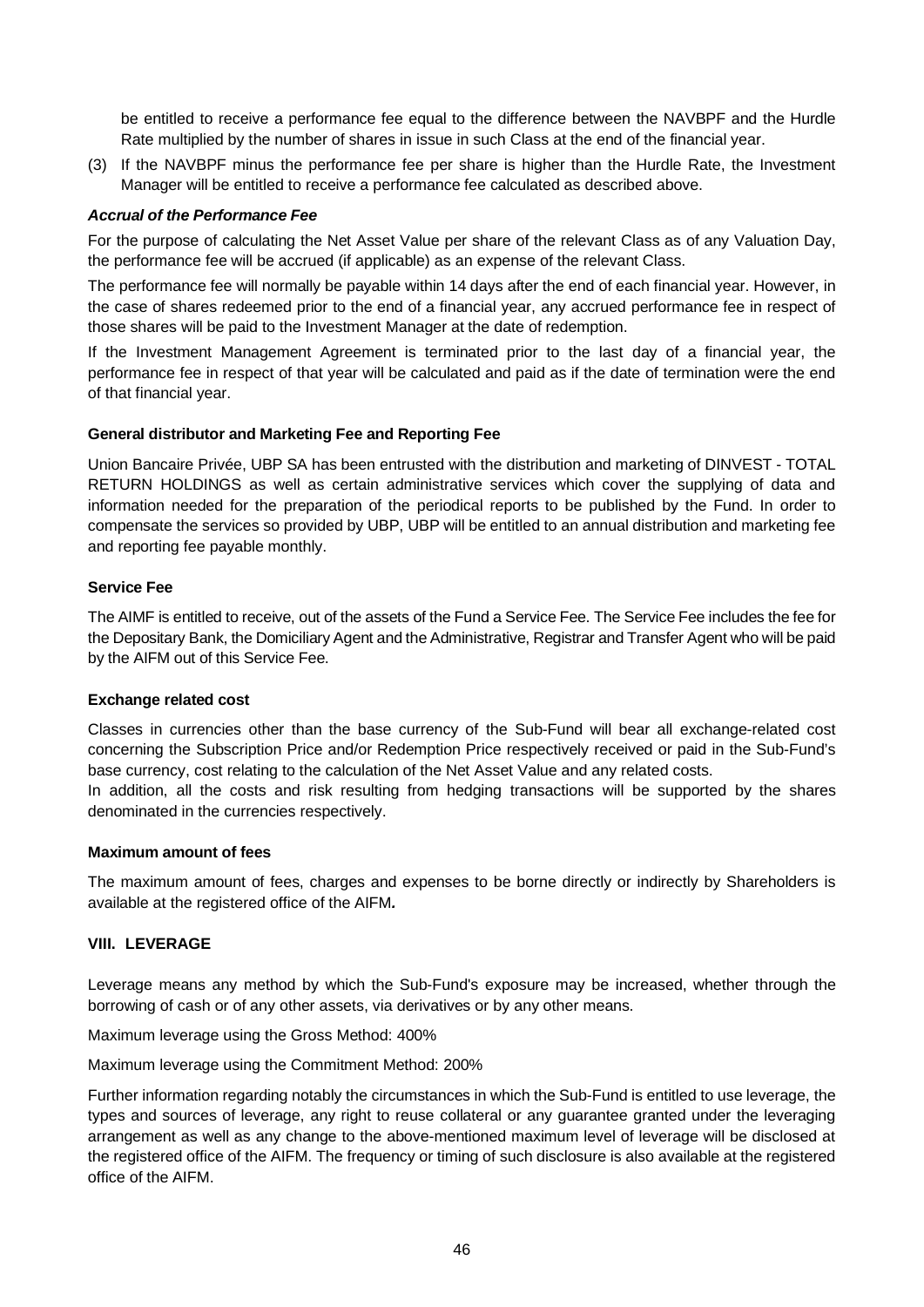# **ANNEX II – INFORMATION FOR QUALIFIED INVESTORS IN SWITZERLAND**

#### **1. DISTRIBUTION IN SWITZERLAND**

Dinvest SICAV (the "Fund") **is not approved for offering to non-qualified investors in or from Switzerland**. As a consequence, the Fund and its sub-funds **may only be offered to qualified investors** as defined in Article 10 of the Swiss Collective Investment Schemes Act.

#### **2. REPRESENTATIVE AND PAYING AGENT**

The representative and paying agent of the Fund in Switzerland is Union Bancaire Privée, UBP SA, with registered office at 96-98 rue du Rhône, P.O. Box 1320, 1211 Geneva 1.

#### **3. PLACE WHERE THE RELEVANT DOCUMENTS MAY BE OBTAINED**

The prospectus, articles of association, annual and semi-annual reports may be obtained free of charge from both the Swiss representative and the Fund.

#### **4. PAYMENT OF RETROCESSIONS**

The Fund's Management Company, respectively the Fund, and their agents may pay retrocessions as remuneration for distribution activity in respect of units in the Fund in or from Switzerland. This remuneration may be deemed payment for the following services in particular:

- · organisation of *road shows* ;
- · organisation of commercial events;
- taking part in such events ;
- production of marketing documents;
- · training of sales staff.

Retrocessions are not deemed to be rebates even if they are ultimately passed on, in full or in part, to the investors.

The recipients of the retrocessions must ensure transparent disclosure and inform investors, unsolicited and free of charge, about the amount of remuneration they may receive for distribution.

On request of the investors concerned, the recipients of retrocessions must disclose the amounts they actually receive for distributing the Fund.

#### **5. PAYMENT OF REBATES**

In the case of distribution activity in or from Switzerland, the Fund's Management Company, respectively the Fund, and their agents may, upon request, pay rebates directly to investors. The purpose of rebates is to reduce the fees or costs incurred by the investor in question. Rebates are permitted provided that:

- · they are paid from fees received by the Fund's Management Company and therefore do not represent an additional charge on the fund assets;
- they are granted on the basis of objective criteria;
- all investors who meet these objective criteria and demand rebates are also granted these within the same timeframe and to the same extent.

The objective criteria are as follows:

- the volume subscribed by the investor or the total volume held by the investor in the Fund or, where applicable, in the product range of which UBP is the promoter;
- · the investor's assets managed by a UBP-group entity and/or deposited with a UBP-Group entity;
- the amount of the fees generated by the investor;
- the investment behaviour shown by the investor (e.g. expected investment period);